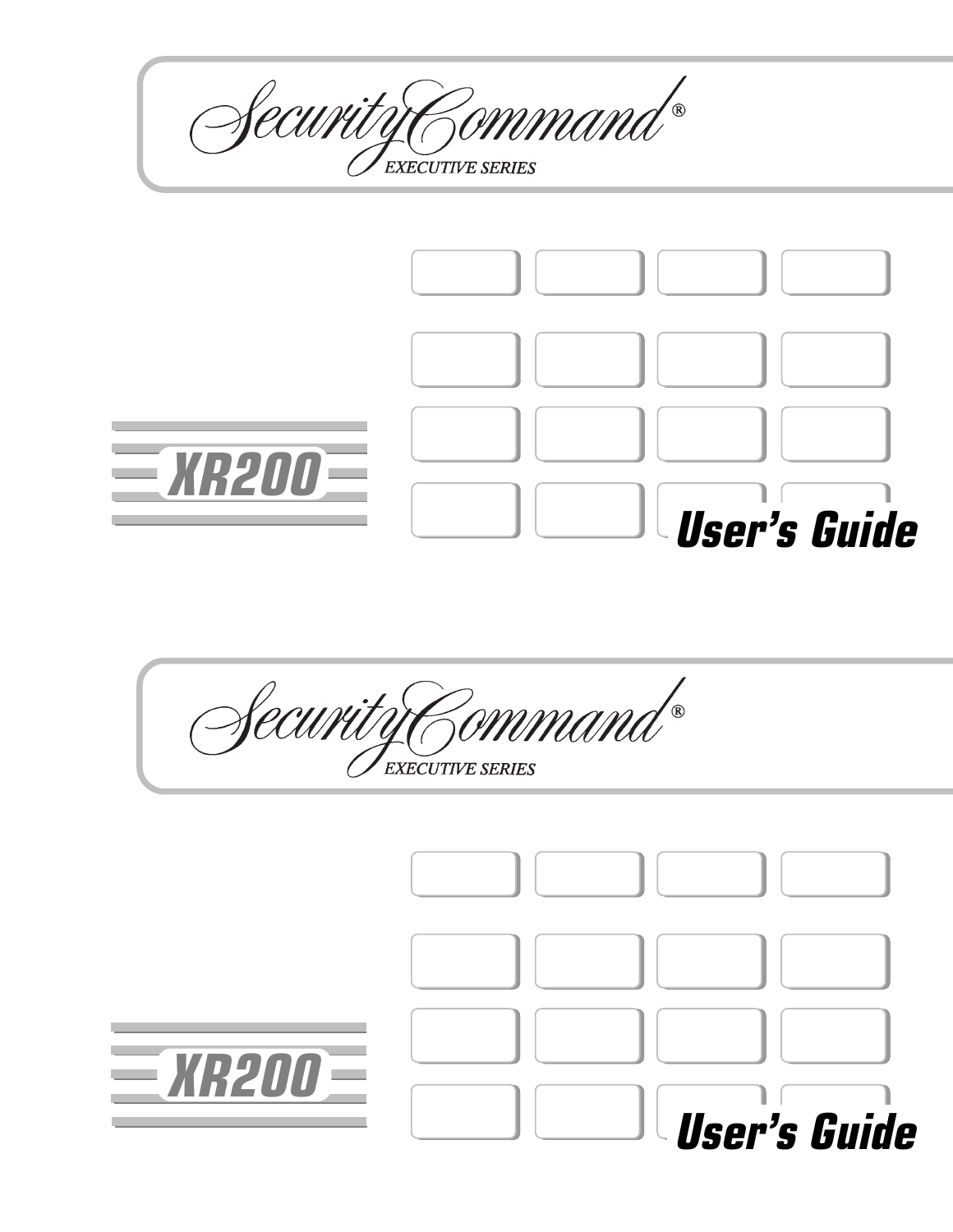# **Silencing an Alarm**

## **All/Perimeter and Home/Away Systems**

- 1. While the alarm bell or siren is sounding, enter your user code. The keypad displays **DISARM SILENCE**.
- 2. Press the SELECT key under **SILENCE** to stop the bell or siren. This does NOT disarm the system.
- 3. If your system is programmed to send an Abort (alarm cancel) report to the central station, the keypad displays **ALARM CANCELLED**.

## **Area Systems**

- 1. While the alarm bell or siren is sounding, enter your user code. The system silences the alarm bell or siren.
- 2. If your system is programmed to send an Abort (alarm cancel) report to the central station, the keypad displays **ALARM CANCELLED**.

Copyright© 1995 - 1997 Digital Monitoring Products, Inc. Information furnished by DMP is believed to be accurate and reliable. This information is subject to change without notice.

## **Silencing an Alarm**

### **All/Perimeter and Home/Away Systems**

- 1. While the alarm bell or siren is sounding, enter your user code. The keypad displays **DISARM SILENCE**.
- 2. Press the SELECT key under **SILENCE** to stop the bell or siren. This does NOT disarm the system.
- 3. If your system is programmed to send an Abort (alarm cancel) report to the central station, the keypad displays **ALARM CANCELLED**.

## **Area Systems**

- 1. While the alarm bell or siren is sounding, enter your user code. The system silences the alarm bell or siren.
- 2. If your system is programmed to send an Abort (alarm cancel) report to the central station, the keypad displays **ALARM CANCELLED**.

Copyright© 1995 - 1997 Digital Monitoring Products, Inc. Information furnished by DMP is believed to be accurate and reliable. This information is subject to change without notice.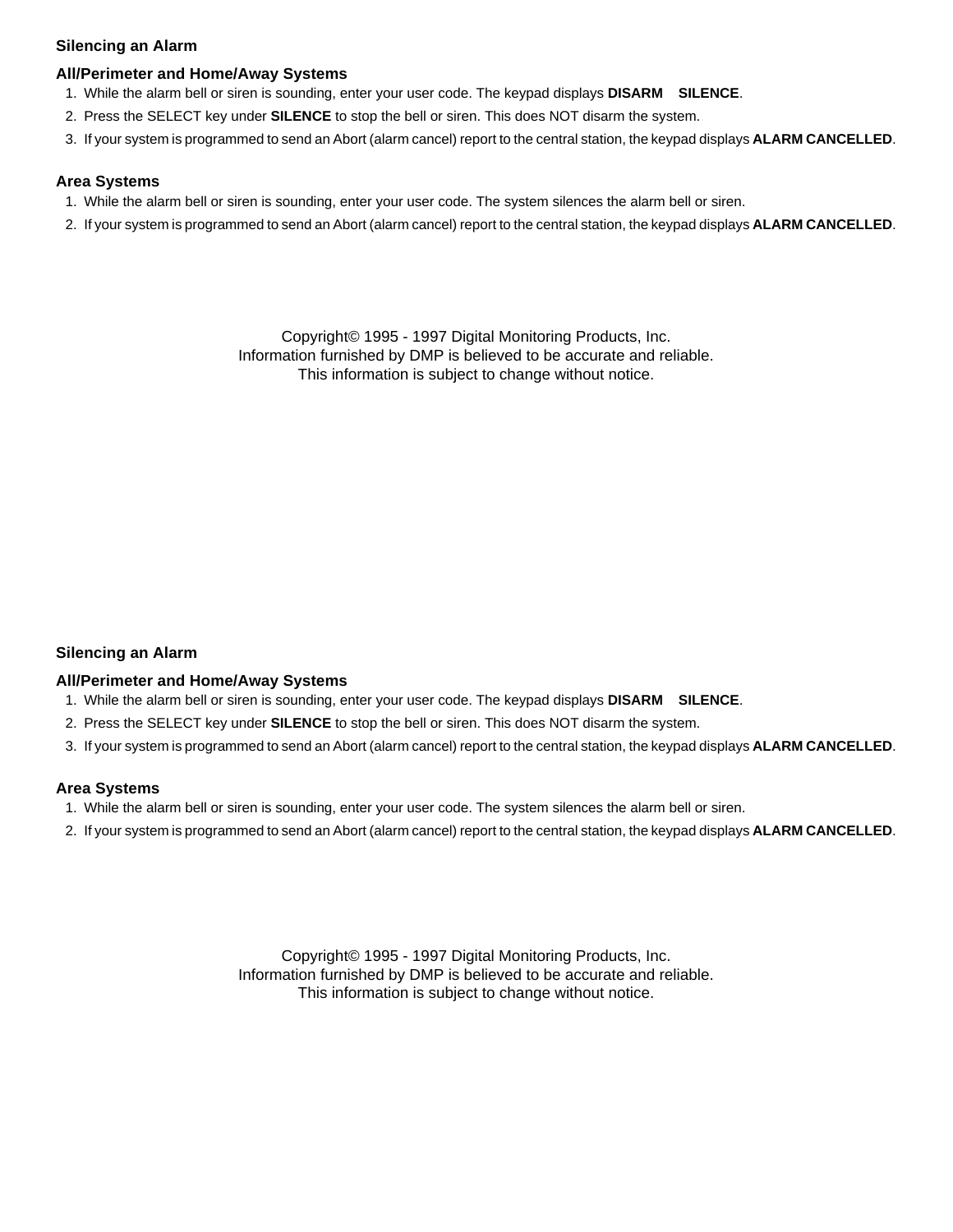# **Security Command User's Guide**

for XR200 Command Processor Panels

# **Table of Contents**

# **About your system**

| Special Security Command Displays 3    |  |
|----------------------------------------|--|
|                                        |  |
| Understanding Security System Terms  4 |  |
|                                        |  |
|                                        |  |

# **Arming and Disarming**

# **User Menu**

# **Display Events**

| User Code Change Event Displays30 |  |
|-----------------------------------|--|
|                                   |  |
|                                   |  |
|                                   |  |
|                                   |  |
|                                   |  |
|                                   |  |

# **How Your System is Setup**

# **Security Command User's Guide**

for XR200 Command Processor Panels

# **Table of Contents**

# **About your system**

| Special Security Command Displays 3 |  |
|-------------------------------------|--|
|                                     |  |
|                                     |  |
|                                     |  |
|                                     |  |

# **Arming and Disarming**

# **User Menu**

# **Display Events**

| User Code Change Event Displays30 |  |
|-----------------------------------|--|
|                                   |  |
|                                   |  |
|                                   |  |
|                                   |  |
|                                   |  |
|                                   |  |

# **How Your System is Setup**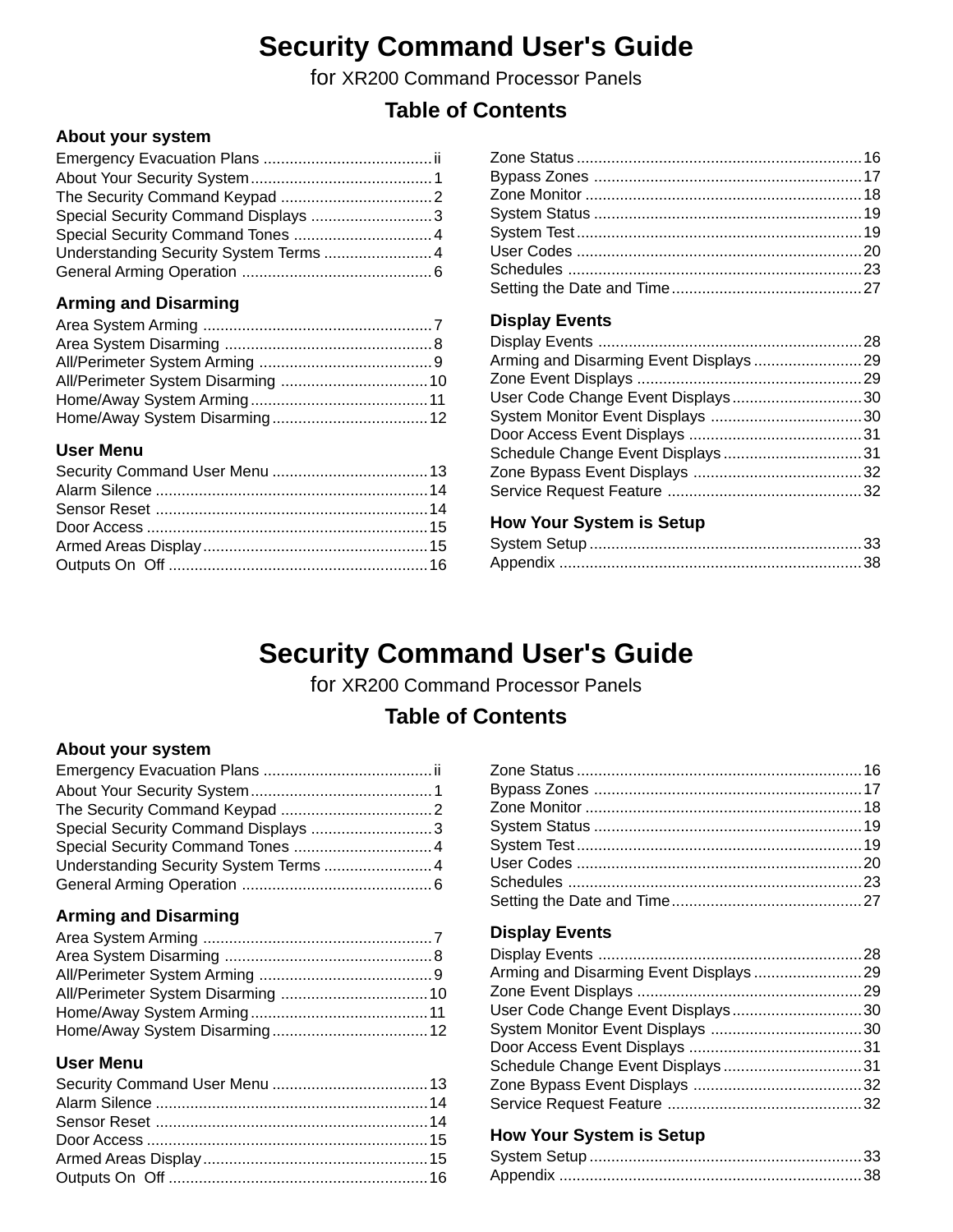# **Emergency Evacuation Plans**

The National Fire Protection Association recommends that you establish an emergency evacuation plan to safeguard lives in the event of a fire or other emergency. Use the following steps as a guide.

## **Draw a floorplan of your home or business**

On a clean sheet of paper, draw the walls, windows, doors, and stairs. Also draw any obstacles that a person may encounter while exiting the building such as large furniture or appliances.

## **Develop escape routes**

Determine at least two routes the occupants in each room can take to safely escape. One route can be the most obvious such as the door. Another can be through a window that can be easily opened. If the window is high off the ground, an escape ladder should be provided.

Draw arrows on the floorplan to show escape routes from each room.

## **Decide where to meet**

Prearrange a meeting place outside and away from where emergency personnel are likely to be working. A neighbor's house or across the street in the front of the house are good locations. Always perform a head count to make sure all occupants safely exited. **NEVER ENTER A BURNING BUILDING.** If the head count shows one or more persons missing, give this information immediately to the authorities. Never enter a building to look for someone.

## **Practice your escape plans**

Devising an escape plan is only the beginning, before the plan can be effective everyone should practice the escape routes from each room.

# **Emergency Evacuation Plans**

The National Fire Protection Association recommends that you establish an emergency evacuation plan to safeguard lives in the event of a fire or other emergency. Use the following steps as a guide.

## **Draw a floorplan of your home or business**

On a clean sheet of paper, draw the walls, windows, doors, and stairs. Also draw any obstacles that a person may encounter while exiting the building such as large furniture or appliances.

## **Develop escape routes**

Determine at least two routes the occupants in each room can take to safely escape. One route can be the most obvious such as the door. Another can be through a window that can be easily opened. If the window is high off the ground, an escape ladder should be provided.

Draw arrows on the floorplan to show escape routes from each room.

## **Decide where to meet**

Prearrange a meeting place outside and away from where emergency personnel are likely to be working. A neighbor's house or across the street in the front of the house are good locations. Always perform a head count to make sure all occupants safely exited. **NEVER ENTER A BURNING BUILDING.** If the head count shows one or more persons missing, give this information immediately to the authorities. Never enter a building to look for someone.

## **Practice your escape plans**

Devising an escape plan is only the beginning, before the plan can be effective everyone should practice the escape routes from each room.



## **Early detection**

The best way to survive a fire or other emergency is to get out early. The installation of a fire alarm system, with smoke and carbon monoxide detectors in each room, can greatly decrease your risk of loss or injury.



# **Early detection**

The best way to survive a fire or other emergency is to get out early. The installation of a fire alarm system, with smoke and carbon monoxide detectors in each room, can greatly decrease your risk of loss or injury.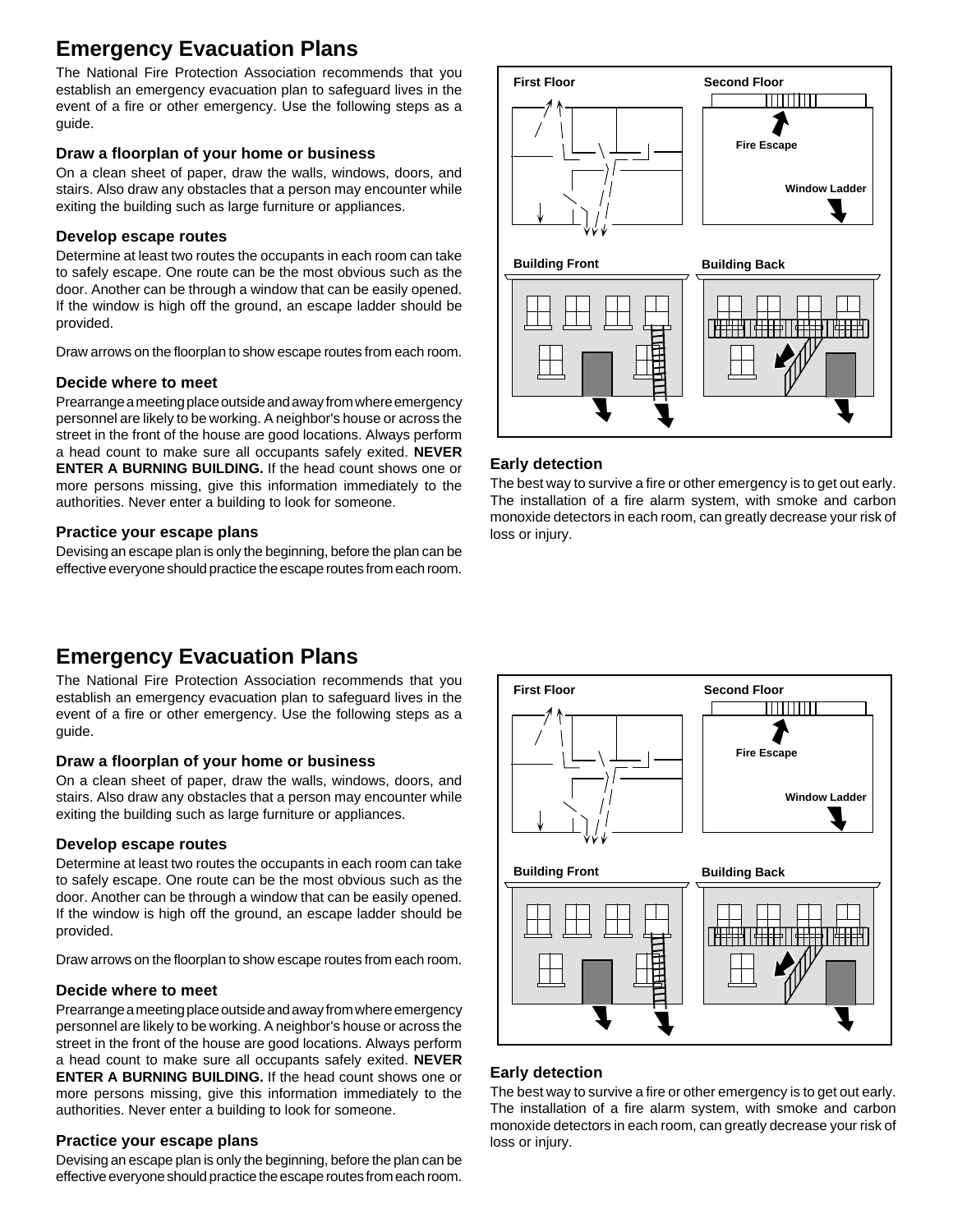# **Introduction**

# **About Your Security System**

The Security Command system has been designed with your safety and comfort in mind. It uses the latest in computer based technology to create the most advanced, user friendly security, fire, and access control system available.

The Security Command system combines ease of use with a simple to understand Security Command keypad to offer the full range of features requested by today's security system owners. Security Command can protect both the interior and perimeter of your home or business while you're away or just the perimeter when you're inside.

You can turn portions of your protection on or off at any time by pressing a few keys, or have the system turn on or off automatically, every day, by entering a simple schedule. You can add, delete, and change personal user codes at any time or check the status of protection devices in the system.

## **Parts of the System**

There are two main parts to the Security Command system, the Security Command keypad and the keypad User Menu.

## **Security Command keypad**

This is the device we've placed at certain locations throughout the premises that allow you to turn the system's protection on and off using your personal user code.

# **Keypad User Menu**

The keypad also provides a simple User Menu containing all of the functions you need to fully operate your system such as changing the time of day or a personal user code.

# **A Note About False Alarms**

One of the most important concerns facing the security industry today is false alarms. The accidental dispatching of police and fire agencies places others in jeopardy by limiting the response capability of those emergency service units. We take this concern seriously and have spent many hours training our employees to recognize the causes of false alarms and prevent them from occurring.

As part of our commitment to reducing false alarms, we'd like to encourage you to read this guide thoroughly. All the information contained here can help you quickly, and comfortably, learn the operation of the Security Command system. If you have any additional questions, or feel that you need more training, please don't hesitate to contact us.

## **Test Your System Weekly**

It is recommended that you test the burglary portion of your system at least once each week. Testing should involve an active test of all doors, windows, and motion detectors connected to your system. If your system also has fire protection, call the service department to find out how this portion of your system should be tested.

Refer to the System Test section of this guide for instructions on testing the burglary portion of your system.

**1** *Introduction*

# **Introduction**

# **About Your Security System**

The Security Command system has been designed with your safety and comfort in mind. It uses the latest in computer based technology to create the most advanced, user friendly security, fire, and access control system available.

The Security Command system combines ease of use with a simple to understand Security Command keypad to offer the full range of features requested by today's security system owners. Security Command can protect both the interior and perimeter of your home or business while you're away or just the perimeter when you're inside.

You can turn portions of your protection on or off at any time by pressing a few keys, or have the system turn on or off automatically, every day, by entering a simple schedule. You can add, delete, and change personal user codes at any time or check the status of protection devices in the system.

## **Parts of the System**

There are two main parts to the Security Command system, the Security Command keypad and the keypad User Menu.

# **Security Command keypad**

This is the device we've placed at certain locations throughout the premises that allow you to turn the system's protection on and off using your personal user code.

# **Keypad User Menu**

The keypad also provides a simple User Menu containing all of the functions you need to fully operate your system such as changing the time of day or a personal user code.

# **A Note About False Alarms**

One of the most important concerns facing the security industry today is false alarms. The accidental dispatching of police and fire agencies places others in jeopardy by limiting the response capability of those emergency service units. We take this concern seriously and have spent many hours training our employees to recognize the causes of false alarms and prevent them from occurring.

As part of our commitment to reducing false alarms, we'd like to encourage you to read this guide thoroughly. All the information contained here can help you quickly, and comfortably, learn the operation of the Security Command system. If you have any additional questions, or feel that you need more training, please don't hesitate to contact us.

## **Test Your System Weekly**

It is recommended that you test the burglary portion of your system at least once each week. Testing should involve an active test of all doors, windows, and motion detectors connected to your system. If your system also has fire protection, call the service department to find out how this portion of your system should be tested.

Refer to the System Test section of this guide for instructions on testing the burglary portion of your system.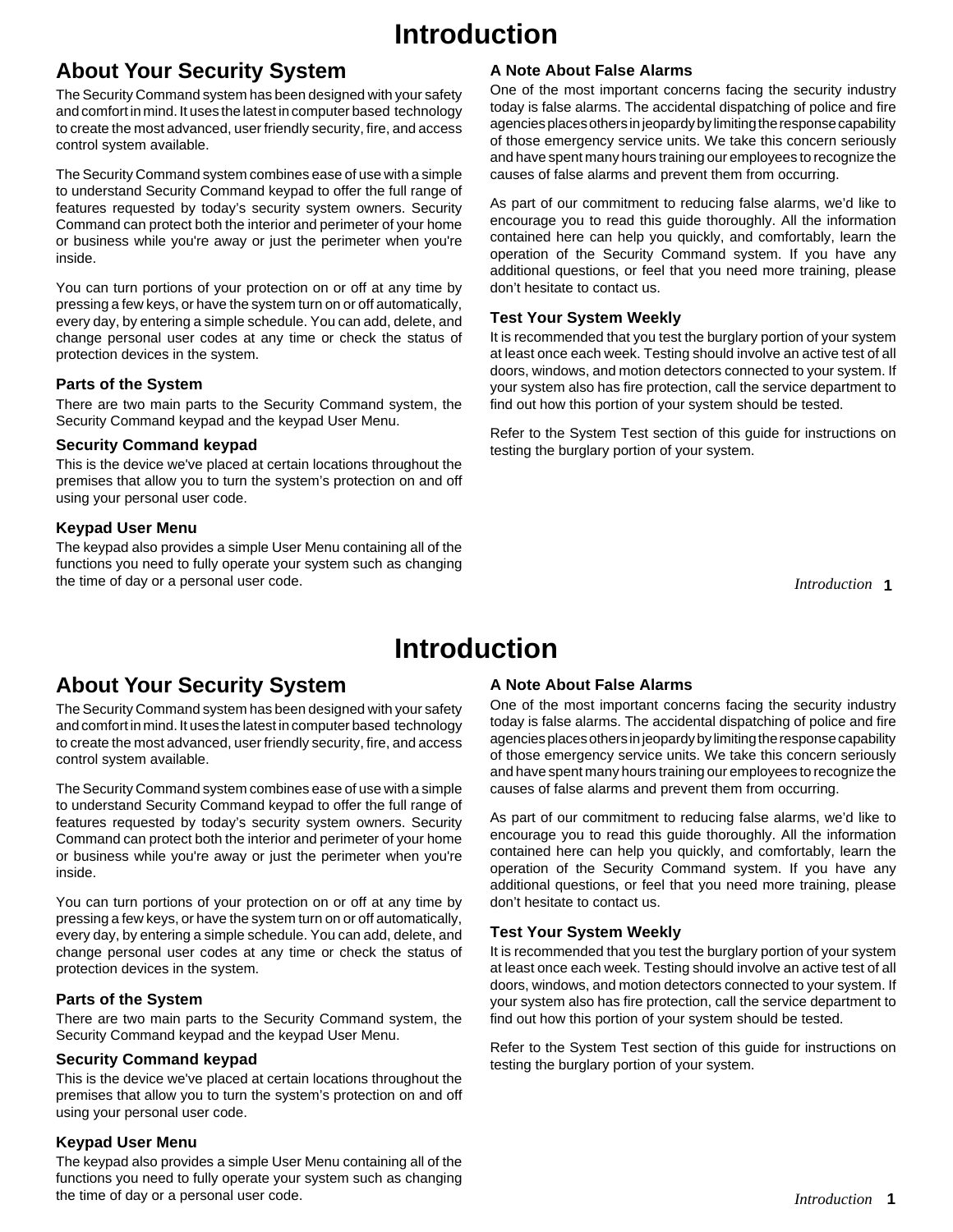# **The Security Command Keypad**

Your system may have one or more easy to use Security Command keypads (16 or 32 character) that allow you to properly operate the system. The illustration and descriptions below highlight some of the keypad features:



## **The SELECT keys**

There are four keys under the display called the SELECT keys. These keys are one of the features that make your system so easy to operate. They allow you to choose what to do by pressing the SELECT key under choices being shown in the display.

## **2** *Introduction*

# **The Security Command Keypad**

Your system may have one or more easy to use Security Command keypads (16 or 32 character) that allow you to properly operate the system. The illustration and descriptions below highlight some of the keypad features:



# **The SELECT keys**

There are four keys under the display called the SELECT keys. These keys are one of the features that make your system so easy to operate. They allow you to choose what to do by pressing the SELECT key under choices being shown in the display.

# **Data Entry keys**

These keys allow you to enter your user code when arming or disarming or enter other information into the system.

## **The ARROW key**

The ARROW key is used to go back through the keypad displays while operating your system. You can press the ARROW key to back up through the list of functions in the User Menu or to make a correction by erasing the last character you entered.

## **The COMMAND key**

The COMMAND key allows you to advance through the keypad displays or User Menu or complete a data entry function.

## **AC LED**

This LED remains on steady as long as your system is connected to its AC power supply. Should there be an interruption, the LED turns off and the system's backup battery maintains normal operation for a time allowing you to contact our service department.

## **32-Character Keypad User Options Menu**

Press and hold the ARROW and COMMAND keys for about two seconds. The keypad display shows **SET BRIGHTNESS**. Use the left SELECT key to lower the display brightness. Use the right SELECT key to increase the display brightness. Press COMMAND.

At **SET TONE**, use the left SELECT key to lower the keypad tone. Use the right SELECT key to raise the keypad tone. Press COMMAND.

At **SET VOLUME LEVEL**, use the left SELECT key to lower the keypad volume. Use the right SELECT key to raise the keypad volume. Press COMMAND.

At **MODEL NUMBER**, the model number of the keypad is displayed. Press the ARROW key to exit out of the User Options menu.

## **Data Entry keys**

These keys allow you to enter your user code when arming or disarming or enter other information into the system.

### **The ARROW key**

The ARROW key is used to go back through the keypad displays while operating your system. You can press the ARROW key to back up through the list of functions in the User Menu or to make a correction by erasing the last character you entered.

### **The COMMAND key**

The COMMAND key allows you to advance through the keypad displays or User Menu or complete a data entry function.

### **AC LED**

This LED remains on steady as long as your system is connected to its AC power supply. Should there be an interruption, the LED turns off and the system's backup battery maintains normal operation for a time allowing you to contact our service department.

## **32-Character Keypad User Options Menu**

Press and hold the ARROW and COMMAND keys for about two seconds. The keypad display shows **SET BRIGHTNESS**. Use the left SELECT key to lower the display brightness. Use the right SELECT key to increase the display brightness. Press COMMAND.

At **SET TONE**, use the left SELECT key to lower the keypad tone. Use the right SELECT key to raise the keypad tone. Press COMMAND.

At **SET VOLUME LEVEL**, use the left SELECT key to lower the keypad volume. Use the right SELECT key to raise the keypad volume. Press COMAND.

At **MODEL NUMBER**, the model number of the keypad is displayed. Press the ARROW key to exit out of the User Options menu.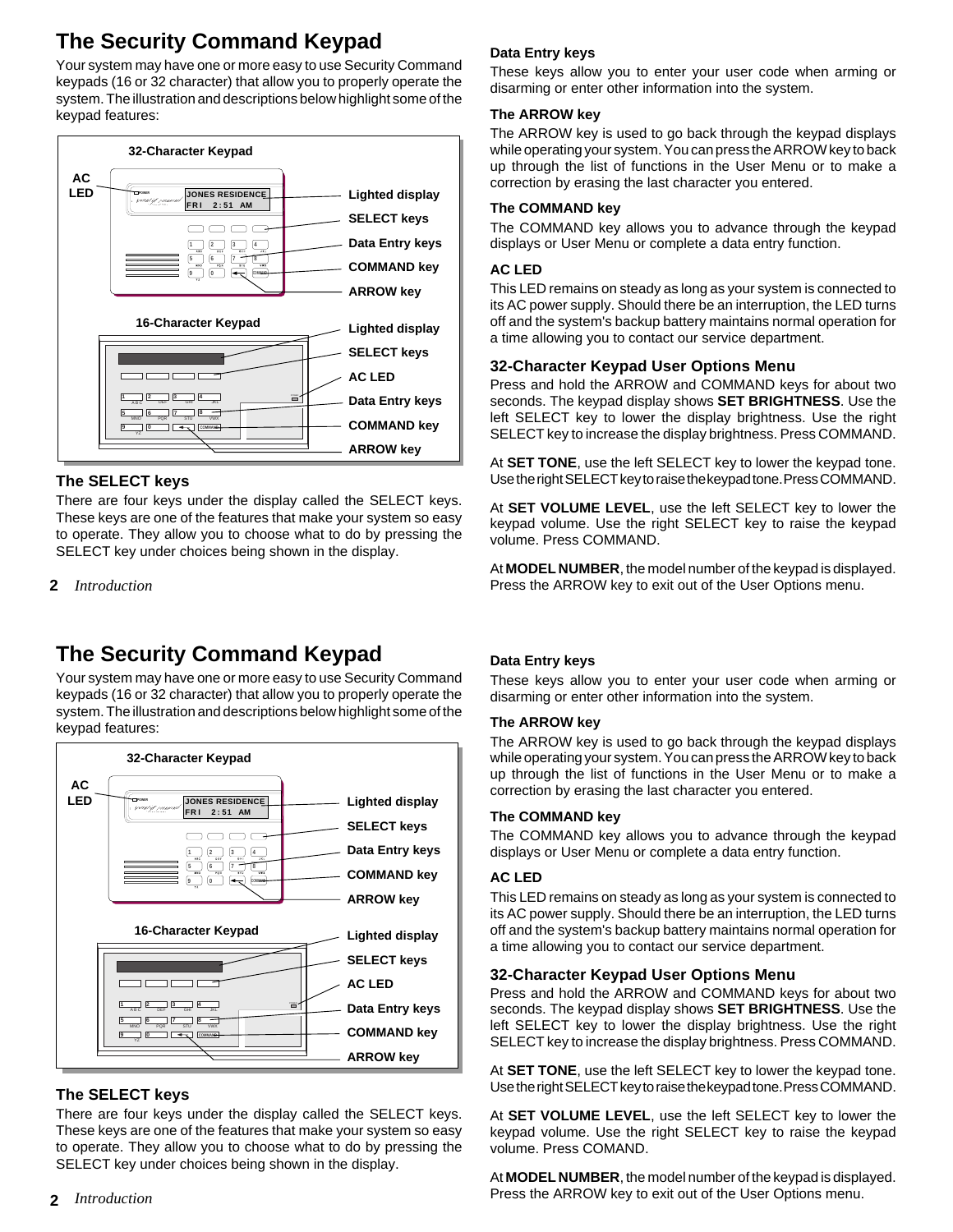# **Special Security Command Displays**

As you use your system, you'll occasionally see a keypad display that asks you to enter a code or that describes a condition on the system. Below are some examples of the displays you'll see:

## **ALARM**

A 24 hour zone (for example fire or panic) or an armed burglary zone has been tripped. Your system may sound bells or sirens.

# **TROUBLE**

There is a problem with a protection device or system component. This display is accompanied by a description of the problem.

# **ENTER CODE**

The system requires you to enter your user code. User codes can be required for turning your system on (arming), turning your system off (disarming), and many other functions.

As you enter your user code, the keypad display shows an asterisk (\*) in place of each digit pressed. This keeps others from seeing your user code on the display as it's entered.

## **TRY AGAIN** or **INVALID CODE**

The user code you've entered is not recognized by the system. Check the user code and try again.

## **INVALID LEVEL**

All user codes have authority levels that allow the user to only access certain functions. When a user attempts a function outside their authority, the **INVALID LEVEL** message displays.

# **INVALID TIME**

A level 1 or 2 user code has been entered outside of the valid schedule. See Schedules and User Codes.

# **SYSTEM TROUBLE or SERVICE REQUIRED**

There is a problem with one or more of the components in your system. Contact our service department as soon as possible.

## **SYSTEM BUSY**

The Security Command system is performing another task of a higher priority. This usually only takes a few moments.

# **Special Wireless Displays**

Your system may use radio transmitters to send alarm and trouble information from the protection devices to the panel. Wireless systems operate the same as hardwired and also have a few unique keypad displays.

**BACK DOOR - LOBAT** – (Low Battery) The battery in a radio transmitter is low. (BACK DOOR is used as an example only.)

**BACK DOOR - MISNG** - (Missing) The panel is not receiving the radio transmitter's periodic test report.

**WIRELESS - TRBL** - (Trouble) Some part of your wireless system is operating improperly. Test the system to locate the trouble.

**3** *Introduction*

# **Special Security Command Displays**

As you use your system, you'll occasionally see a keypad display that asks you to enter a code or that describes a condition on the system. Below are some examples of the displays you'll see:

# **ALARM**

A 24 hour zone (for example fire or panic) or an armed burglary zone has been tripped. Your system may sound bells or sirens.

# **TROUBLE**

There is a problem with a protection device or system component. This display is accompanied by a description of the problem.

# **ENTER CODE**

The system requires you to enter your user code. User codes can be required for turning your system on (arming), turning your system off (disarming), and many other functions.

As you enter your user code, the keypad display shows an asterisk (\*) in place of each digit pressed. This keeps others from seeing your user code on the display as it's entered.

# **TRY AGAIN** or **INVALID CODE**

The user code you've entered is not recognized by the system. Check the user code and try again.

## **INVALID LEVEL**

All user codes have authority levels that allow the user to only access certain functions. When a user attempts a function outside their authority, the **INVALID LEVEL** message displays.

# **INVALID TIME**

A level 1 or 2 user code has been entered outside of the valid schedule. See Schedules and User Codes.

# **SYSTEM TROUBLE or SERVICE REQUIRED**

There is a problem with one or more of the components in your system. Contact our service department as soon as possible.

## **SYSTEM BUSY**

The Security Command system is performing another task of a higher priority. This usually only takes a few moments.

# **Special Wireless Displays**

Your system may use radio transmitters to send alarm and trouble information from the protection devices to the panel. Wireless systems operate the same as hardwired and also have a few unique keypad displays.

**BACK DOOR - LOBAT** – (Low Battery) The battery in a radio transmitter is low. (BACK DOOR is used as an example only.)

**BACK DOOR - MISNG** - (Missing) The panel is not receiving the radio transmitter's periodic test report.

**WIRELESS - TRBL** - (Trouble) Some part of your wireless system is operating improperly. Test the system to locate the trouble.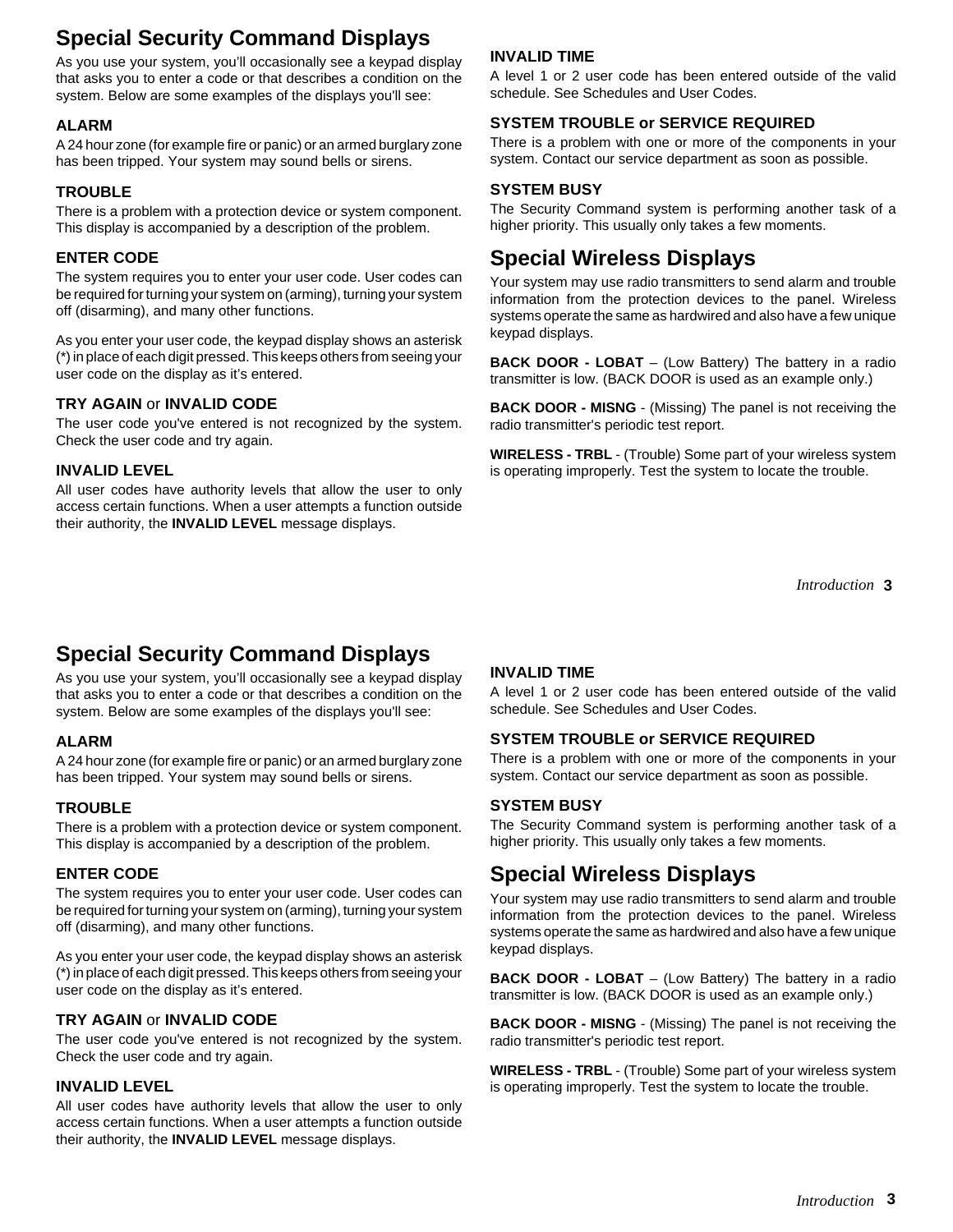# **Special Security Command Tones**

Your keypad also contains a small speaker that allows it to alert you to events as they occur on your system. Below are brief descriptions of the different tones you'll hear from the keypad:

**Fire Alarm tone:** An intermittent sweeping siren that sounds until the fire alarm is silenced, on LCD keypads only.

**Burglary Alarm tone:** A constant siren tone at maximum volume that continues until the alarm is silenced, on LCD keypads only.

**Key press tone:** A short beep each time you press a key on the keypad and it's acknowledged by the system.

**Prewarn tone:** A continuous pulsed tone that sounds when you open an entry delay door on a system that is armed (turned on) reminding you to disarm the burglary protection.

**Monitor tone:** A pulsed tone for one second, one pulse only that sounds whenever a door or window is opened while you're using the zone monitor function from the User Menu. LCD keypads sound a door bell chime. See Zone Monitor.

**Trouble tone:** A steady tone indicating a trouble condition on your system. Press a SELECT key to silence.

## **What to do when the trouble tone is sounding**

You can silence the trouble tone by pressing any one of the top row SELECT keys. This only silences the keypad and does not correct the condition that originally caused the trouble.

**4** *Introduction*

# **Special Security Command Tones**

Your keypad also contains a small speaker that allows it to alert you to events as they occur on your system. Below are brief descriptions of the different tones you'll hear from the keypad:

**Fire Alarm tone:** An intermittent sweeping siren that sounds until the fire alarm is silenced, on LCD keypads only.

**Burglary Alarm tone:** A constant siren tone at maximum volume that continues until the alarm is silenced, on LCD keypads only.

**Key press tone:** A short beep each time you press a key on the keypad and it's acknowledged by the system.

**Prewarn tone:** A continuous pulsed tone that sounds when you open an entry delay door on a system that is armed (turned on) reminding you to disarm the burglary protection.

**Monitor tone:** A pulsed tone for one second, one pulse only that sounds whenever a door or window is opened while you're using the zone monitor function from the User Menu. LCD keypads sound a door bell chime. See Zone Monitor.

**Trouble tone:** A steady tone indicating a trouble condition on your system. Press a SELECT key to silence.

## **What to do when the trouble tone is sounding**

You can silence the trouble tone by pressing any one of the top row SELECT keys. This only silences the keypad and does not correct the condition that originally caused the trouble.

# **Understanding Security System Terms**

Throughout this guide, and in some displays on your keypad, you'll see certain words or phrases that might be unfamiliar. Although every effort has been made to use terms that are commonly known, there are some for which there was no acceptable substitute.

Below are some terms you'll see here and on your keypad display:

### **Arming**

This is the term used for turning on the burglary protection in one or more areas of the system. Your system may require you to enter a user code. When armed, the system is able to sound alarm bells or sirens and, if monitored, send alarm reports to a central station when a burglary zone is tripped.

Fire, panic, and other 24 hour devices are always turned on and do not need to be armed.

## **Disarming**

This means turning off one or more areas of the system. When disarmed, the system does NOT sound alarms or send alarm reports to a central station when a burglary zone is faulted.

## **Zone**

A zone refers to one or more protected openings (doors or windows) or protection devices (motion or glassbreak detectors) grouped together under the same zone name and number.

Often, similar devices in the same general area will share the same zone. For example, the windows on the east side of the premises can all be grouped together in a zone named **E. WINDOWS**.

# **Understanding Security System Terms**

Throughout this guide, and in some displays on your keypad, you'll see certain words or phrases that might be unfamiliar. Although every effort has been made to use terms that are commonly known, there are some for which there was no acceptable substitute.

Below are some terms you'll see here and on your keypad display:

### **Arming**

This is the term used for turning on the burglary protection in one or more areas of the system. Your system may require you to enter a user code. When armed, the system is able to sound alarm bells or sirens and, if monitored, send alarm reports to a central station when a burglary zone is tripped.

Fire, panic, and other 24 hour devices are always turned on and do not need to be armed.

### **Disarming**

This means turning off one or more areas of the system. When disarmed, the system does NOT sound alarms or send alarm reports to a central station when a burglary zone is faulted.

### **Zone**

A zone refers to one or more protected openings (doors or windows) or protection devices (motion or glassbreak detectors) grouped together under the same zone name and number.

Often, similar devices in the same general area will share the same zone. For example, the windows on the east side of the premises can all be grouped together in a zone named **E. WINDOWS**.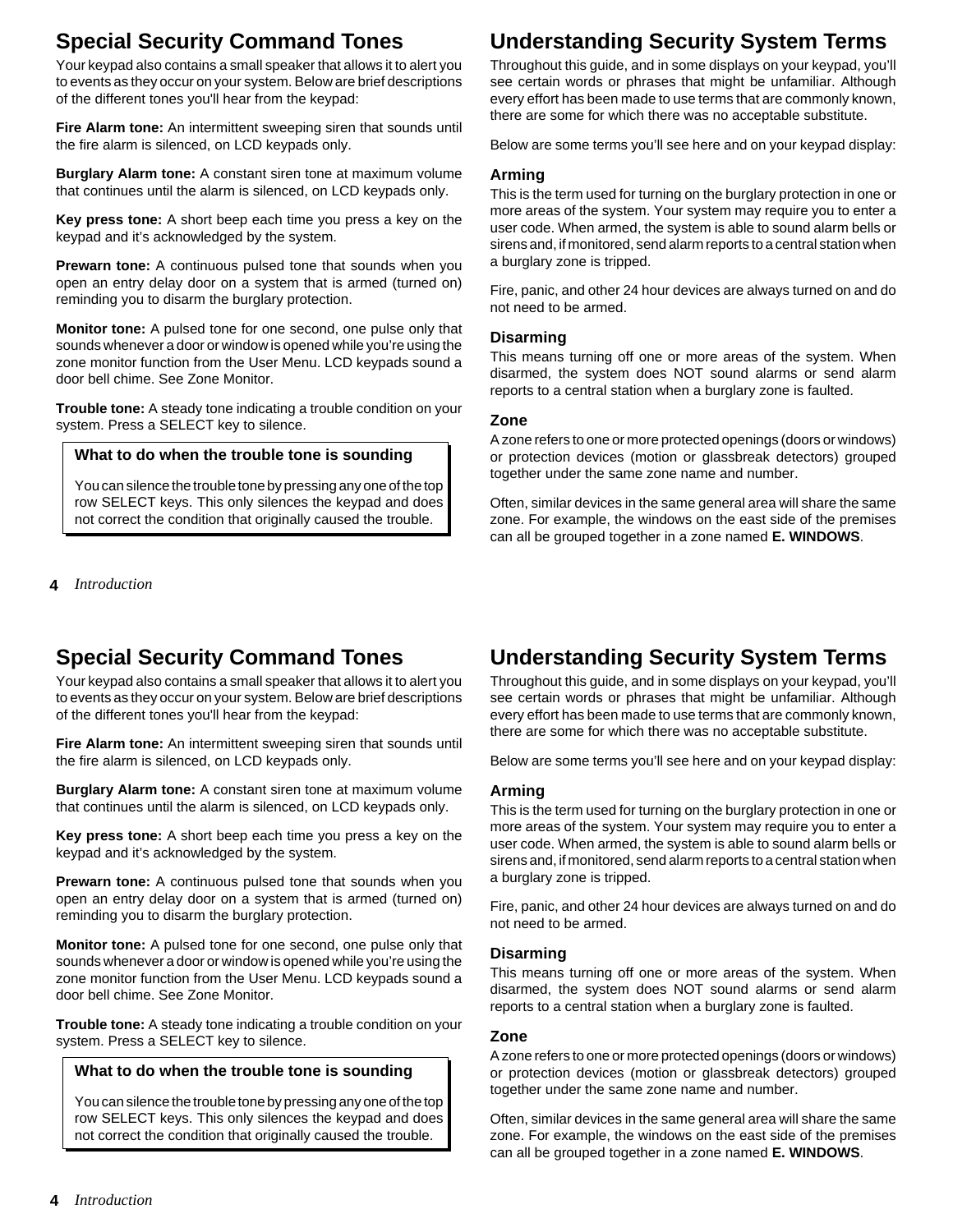# **Understanding Security System Terms**

# **Entry or Exit zone**

Almost all systems have one or more doors through which you can enter or exit the premises. These doors are programmed with a delay time to allow you to enter or exit without setting off the alarm.

When you arm the system, activity on this zone is ignored until the programmed exit delay time expires. Once that time has expired and the system is fully armed, opening the door causes the panel to start the entry delay time. During the entry delay time, you must enter a valid user code to disarm the system or an alarm will occur.

## **Instant Zone**

Exterior windows and non entry doors, or interior protection devices, are typically not programmed with delay times. If these zones are tripped while the system is armed, an alarm occurs instantly.

# **24 Hour Zone**

 A 24 hour zone is not turned on or off by arming or disarming your system. Some examples of 24 hour zones are: fire zones, panic zones, and temperature control zones.

## **Areas**

An area is made up of burglary zones that can be armed or disarmed together. One area might consist of the office doors and windows. When you arm the office, these zones arm together and sound an alarm if opened.

## **Central Station Monitoring**

Your system can also be programmed to automatically send alarm, trouble, and arming and disarming reports to a central station. Operators at the central station can in turn dispatch the appropriate authorities or contact you with the specific event information.

# **Understanding Security System Terms**

# **Entry or Exit zone**

Almost all systems have one or more doors through which you can enter or exit the premises. These doors are programmed with a delay time to allow you to enter or exit without setting off the alarm.

When you arm the system, activity on this zone is ignored until the programmed exit delay time expires. Once that time has expired and the system is fully armed, opening the door causes the panel to start the entry delay time. During the entry delay time, you must enter a valid user code to disarm the system or an alarm will occur.

## **Instant Zone**

Exterior windows and non entry doors, or interior protection devices, are typically not programmed with delay times. If these zones are tripped while the system is armed, an alarm occurs instantly.

## **24 Hour Zone**

 A 24 hour zone is not turned on or off by arming or disarming your system. Some examples of 24 hour zones are: fire zones, panic zones, and temperature control zones.

## **Areas**

An area is made up of burglary zones that can be armed or disarmed together. One area might consist of the office doors and windows. When you arm the office, these zones arm together and sound an alarm if opened.

## **Central Station Monitoring**

Your system can also be programmed to automatically send alarm, trouble, and arming and disarming reports to a central station. Operators at the central station can in turn dispatch the appropriate authorities or contact you with the specific event information.

## **Status**

Status is a feature that automatically displays the armed or disarmed status of your system on the Security Command keypads. Alarm or trouble conditions on a zone or a system monitor such as AC or battery trouble can also be displayed. There are two types of status information available: **Armed Status** and **Status List**.

## **Armed Status**

With Armed Status, the keypad displays the current armed condition of areas within your security system. For example:

When you arm areas 1 to 4, the keypad shows = **1234**

When you arm areas 1 and 3, the keypad shows = **1 3**

If your system is setup as an All/Perimeter or Home/Away system and both the interior and perimeter is armed the display reads:

## **ALL SYSTEM ON**

## **Status List**

The keypad Status List displays any alarm or trouble condition on a zone, and any trouble condition on an internal system monitor. The system monitors include the AC power, battery power, panel box tamper, printer, and phone lines. If more than one alarm or trouble condition occurs at the same time, the keypad sequences this information on its display.

If the alarm is from a 24 hour zone or a system monitor, it remains in the Status List until it restores. If one or more armed burglary zones trip at the same time, the last one to trip remains in the Status List. This is to ensure that if a burglary has occurred the last zone tripped remains displayed even if it has been restored.

Introduction 5

## **Status**

Status is a feature that automatically displays the armed or disarmed status of your system on the Security Command keypads. Alarm or trouble conditions on a zone or a system monitor such as AC or battery trouble can also be displayed. There are two types of status information available: **Armed Status** and **Status List**.

## **Armed Status**

With Armed Status, the keypad displays the current armed condition of areas within your security system. For example:

When you arm areas 1 to 4, the keypad shows = **1234** When you arm areas 1 and 3, the keypad shows = **1 3**

If your system is setup as an All/Perimeter or Home/Away system and both the interior and perimeter is armed the display reads:

### **ALL SYSTEM ON**

## **Status List**

The keypad Status List displays any alarm or trouble condition on a zone, and any trouble condition on an internal system monitor. The system monitors include the AC power, battery power, panel box tamper, printer, and phone lines. If more than one alarm or trouble condition occurs at the same time, the keypad sequences this information on its display.

If the alarm is from a 24 hour zone or a system monitor, it remains in the Status List until it restores. If one or more armed burglary zones trip at the same time, the last one to trip remains in the Status List. This is to ensure that if a burglary has occurred the last zone tripped remains displayed even if it has been restored.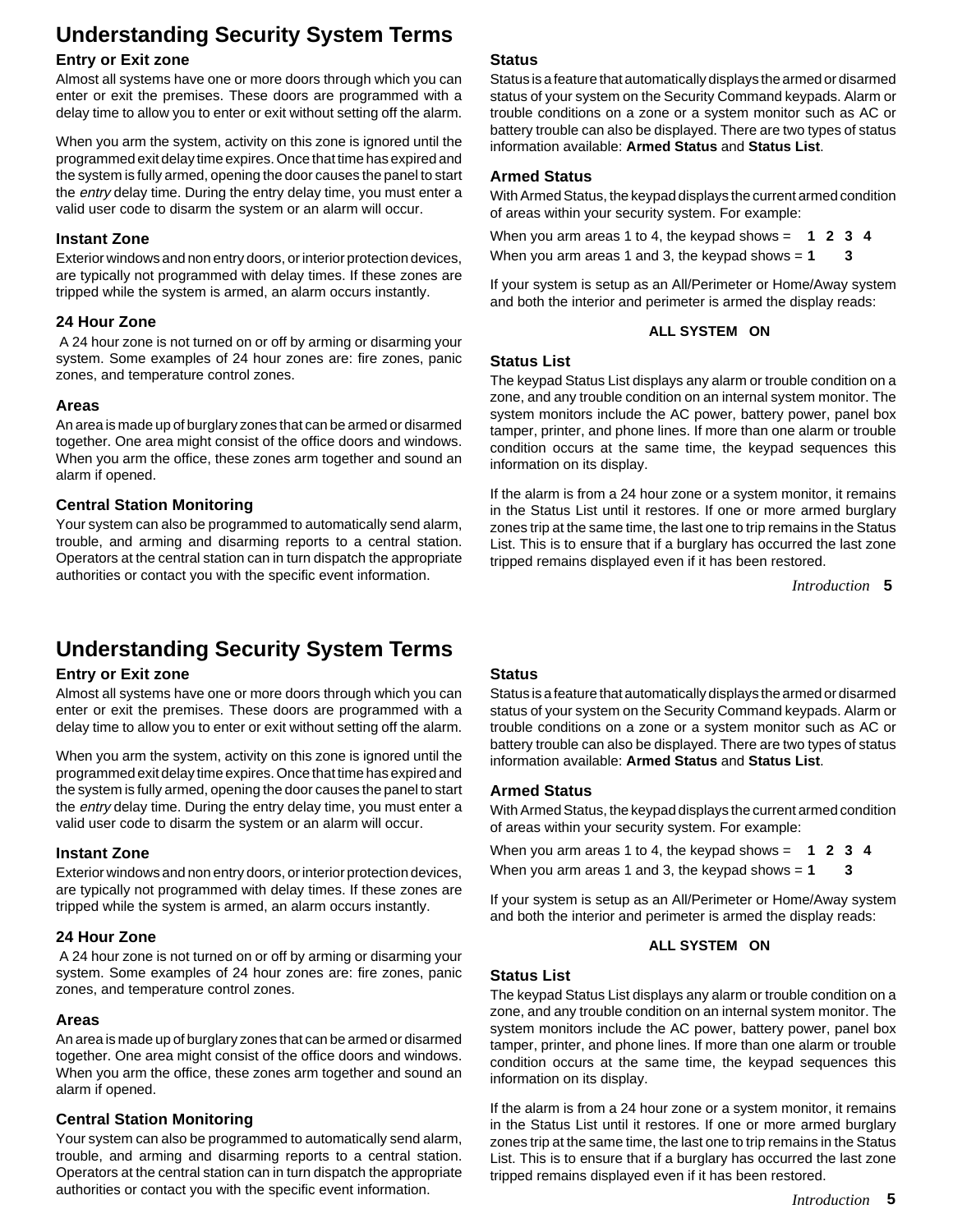# **General Arming Operation**

Your system has been programmed to operate in one of three modes: Area Arming, All/Perimeter, or Home/Away.

• **Area Arming** - Your burglary protection is divided into areas. Each area has a custom name, can be turned on or off independent of other areas, and can have different schedules and authorized users.

• **All/Perimeter** - Your burglary protection is divided into two areas, Interior and Perimeter. You can turn on the just the Perimeter protection while inside for security or turn on both as you leave.

• **Home/Away** - Perimeter, Interior, and a Bedrooms area you can leave turned off at night while you're sleeping.

Regardless of how your system has been programmed, much of the operation is similar. Throughout this guide, any differences between the systems are noted for your convenience.

## **Arming Functions**

After making your arming selection, the keypad displays any zones that are currently bypassed. These zones remain bypassed until the system is armed and then disarmed. Any 24 hour zones in a bad condition are also displayed.

Before arming, the system verifies that all doors, windows, and other protection devices to be armed are in a normal condition. If everything is okay, the system arms. If there is a problem on one or more burglary zones the system cannot arm until the problem is corrected. If the problem is simply an open door or window, correct the problem and try arming again.

**6** *Introduction*

# **General Arming Operation**

Your system has been programmed to operate in one of three modes: Area Arming, All/Perimeter, or Home/Away.

• **Area Arming** - Your burglary protection is divided into areas. Each area has a custom name, can be turned on or off independent of other areas, and can have different schedules and authorized users.

• **All/Perimeter** - Your burglary protection is divided into two areas, Interior and Perimeter. You can turn on the just the Perimeter protection while inside for security or turn on both as you leave.

• **Home/Away** - Perimeter, Interior, and a Bedrooms area you can leave turned off at night while you're sleeping.

Regardless of how your system has been programmed, much of the operation is similar. Throughout this guide, any differences between the systems are noted for your convenience.

## **Arming Functions**

After making your arming selection, the keypad displays any zones that are currently bypassed. These zones remain bypassed until the system is armed and then disarmed. Any 24 hour zones in a bad condition are also displayed.

Before arming, the system verifies that all doors, windows, and other protection devices to be armed are in a normal condition. If everything is okay, the system arms. If there is a problem on one or more burglary zones the system cannot arm until the problem is corrected. If the problem is simply an open door or window, correct the problem and try arming again.

If the problem cannot be corrected, you can force arm or bypass the zone or wait until the zone can be repaired by a service technician. A **force armed** zone is ignored by the system until it restores to normal. A **bypassed** zone is ignored by the system during the entire armed period. A zone remains bypassed until the system is disarmed.

In some cases, you might see the keypad display **FRONT DOOR BAD \***. The asterisk next to **BAD** means that the zone is a priority zone, which cannot be bypassed. The problem on the zone must be corrected before the system can be armed.

**Armed Message:** After all bypassing is completed or zone faults corrected, the keypad briefly displays **ALL SYSTEM ON** if all areas in the system are arming and **SYSTEM ON** if only selected areas are arming. The keypad then displays the exit delay time as it counts down. When the exit delay time expires, all disarmed zones are armed.

If your system uses a keyswitch to arm an area, the exit delay time is NOT shown on the keypad display.

**ONE MOMENT . . . Message:** If your system is monitored, it may be programmed to wait for the transmission of an arming report to the central station before displaying the armed message. See Arming Report below. This is to verify your phone lines are working properly. While the system is waiting for the transmission, the display reads **ONE MOMENT...**. If the report is received, the keypad displays the armed message. If the report is not received, the keypad displays **LOCAL ALARM ONLY** before displaying the armed message.

**Arming Report**: Your system can be programmed to send arming or zone bypassing reports to a central station. This feature is optional and can be programmed for you at any time.

If the problem cannot be corrected, you can force arm or bypass the zone or wait until the zone can be repaired by a service technician. A **force armed** zone is ignored by the system until it restores to normal. A **bypassed** zone is ignored by the system during the entire armed period. A zone remains bypassed until the system is disarmed.

In some cases, you might see the keypad display **FRONT DOOR BAD \***. The asterisk next to **BAD** means that the zone is a priority zone, which cannot be bypassed. The problem on the zone must be corrected before the system can be armed.

**Armed Message:** After all bypassing is completed or zone faults corrected, the keypad briefly displays **ALL SYSTEM ON** if all areas in the system are arming and **SYSTEM ON** if only selected areas are arming. The keypad then displays the exit delay time as it counts down. When the exit delay time expires, all disarmed zones are armed.

If your system uses a keyswitch to arm an area, the exit delay time is NOT shown on the keypad display.

**ONE MOMENT . . . Message:** If your system is monitored, it may be programmed to wait for the transmission of an arming report to the central station before displaying the armed message. See Arming Report below. This is to verify your phone lines are working properly. While the system is waiting for the transmission, the display reads **ONE MOMENT...**. If the report is received, the keypad displays the armed message. If the report is not received, the keypad displays **LOCAL ALARM ONLY** before displaying the armed message.

**Arming Report**: Your system can be programmed to send arming or zone bypassing reports to a central station. This feature is optional and can be programmed for you at any time.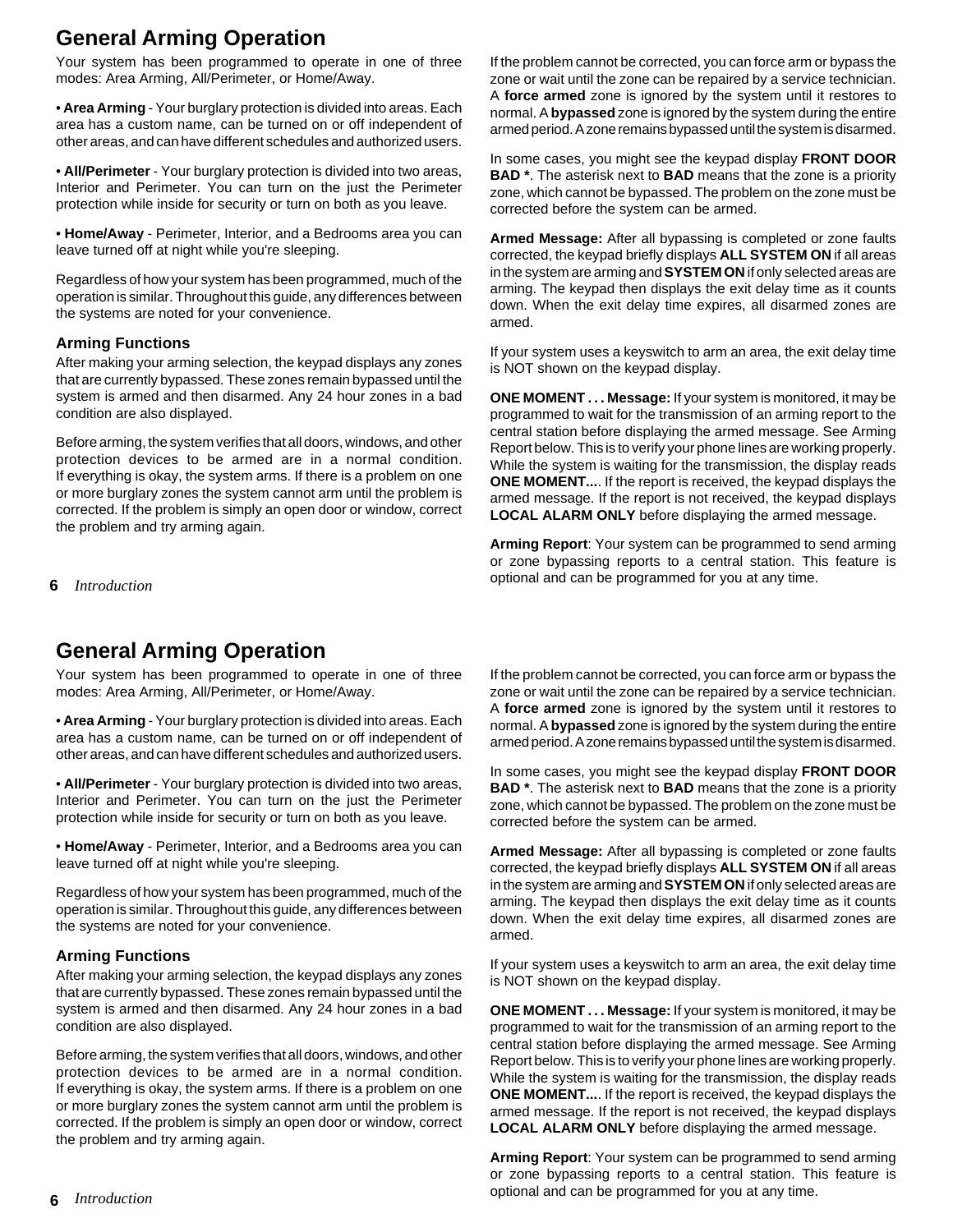# **Area System Arming**

**Area Assignment:** Your security system has been set up into separate areas. The number of areas and their names are listed in the back of this guide.

**Arming or Disarming:** You can arm and disarm all areas at one time or each area individually. You can only arm or disarm areas authorized for your user code.

**Arm all or Selective Arming:** After entering your user code, the system allows you to arm either all of the areas to which you have access or one or more selected areas. If you choose to arm all areas, the system begins verifying that all zones in those areas are in a good condition. If you choose to arm selected areas, the system prompts you to choose the areas you want to arm.

# **Arming the System:**

- 1. Press the COMMAND key until **ARM DISARM** is displayed.
- 2. Select **ARM** to arm the system.
- 3. Enter your user code if required.

The display reads **ALL? NO YES**.

- 4. Select **NO** to arm only selected areas. Go to step 5. Select **YES** to arm all areas authorized for your user code. Go to step 6.
- 5. If you selected **NO** in step 4, the display begins to list each area to which you have access followed by **NO YES**.

Example: **OFFICE NO YES**

5a. Select **YES** for each area you want to arm.

5b. Select **NO** for each area you do not want to arm.

- **Note:** You can also just press the area numbers you want to arm while at the **ALL? NO YES** display. This changes the display to **AREAS:** . The area numbers you select appear in the display. For example: **AREAS: 2 4** . Press COMMAND when done.
- 6. The system displays any bypassed zones or bad 24 hour or Priority zones. A bad Priority zone cannot be armed.
- 7. At this point you can **force arm** or **bypass** any bad zones. A zone that is force armed will be restored into the system if it later returns to normal. A zone that is bypassed will remain bypassed until the system is disarmed. See steps 7a through 7d.
	- 7a. If a problem exists on a zone, the zone name and problem is shown followed by: **OKAY BYPASS STOP**.
	- 7b. Select **OKAY** to force arm the bad zone.
	- 7c. Select **BYPASS** to bypass all bad zones being displayed.
	- 7d. Select **STOP** to stop the system from arming. Correct the zone problem(s) and return to step 1.
- 8. The display reads **SYSTEM ON** if at least one area in the system is armed, and **ALL SYSTEM ON** if all areas in the system are armed.
- 9. The keypad then displays the exit time in seconds and counts down the remaining time: **EXIT : ##** (**##** = seconds remaining) The exit zones arm when the delay time expires.

**7** *Arming and Disarming*

# **Area System Arming**

**Area Assignment:** Your security system has been set up into separate areas. The number of areas and their names are listed in the back of this guide.

**Arming or Disarming:** You can arm and disarm all areas at one time or each area individually. You can only arm or disarm areas authorized for your user code.

**Arm all or Selective Arming:** After entering your user code, the system allows you to arm either all of the areas to which you have access or one or more selected areas. If you choose to arm all areas, the system begins verifying that all zones in those areas are in a good condition. If you choose to arm selected areas, the system prompts you to choose the areas you want to arm.

# **Arming the System:**

- 1. Press the COMMAND key until **ARM DISARM** is displayed.
- 2. Select **ARM** to arm the system.
- 3. Enter your user code if required.

The display reads **ALL? NO YES**.

- 4. Select **NO** to arm only selected areas. Go to step 5. Select **YES** to arm all areas authorized for your user code. Go to step 6.
- 5. If you selected **NO** in step 4, the display begins to list each area to which you have access followed by **NO YES**.

# Example: **OFFICE NO YES**

- 5a. Select **YES** for each area you want to arm.
- 5b. Select **NO** for each area you do not want to arm.
- **Note:** You can also just press the area numbers you want to arm while at the **ALL? NO YES** display. This changes the display to **AREAS:** . The area numbers you select appear in the display. For example: **AREAS: 2 4** . Press COMMAND when done.
- 6. The system displays any bypassed zones or bad 24 hour or Priority zones. A bad Priority zone cannot be armed.
- 7. At this point you can **force arm** or **bypass** any bad zones. A zone that is force armed will be restored into the system if it later returns to normal. A zone that is bypassed will remain bypassed until the system is disarmed. See steps 7a through 7d.
	- 7a. If a problem exists on a zone, the zone name and problem is shown followed by: **OKAY BYPASS STOP**.
	- 7b. Select **OKAY** to force arm the bad zone.
	- 7c. Select **BYPASS** to bypass all bad zones being displayed.
	- 7d. Select **STOP** to stop the system from arming. Correct the zone problem(s) and return to step 1.
- 8. The display reads **SYSTEM ON** if at least one area in the system is armed, and **ALL SYSTEM ON** if all areas in the system are armed.
- 9. The keypad then displays the exit time in seconds and counts down the remaining time: **EXIT : ##** (**##** = seconds remaining) The exit zones arm when the delay time expires.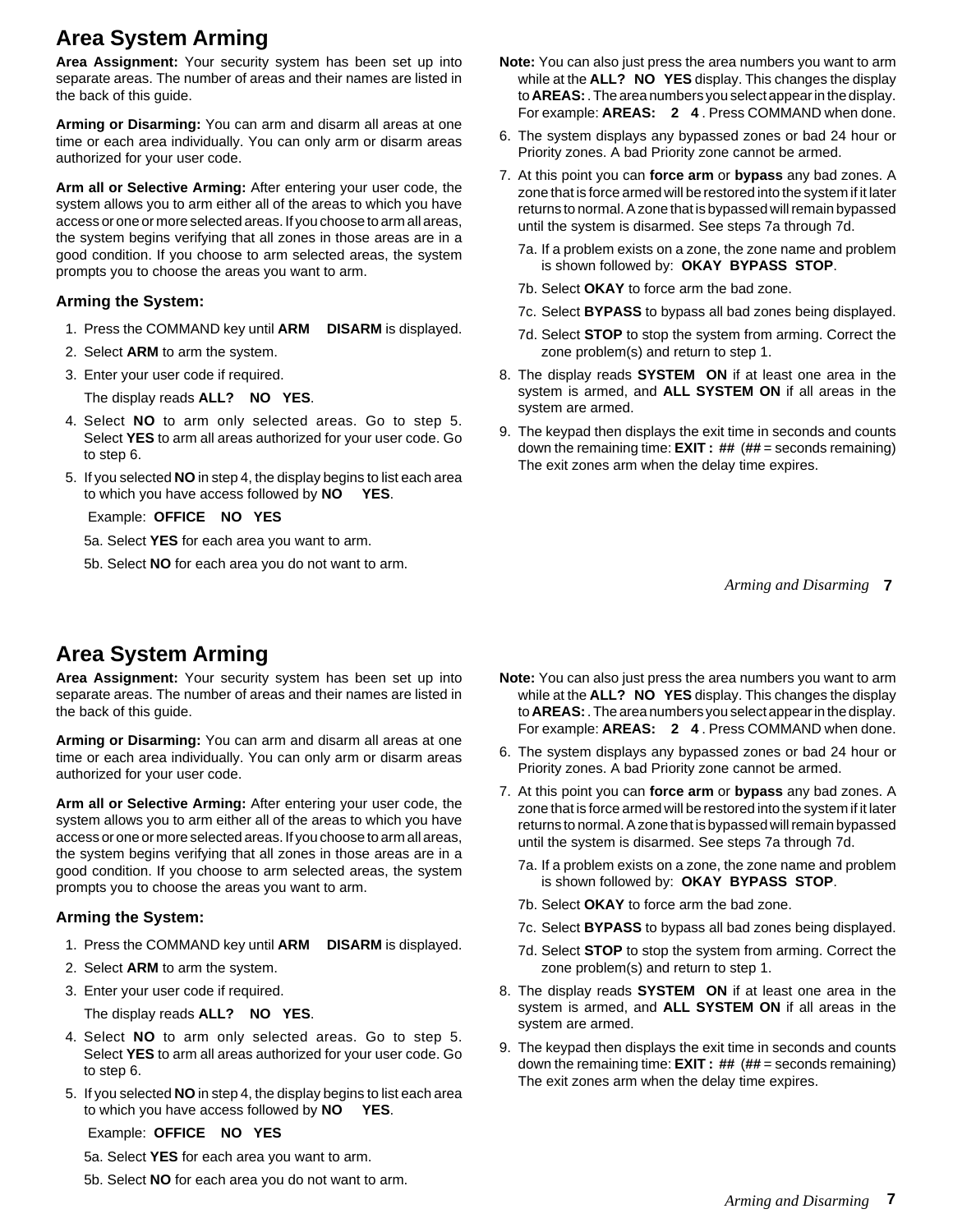# **Area System Disarming**

**Disarming:** While the system is armed, you can only enter the premises through an entry/exit delay door without causing an alarm. After opening the door, the Security Command keypad sounds a prewarn tone to remind you to disarm the system. You must disarm the system before the entry delay time expires or an alarm on the door zone will occur.

During the entry delay time, the keypad displays **ENTER CODE:**. Enter your code to disarm the system. Only those areas assigned to your code will disarm.

**Schedules**: If you've programmed schedules for your system and a level 2 code is entered outside of a schedule, the keypad displays **INVALID TIME.** This lets the user know that they are disarming outside of their authorized time. If your system is monitored, an Unauthorized Entry report is sent to the central station.

**All or Selective Disarming:** After entering your user code, the system allows you to disarm either all of the areas to which you have access or just selected areas. If you choose to disarm all areas, the system automatically disarms them. If you choose to disarm selected areas, the names of those areas will be displayed on the keypad.

**Alarm Display:** After disarming, the keypad displays any zones that tripped or any transmission problems that occurred during the armed period. All burglary zones are then disarmed and any bypassed zones are automatically reset.

**Disarmed Message:** The keypad displays **ALL SYSTEM OFF** after the system disarms.

**8** *Arming and Disarming*

# **Area System Disarming**

**Disarming:** While the system is armed, you can only enter the premises through an entry/exit delay door without causing an alarm. After opening the door, the Security Command keypad sounds a prewarn tone to remind you to disarm the system. You must disarm the system before the entry delay time expires or an alarm on the door zone will occur.

During the entry delay time, the keypad displays **ENTER CODE:**. Enter your code to disarm the system. Only those areas assigned to your code will disarm.

**Schedules**: If you've programmed schedules for your system and a level 2 code is entered outside of a schedule, the keypad displays **INVALID TIME.** This lets the user know that they are disarming outside of their authorized time. If your system is monitored, an Unauthorized Entry report is sent to the central station.

**All or Selective Disarming:** After entering your user code, the system allows you to disarm either all of the areas to which you have access or just selected areas. If you choose to disarm all areas, the system automatically disarms them. If you choose to disarm selected areas, the names of those areas will be displayed on the keypad.

**Alarm Display:** After disarming, the keypad displays any zones that tripped or any transmission problems that occurred during the armed period. All burglary zones are then disarmed and any bypassed zones are automatically reset.

**Disarmed Message:** The keypad displays **ALL SYSTEM OFF** after the system disarms.

**Central Station Report:** A report of the system disarming can be transmitted to the central station. This is optional and can be programmed for you at any time.

## **Disarming an Area System**

- 1. Press the COMMAND key until **ARM DISARM** is displayed. During entry delay this process starts at step 3.
- 2. Select **DISARM** to disarm areas.
- 3. The keypad displays **ENTER CODE:** . Enter your user code and press COMMAND. The keypad displays **ALL? NO YES**.
- 4. Select **YES** to disarm all areas authorized for your user code.

Select **NO** to disarm only certain areas individually. The keypad then displays the name of each area authorized for your user code followed by the **NO YES** display.

Choose **YES** to disarm the area displayed.

Choose **NO** to not disarm and to display the next area.

- **Note:** You can also just press the area numbers you want to disarm while at the **ALL? NO YES** display. This changes the display to **AREAS:** . The area numbers you select appear in the display. For example: **AREAS: 2 4** . Press COMMAND when done.
- 5. After all areas have been displayed, any alarms or communication problems that occurred during the armed period are displayed.
- 6. If all areas have been disarmed, the keypad next displays **ALL SYSTEM OFF**.

**Central Station Report:** A report of the system disarming can be transmitted to the central station. This is optional and can be programmed for you at any time.

## **Disarming an Area System**

- 1. Press the COMMAND key until **ARM DISARM** is displayed. During entry delay this process starts at step 3.
- 2. Select **DISARM** to disarm areas.
- 3. The keypad displays **ENTER CODE:** . Enter your user code and press COMMAND. The keypad displays **ALL? NO YES**.
- 4. Select **YES** to disarm all areas authorized for your user code.

Select **NO** to disarm only certain areas individually. The keypad then displays the name of each area authorized for your user code followed by the **NO YES** display.

Choose **YES** to disarm the area displayed.

Choose **NO** to not disarm and to display the next area.

- **Note:** You can also just press the area numbers you want to disarm while at the **ALL? NO YES** display. This changes the display to **AREAS:** . The area numbers you select appear in the display. For example: **AREAS: 2 4** . Press COMMAND when done.
- 5. After all areas have been displayed, any alarms or communication problems that occurred during the armed period are displayed.
- 6. If all areas have been disarmed, the keypad next displays **ALL SYSTEM OFF**.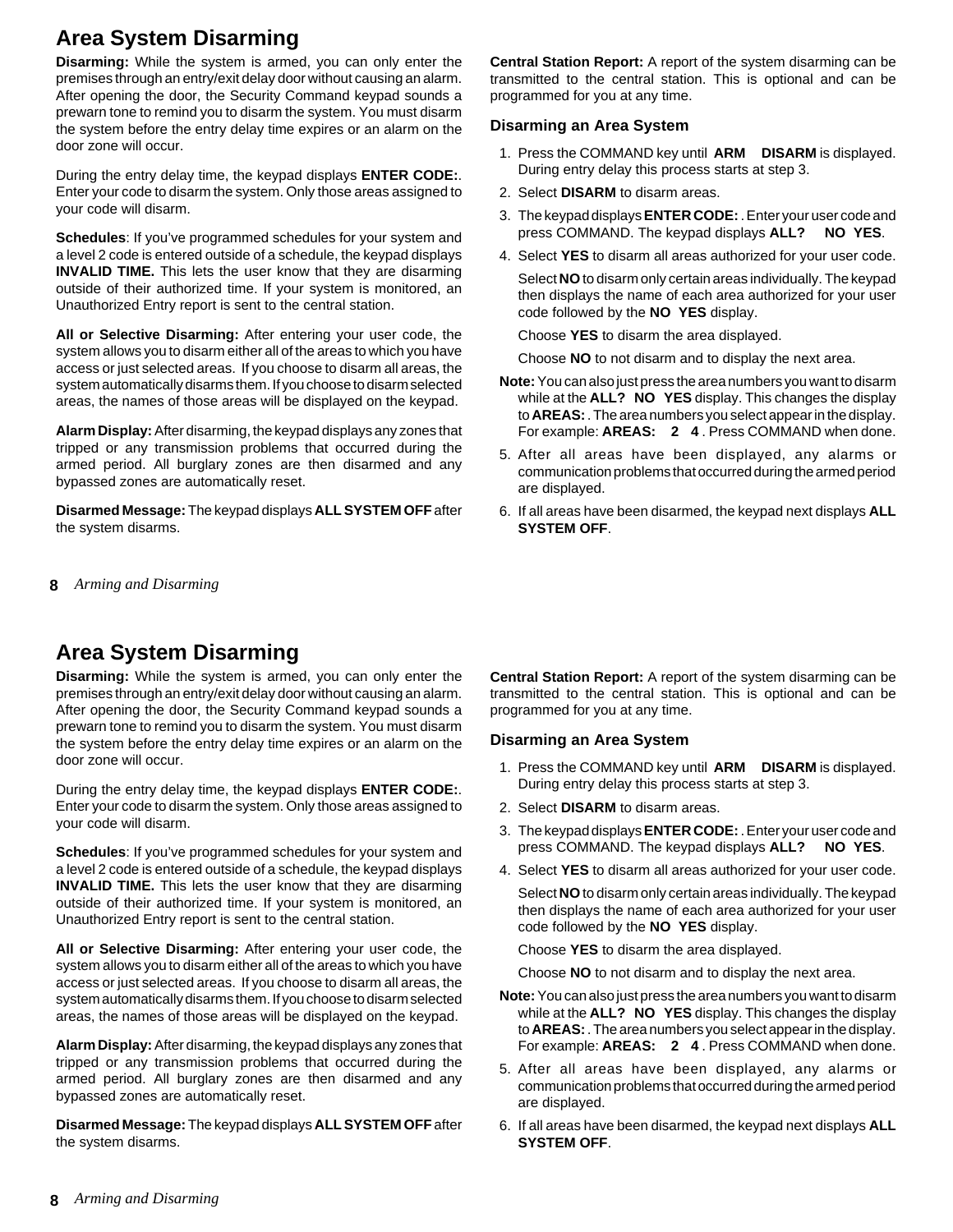# **All/Perimeter System Arming**

**Area Assignment:** Your security system is divided into two separate areas. Motion detectors, inside doors, and other interior protection devices are assigned to the Interior area while windows and exterior doors are assigned to the Perimeter area.

**Perimeter or All:** When you go to arm an All/Perimeter system, the Security Command keypad displays **PERIM ALL.** If you select **ALL**, you're arming both the Perimeter and the Interior areas of the system. You'll want to arm both of these areas when leaving the premises with nobody left inside. Selecting **PERIM** arms only the perimeter of the system. Perimeter arming is for when you're staying inside but want the comfort of knowing the exterior doors and windows are armed. Perimeter arming allows you to move freely about inside without setting off any interior alarms.

**Instant:** During the exit delay time, you can cancel the exit and entry delays and cause all zones to be instant zones. Just press the far right SELECT key under **INSTNT** while the exit delay is displayed. This immediately arms the exit zones. However, no entry delay is provided and an alarm will occur should an entry door be opened.

# **Arming an All/Perimeter System**

- 1. Press the COMMAND key until **PERIM ALL** is displayed.
- 2. Select **ALL** to arm both the perimeter and interior areas. Press **PERIM** to arm the perimeter area only.
- 3. Enter your user code if required.
- 4. The system displays any Bypassed zones or bad 24 hour or Priority zones. A bad Priority zone cannot be armed.
- 5. At this point you can **force arm** or **bypass** any bad zones. A zone that is force armed will be restored into the system if it later returns to normal. A zone that is bypassed will remain bypassed until the system is disarmed. See steps 5a through 5d.
	- 5a. If a problem exists on a zone, the zone name and problem is shown followed by **OKAY BYPASS STOP**.
	- 5b. Select **OKAY** to force arm the zone(s) before arming.
	- 5c. Select **BYPASS** to bypass the zone(s) before arming.
	- 5d. Select **STOP** to stop the system from arming. Correct the zone problem(s) and return to step 1.
- 6. The keypad displays **PERIMETER ON** if only the perimeter is being armed and **ALL SYSTEM ON** if both the perimeter and interior are being armed.
- 7. The keypad next displays **EXIT: ## INSTNT** and begins to count down the number of seconds remaining for you to exit. When the delay expires, the exit zones are armed.
- 8. You can select **INSTNT** while **EXIT: ## INSTNT** is displayed to immediately arm all exit zones and make them instant. The keypad displays **INSTANT.**
- 9. When the system is fully armed, the keypad displays **PERIMETER ON** for perimeter arming and **ALL SYSTEM ON** for perimeter and interior arming.

**9** *Arming and Disarming*

# **All/Perimeter System Arming**

**Area Assignment:** Your security system is divided into two separate areas. Motion detectors, inside doors, and other interior protection devices are assigned to the Interior area while windows and exterior doors are assigned to the Perimeter area.

**Perimeter or All:** When you go to arm an All/Perimeter system, the Security Command keypad displays **PERIM ALL.** If you select **ALL**, you're arming both the Perimeter and the Interior areas of the system. You'll want to arm both of these areas when leaving the premises with nobody left inside. Selecting **PERIM** arms only the perimeter of the system. Perimeter arming is for when you're staying inside but want the comfort of knowing the exterior doors and windows are armed. Perimeter arming allows you to move freely about inside without setting off any interior alarms.

**Instant:** During the exit delay time, you can cancel the exit and entry delays and cause all zones to be instant zones. Just press the far right select key under **INSTNT** while the exit delay is displayed. This immediately arms the exit zones. However, no entry delay is provided and an alarm will occur should an entry door be opened.

# **Arming an All/Perimeter System**

- 1. Press the COMMAND key until **PERIM ALL** is displayed.
- 2. Select **ALL** to arm both the perimeter and interior areas. Press **PERIM** to arm the perimeter area only.
- 3. Enter your user code if required.
- 4. The system displays any Bypassed zones or bad 24 hour or Priority zones. A bad Priority zone cannot be armed.
- 5. At this point you can **force arm** or **bypass** any bad zones. A zone that is force armed will be restored into the system if it later returns to normal. A zone that is bypassed will remain bypassed until the system is disarmed. See steps 5a through 5d.
	- 5a. If a problem exists on a zone, the zone name and problem is shown followed by **OKAY BYPASS STOP**.
	- 5b. Select **OKAY** to force arm the zone(s) before arming.
	- 5c. Select **BYPASS** to bypass the zone(s) before arming.
	- 5d. Select **STOP** to stop the system from arming. Correct the zone problem(s) and return to step 1.
- 6. The keypad displays **PERIMETER ON** if only the perimeter is being armed and **ALL SYSTEM ON** if both the perimeter and interior are being armed.
- 7. The keypad next displays **EXIT: ## INSTNT** and begins to count down the number of seconds remaining for you to exit. When the delay expires, the exit zones are armed.
- 8. You can select **INSTNT** while **EXIT: ## INSTNT** is displayed to immediately arm all exit zones and make them instant. The keypad displays **INSTANT.**
- 9. When the system is fully armed, the keypad displays **PERIMETER ON** for perimeter arming and **ALL SYSTEM ON** for perimeter and interior arming.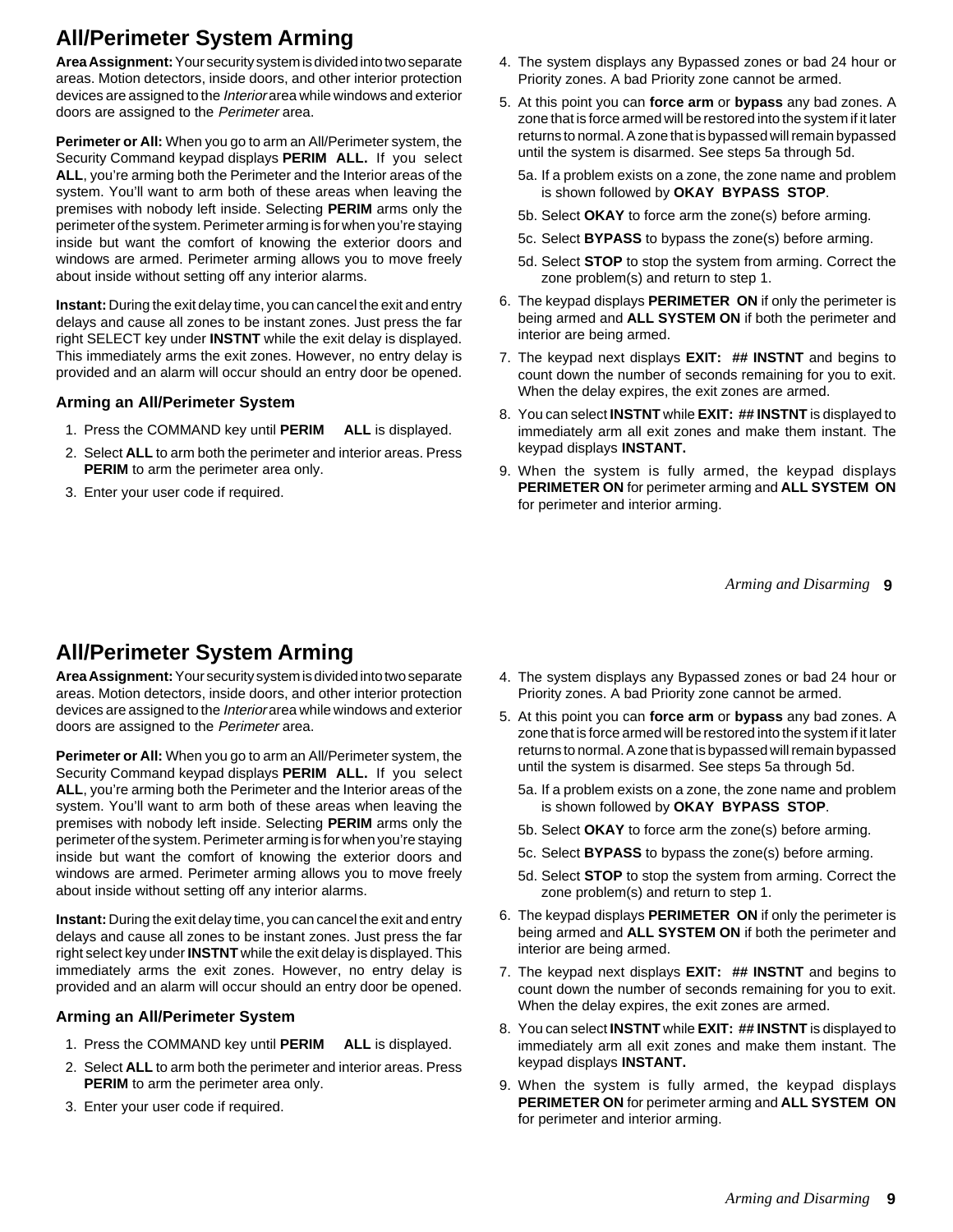# **All/Perimeter System Disarming**

**Disarming:** While the system is armed, you can only enter the premises through an entry/exit delay door without causing an alarm. After opening the door, the Security Command keypad sounds a prewarn tone to remind you to disarm the system. You must disarm the system before the prewarn tone expires or an alarm on the door zone will occur.

During the prewarn tone, the keypad displays **ENTER CODE:**. Enter your code to disarm the system.

**Schedules**: If you've programmed schedules for your system and a level 2 code is entered outside of a schedule, the keypad displays **INVALID TIME.** This lets the user know that they are disarming outside of their authorized time. If your system is monitored, an Unauthorized Entry report is sent to the central station.

**Alarm Display:** After disarming, the keypad displays any zones that tripped or any transmission problems that occurred during the armed period. All burglary zones are then disarmed and any bypassed zones are automatically reset.

**Disarmed Message:** The keypad displays **ALL SYSTEM OFF** after the system disarms.

**Central Station Report:** A report of the system disarming can be transmitted to the central station. This is optional and can be programmed for you at any time.

**10** *Arming and Disarming*

# **All/Perimeter System Disarming**

**Disarming:** While the system is armed, you can only enter the premises through an entry/exit delay door without causing an alarm. After opening the door, the Security Command keypad sounds a prewarn tone to remind you to disarm the system. You must disarm the system before the prewarn tone expires or an alarm on the door zone will occur.

During the prewarn tone, the keypad displays **ENTER CODE:**. Enter your code to disarm the system.

**Schedules**: If you've programmed schedules for your system and a level 2 code is entered outside of a schedule, the keypad displays **INVALID TIME.** This lets the user know that they are disarming outside of their authorized time. If your system is monitored, an Unauthorized Entry report is sent to the central station.

**Alarm Display:** After disarming, the keypad displays any zones that tripped or any transmission problems that occurred during the armed period. All burglary zones are then disarmed and any bypassed zones are automatically reset.

**Disarmed Message:** The keypad displays **ALL SYSTEM OFF** after the system disarms.

**Central Station Report:** A report of the system disarming can be transmitted to the central station. This is optional and can be programmed for you at any time.

## **Disarming an All/Perimeter System**

- 1. During the entry delay time, the keypad displays **ENTER CODE:** . Enter your user code and press COMMAND.
- 2. The keypad then displays any zones that went into alarm or any communication problems that occurred during the armed period.
- 3. The keypad next displays **ALL SYSTEM OFF** to confirm the system is disarmed.

## **Disarming During an Alarm**

- 1. While the alarm bell or siren is sounding, enter your user code and press COMMAND. The keypad displays **DISARM SILENCE**.
- 2. Press the SELECT key under **DISARM** to disarm the system and silence the alarm.

The keypad next displays **ALL SYSTEM OFF** to confirm the system is disarmed.

3. Press the SELECT key under **SILENCE** to stop the bell or siren but NOT disarm the system.

If you do not press any SELECT key, or you press the COMMAND key, the system will automatically disarm and silence the alarm.

4. If your system is programmed to send an Abort (alarm cancel) report to the central station, the keypad displays **ALARM CANCELLED**.

## **Disarming an All/Perimeter System**

- 1. During the entry delay time, the keypad displays **ENTER CODE:** . Enter your user code and press COMMAND.
- 2. The keypad then displays any zones that went into alarm or any communication problems that occurred during the armed period.
- 3. The keypad next displays **ALL SYSTEM OFF** to confirm the system is disarmed.

## **Disarming During an Alarm**

- 1. While the alarm bell or siren is sounding, enter your user code and press COMMAND. The keypad displays **DISARM SILENCE**.
- 2. Press the SELECT key under **DISARM** to disarm the system and silence the alarm.

The keypad next displays **ALL SYSTEM OFF** to confirm the system is disarmed.

3. Press the SELECT key under **SILENCE** to stop the bell or siren but NOT disarm the system.

If you do not press any SELECT key, or you press the COMMAND key, the system will automatically disarm and silence the alarm.

4. If your system is programmed to send an Abort (alarm cancel) report to the central station, the keypad displays **ALARM CANCELLED**.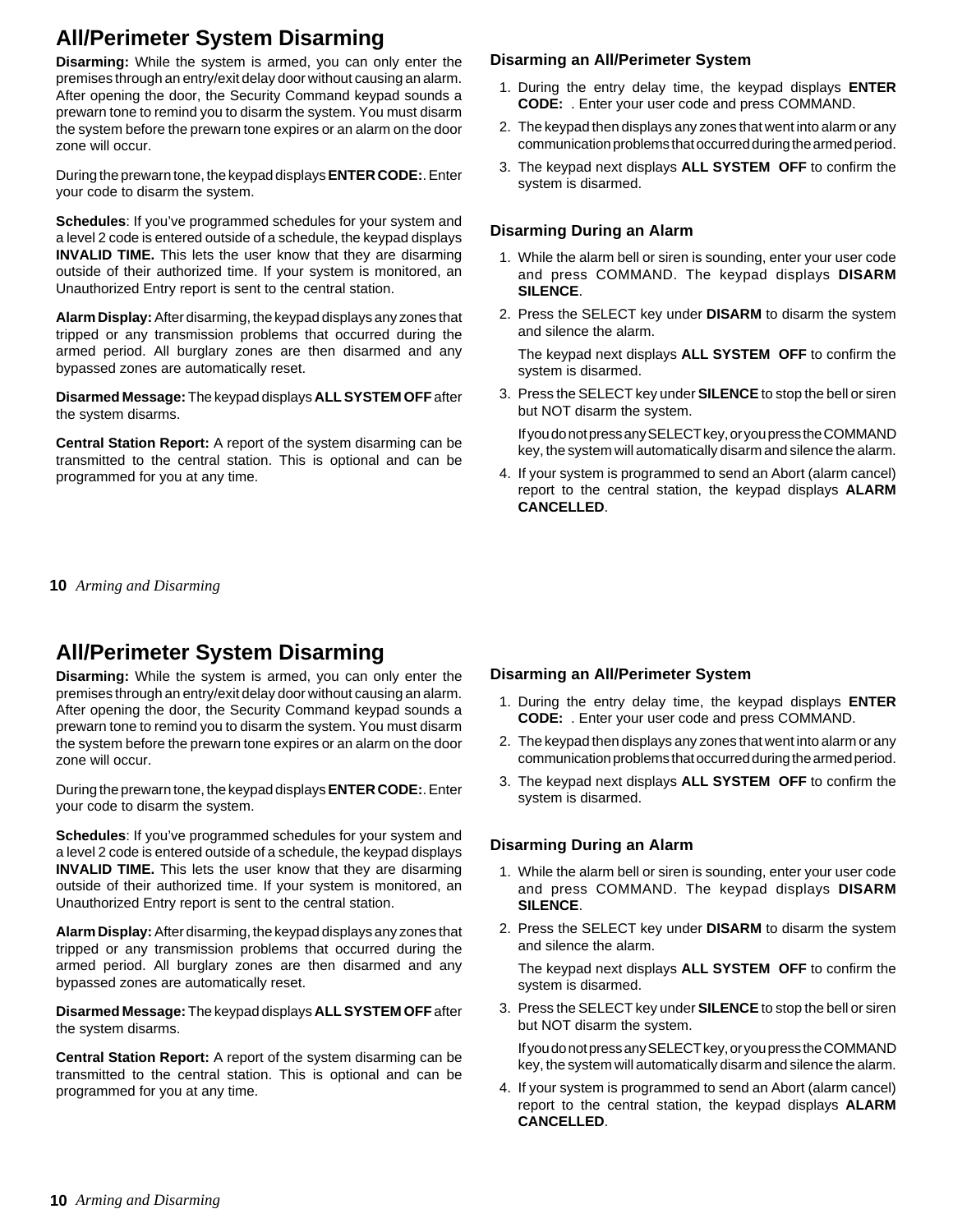# **Home/Away System Arming**

**Area Assignment:** Your security system is divided into two or three separate areas. Motion detectors, inside doors, and other interior devices are assigned to an Interior and possibly Bedroom area while windows and exterior doors, are assigned to a Perimeter area.

**Arming the system:** When arming a Home/Away system, the keypad displays **HOME AWAY** or **HOME SLEEP AWAY.** If you select **AWAY**, you arm all areas of the system. You'll want to arm all areas when leaving with nobody staying inside. Selecting **HOME** arms only the Perimeter of the system. Perimeter arming is for when you're staying inside but want the comfort of knowing the exterior doors and windows are armed. Perimeter arming allows you to move freely about inside without setting off any interior alarms.

Selecting **SLEEP** arms the Perimeter and Interior devices but leaves devices near bedrooms or other nighttime areas off.

# **System Ready/System Not Ready Keypad Displays**

When all zones in the system are in a normal condition and can be armed without bypassing, the keypad displays **SYSTEM READY**. If there are one or more zones that are not in a normal condition, the keypad displays **SYSTEM NOT READY**. Pressing any top row SELECT key during this display shows the zone number and name allowing you to investigate the problem.

# **Arming a Home/Away System**

- 1. Enter a 2 to 3 digit code and press the COMMAND key or enter a 4 digit code without pressing the COMMAND key. The keypad displays **HOME AWAY** or **HOME SLEEP AWAY** (your system may have two or three areas.
- 2. Select **HOME** to arm the Perimeter only.

# **Home/Away System Arming**

**Area Assignment:** Your security system is divided into two or three separate areas. Motion detectors, inside doors, and other interior devices are assigned to an *Interior* and possibly Bedroom area while windows and exterior doors, are assigned to a Perimeter area.

**Arming the system:** When arming a Home/Away system, the keypad displays **HOME AWAY** or **HOME SLEEP AWAY.** If you select **AWAY**, you arm all areas of the system. You'll want to arm all areas when leaving with nobody staying inside. Selecting **HOME** arms only the Perimeter of the system. Perimeter arming is for when you're staying inside but want the comfort of knowing the exterior doors and windows are armed. Perimeter arming allows you to move freely about inside without setting off any interior alarms.

Selecting **SLEEP** arms the Perimeter and Interior devices but leaves devices near bedrooms or other nighttime areas off.

# **System Ready/System Not Ready Keypad Displays**

When all zones in the system are in a normal condition and can be armed without bypassing, the keypad displays **SYSTEM READY**. If there are one or more zones that are not in a normal condition, the keypad displays **SYSTEM NOT READY**. Pressing any top row SELECT key during this display shows the zone number and name allowing you to investigate the problem.

# **Arming a Home/Away System**

1. Enter a 2 to 3 digit code and press the COMMAND key or enter a 4 digit code without pressing the COMMAND key. The keypad displays **HOME AWAY** or **HOME SLEEP AWAY** (your system may have two or three areas.

- 3. Select **SLEEP** to arm the Perimeter and Interior.
- 4. Select **AWAY** to arm the Perimeter, Interior, and Bedroom.
- 5. The system displays any Bypassed zones or bad 24 hour or Priority zones. A bad Priority zone cannot be armed.
- 6. At this point you can **force arm** or **bypass** any bad zones. A zone that is force armed will be restored into the system if it later returns to normal. A zone that is bypassed will remain bypassed until the system is disarmed. See steps 6a through 6d.
	- 6a. If a problem exists on a zone, the zone name and problem is shown followed by **OKAY BYPASS STOP**.
	- 6b. Select **OKAY** to force arm the zone(s) before arming.
	- 6c. Select **BYPASS** to bypass the zone(s) before arming.
	- 6d. Select **STOP** to stop the system from arming. Correct the zone problem(s) and return to step 1.
- 7. The keypad displays **PERIMETER ON** if you selected **HOME**, **PERIM/INT ON** if you selected **SLEEP**, and **ALL SYSTEM ON** if you selected **AWAY**.
- 8. The keypad next displays **EXIT: ## INSTNT** and begins to count down the number of seconds remaining for you to exit. When the delay expires, the exit zones are armed.
- 9. You can select **INSTNT** while **EXIT: ## INSTNT** is displayed to immediately arm all exit zones and make them instant. The keypad displays **INSTANT**.

**11** *Arming and Disarming*

- 3. Select **SLEEP** to arm the Perimeter and Interior.
- 4. Select **AWAY** to arm the Perimeter, Interior, and Bedroom.
- 5. The system displays any Bypassed zones or bad 24 hour or Priority zones. A bad Priority zone cannot be armed.
- 6. At this point you can **force arm** or **bypass** any bad zones. A zone that is force armed will be restored into the system if it later returns to normal. A zone that is bypassed will remain bypassed until the system is disarmed. See steps 6a through 6d.
	- 6a. If a problem exists on a zone, the zone name and problem is shown followed by **OKAY BYPASS STOP**.
	- 6b. Select **OKAY** to force arm the zone(s) before arming.
	- 6c. Select **BYPASS** to bypass the zone(s) before arming.
	- 6d. Select **STOP** to stop the system from arming. Correct the zone problem(s) and return to step 1.
- 7. The keypad displays **PERIMETER ON** if you selected **HOME**, **PERIM/INT ON** if you selected **SLEEP**, and **ALL SYSTEM ON** if you selected **AWAY**.
- 8. The keypad next displays **EXIT: ## INSTNT** and begins to count down the number of seconds remaining for you to exit. When the delay expires, the exit zones are armed.
- 9. You can select **INSTNT** while **EXIT: ## INSTNT** is displayed to immediately arm all exit zones and make them instant. The keypad displays **INSTANT**.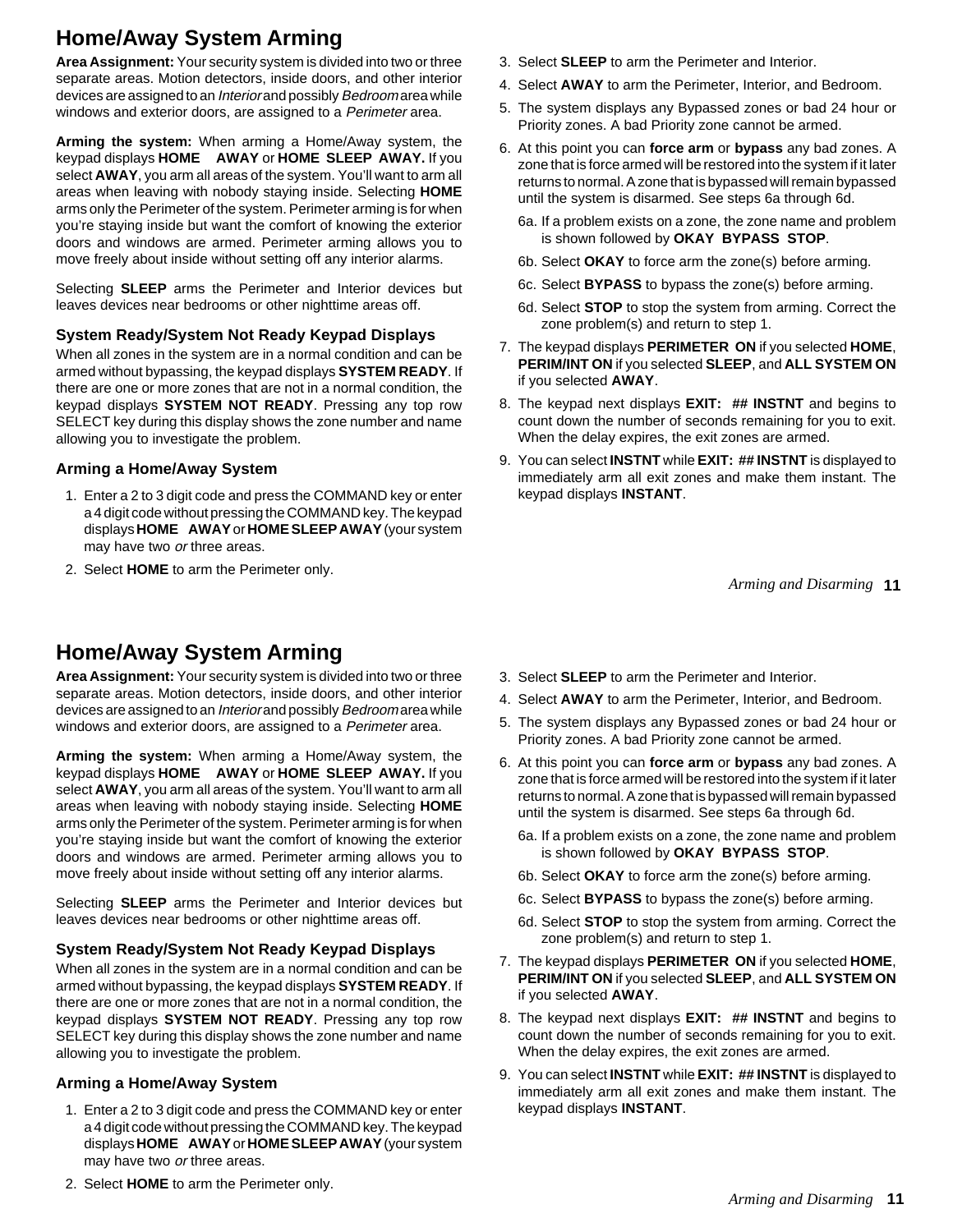# **Home/Away System Disarming**

**Disarming:** While the system is armed, you can only enter the premises through an entry/exit delay door without causing an alarm. After opening the door, the Security Command keypad sounds a prewarn tone to remind you to disarm the system. You must disarm the system before the prewarn tone expires or an alarm on the door zone will occur.

During the prewarn tone, the keypad displays **ENTER CODE:**. Enter your code to disarm the system.

**Schedules**: If you've programmed schedules for your system and a level 2 code is entered outside of a schedule, the keypad displays **INVALID TIME.** This lets the user know that they are disarming outside of their authorized time. If your system is monitored, an Unauthorized Entry report is sent to the central station.

**Alarm Display:** After disarming, the keypad displays any zones that tripped or any transmission problems that occurred during the armed period. All burglary zones are then disarmed and any bypassed zones are automatically reset.

**Disarmed Message:** The keypad displays **ALL SYSTEM OFF** after the system disarms.

**Central Station Report:** A report of the system disarming can be transmitted to the central station. This is optional and can be programmed for you at any time.

## **12** *Arming and Disarming*

# **Home/Away System Disarming**

**Disarming:** While the system is armed, you can only enter the premises through an entry/exit delay door without causing an alarm. After opening the door, the Security Command keypad sounds a prewarn tone to remind you to disarm the system. You must disarm the system before the prewarn tone expires or an alarm on the door zone will occur.

During the prewarn tone, the keypad displays **ENTER CODE:**. Enter your code to disarm the system.

**Schedules**: If you've programmed schedules for your system and a level 2 code is entered outside of a schedule, the keypad displays **INVALID TIME.** This lets the user know that they are disarming outside of their authorized time. If your system is monitored, an Unauthorized Entry report is sent to the central station.

**Alarm Display:** After disarming, the keypad displays any zones that tripped or any transmission problems that occurred during the armed period. All burglary zones are then disarmed and any bypassed zones are automatically reset.

**Disarmed Message:** The keypad displays **ALL SYSTEM OFF** after the system disarms.

**Central Station Report:** A report of the system disarming can be transmitted to the central station. This is optional and can be programmed for you at any time.

## **Disarming a Home/Away System**

- 1. During the entry delay, the keypad displays **ENTER CODE:**. Enter a 2 to 3 digit user code and press COMMAND or enter a 4 digit code without pressing COMMAND.
- 2. The keypad then displays any alarms or communication problems that occurred during the armed period.
- 3. The keypad next displays **ALL SYSTEM OFF** to confirm the system is disarmed.

## **Disarming During an Alarm**

- 1. While the alarm bell or siren is sounding, enter a 2 to 3 digit user code and press COMMAND or enter a 4 digit user code. The keypad displays **DISARM SILENCE**.
- 2. Press the SELECT key under **DISARM** to disarm the system and silence the alarm.

The keypad next displays **ALL SYSTEM OFF** to confirm the system is disarmed.

3. Press the SELECT key under **SILENCE** to stop the bell or siren but NOT disarm the system.

If you do not press any SELECT key, or you press the COMMAND key, the system will automatically disarm and silence the alarm.

4. If your system is programmed to send an Abort (alarm cancel) report to the central station, the keypad displays **ALARM CANCELLED**.

### **Disarming a Home/Away System**

- 1. During the entry delay, the keypad displays **ENTER CODE:**. Enter a 2 to 3 digit user code and press COMMAND or enter a 4 digit code without pressing COMMAND.
- 2. The keypad then displays any alarms or communication problems that occurred during the armed period.
- 3. The keypad next displays **ALL SYSTEM OFF** to confirm the system is disarmed.

## **Disarming During an Alarm**

- 1. While the alarm bell or siren is sounding, enter a 2 to 3 digit user code and press COMMAND or enter a 4 digit user code. The keypad displays **DISARM SILENCE**.
- 2. Press the SELECT key under **DISARM** to disarm the system and silence the alarm.

The keypad next displays **ALL SYSTEM OFF** to confirm the system is disarmed.

3. Press the SELECT key under **SILENCE** to stop the bell or siren but NOT disarm the system.

If you do not press any SELECT key, or you press the COMMAND key, the system will automatically disarm and silence the alarm.

4. If your system is programmed to send an Abort (alarm cancel) report to the central station, the keypad displays **ALARM CANCELLED**.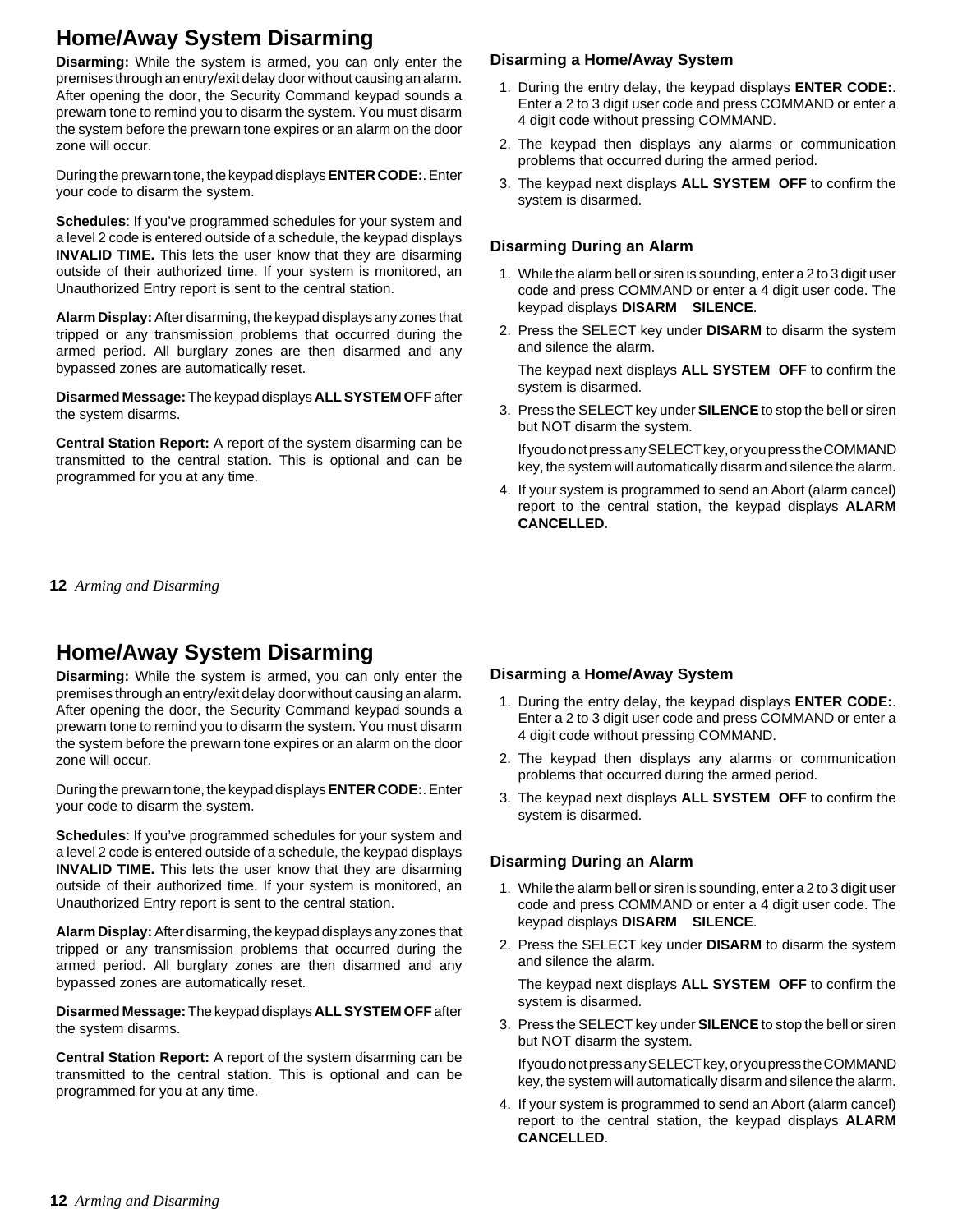# **User Menu**

# **Security Command User Menu**

Many of the features of your system have been put into a User Menu that you can access from any Security Command keypad. The menu requires you to enter your user code and then only shows those functions to which you have access.

## **To access the User Menu:**

1. Press the COMMAND key until **MENU? NO YES** displays. 2. Select **YES**. The keypad displays **ENTER CODE: –**. Enter your user code and press COMMAND. You can now scroll down through the list of system features available to your authority level.

## **User Menu Options**

The list below shows the User Menu options in order:

| <b>Menu Option</b>    | <b>Description</b>                                                                                         |
|-----------------------|------------------------------------------------------------------------------------------------------------|
| <b>ALARM SILENCE</b>  | Silences an alarm bell or siren.                                                                           |
| <b>SENSOR RESET</b>   | Resets smoke or glassbreak detectors<br>that have latched due to an alarm<br>condition.                    |
| <b>DOOR ACCESS</b>    | Opens the keypad door lock relay<br>momentarily.                                                           |
| <b>ARMED AREAS</b>    | Displays the name of any areas in the<br>system that are currently in the armed<br>state.                  |
| <b>OUTPUTS ON/OFF</b> | Allows you to turn on or off any of the<br>outputs described in the System Setup<br>section of this guide. |

| <b>ZONE STATUS</b>     | Allows you to enter a zone number and<br>see if that zone is either armed,<br>bypassed, in alarm, open, or shorted. |
|------------------------|---------------------------------------------------------------------------------------------------------------------|
| <b>BYPASS ZONES</b>    | Allows you to Bypass a zone or reset<br>an already bypassed zone.                                                   |
| <b>ZONE MONITOR</b>    | Allows you to add or remove a zone<br>from the monitor mode.                                                        |
| <b>SYSTEM STATUS</b>   | Displays the current condition of the<br>system's AC power, backup battery,<br>and panel tamper (optional).         |
| <b>SYSTEM TEST</b>     | the<br>system's<br>Tests<br>siren.<br>communication to the central station.<br>and backup battery.                  |
| <b>USER CODES</b>      | Allows you to add, delete, or change<br>user codes and authority levels.                                            |
| <b>SCHEDULES</b>       | Allows you to add, remove, or change<br>system schedules.                                                           |
| <b>TIME</b>            | Allows you change the Day, Date, or<br>Time that is currently in the system.                                        |
| <b>DISPLAY EVENTS</b>  | Allows you to view or print the last 200<br>events that occurred on your system.                                    |
| <b>SERVICE REQUEST</b> | Allows you to send a message to the<br>Central Station requesting service on<br>the alarm system.                   |
|                        | The following pegge detail cash user menu item and provide                                                          |

**13** *User Menu* instructions on when and how to use them properly. The following pages detail each user menu item and provide

# **User Menu**

# **Security Command User Menu**

|                                                                 | Many of the features of your system have been put into a User Menu<br>that you can access from any Security Command keypad. The menu<br>requires you to enter your user code and then only shows those | <b>ZONE STATUS</b>                                                                                                                  | Allows you to enter a zone number and<br>see if that zone is either armed,<br>bypassed, in alarm, open, or shorted. |  |
|-----------------------------------------------------------------|--------------------------------------------------------------------------------------------------------------------------------------------------------------------------------------------------------|-------------------------------------------------------------------------------------------------------------------------------------|---------------------------------------------------------------------------------------------------------------------|--|
| functions to which you have access.<br>To access the User Menu: |                                                                                                                                                                                                        | <b>BYPASS ZONES</b>                                                                                                                 | Allows you to Bypass a zone or reset<br>an already bypassed zone.                                                   |  |
|                                                                 | 1. Press the COMMAND key until MENU? NO YES displays.<br>2. Select YES. The keypad displays ENTER CODE: -. Enter your                                                                                  | <b>ZONE MONITOR</b>                                                                                                                 | Allows you to add or remove a zone<br>from the monitor mode.                                                        |  |
|                                                                 | user code and press COMMAND. You can now scroll down through<br>the list of system features available to your authority level.                                                                         | <b>SYSTEM STATUS</b><br>Displays the current condition of the<br>system's AC power, backup battery,<br>and panel tamper (optional). |                                                                                                                     |  |
| <b>User Menu Options</b>                                        | The list below shows the User Menu options in order:                                                                                                                                                   | <b>SYSTEM TEST</b>                                                                                                                  | Tests<br>the<br>system's<br>siren.<br>communication to the central station.<br>and backup battery.                  |  |
| <b>Menu Option</b><br><b>ALARM SILENCE</b>                      | <b>Description</b><br>Silences an alarm bell or siren.                                                                                                                                                 | <b>USER CODES</b>                                                                                                                   | Allows you to add, delete, or change<br>user codes and authority levels.                                            |  |
| <b>SENSOR RESET</b>                                             | Resets smoke or glassbreak detectors<br>that have latched due to an alarm<br>condition.                                                                                                                | <b>SCHEDULES</b>                                                                                                                    | Allows you to add, remove, or change<br>system schedules.                                                           |  |
| <b>DOOR ACCESS</b>                                              | Opens the keypad door lock relay<br>momentarily.                                                                                                                                                       | <b>TIME</b>                                                                                                                         | Allows you change the Day, Date, or<br>Time that is currently in the system.                                        |  |
| <b>ARMED AREAS</b>                                              | Displays the name of any areas in the                                                                                                                                                                  | <b>DISPLAY EVENTS</b>                                                                                                               | Allows you to view or print the last 200<br>events that occurred on your system.                                    |  |
|                                                                 | system that are currently in the armed<br>state.                                                                                                                                                       | <b>SERVICE REQUEST</b>                                                                                                              | Allows you to send a message to the<br>Central Station requesting service on                                        |  |
| <b>OUTPUTS ON/OFF</b>                                           | Allows you to turn on or off any of the<br>outputs described in the System Setup<br>section of this quide.                                                                                             |                                                                                                                                     | the alarm system.<br>The following pages detail each user menu item and provide                                     |  |

**13** *User Menu* instructions on when and how to use them properly.The following pages detail each user menu item and provide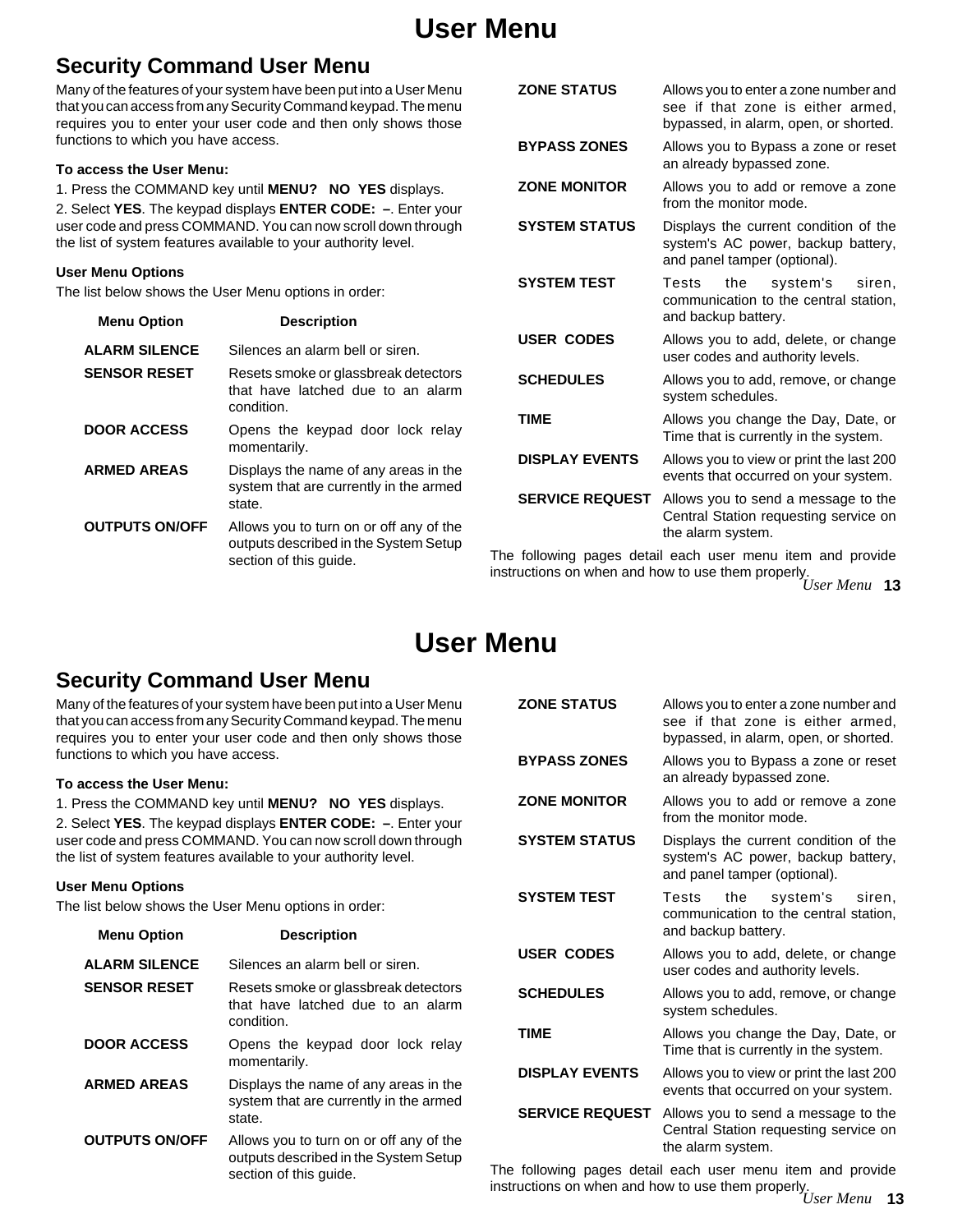# **Alarm Silence**

**User Code Level:** 2 and above.

**Function:** Silences the alarm bell or siren during an alarm.

Alarm Silence allows you to turn off the alarm bell or siren connected to your system during an alarm. Using Alarm Silence does NOT stop an alarm report from being sent to the central station and does not reset any alarmed devices. Use the Sensor Reset function to reset devices such as smoke detectors that have latched in alarm.

**Note**: You can also silence an alarm by entering your user code and pressing COMMAND while the bell or siren is still sounding.

## **Using the Alarm Silence Function**

- 1. Access the User Menu.
- 2. The keypad displays **ALARM SILENCE?**.
- 3. Press any SELECT key. The system silences the bell or siren and exits the User Menu.

# **Sensor Reset**

**User Code Level:** 1 and 2 - During schedules only. 3 to 9 - Anytime.

**Function:** Resets smoke or glassbreak detectors. Also clears Fire/ Supervisory alarm and trouble displays.

Sensor Reset is used to reset smoke and glassbreak detectors after they have been tripped. Once these detectors have tripped, they must be reset before they can detect any additional alarm conditions. When Sensor Reset is selected, power to the detectors is temporarily removed by the system allowing them to reset.

Make sure all smoke is cleared from around the area of the smoke detectors before performing a Sensor Reset to prevent the alarm from occurring again.

## **Resetting the Sensors**

- 1. Access the User Menu.
- 2. Press COMMAND until **SENSOR RESET** displays.
- 3. The keypad displays **SENSORS OFF** for five seconds followed by **SENSORS ON**.
- 4. The keypad automatically exits the User Menu.

**14** *User Menu*

# **Alarm Silence**

## **User Code Level:** 2 and above.

**Function:** Silences the alarm bell or siren during an alarm.

Alarm Silence allows you to turn off the alarm bell or siren connected to your system during an alarm. Using Alarm Silence does NOT stop an alarm report from being sent to the central station and does not reset any alarmed devices. Use the Sensor Reset function to reset devices such as smoke detectors that have latched in alarm.

**Note**: You can also silence an alarm by entering your user code and pressing COMMAND while the bell or siren is still sounding.

## **Using the Alarm Silence Function**

- 1. Access the User Menu.
- 2. The keypad displays **ALARM SILENCE?**.
- 3. Press any SELECT key. The system silences the bell or siren and exits the User Menu.

# **Sensor Reset**

**User Code Level:** 1 and 2 - During schedules only. 3 to 9 - Anytime.

**Function:** Resets smoke or glassbreak detectors. Also clears Fire/ Supervisory alarm and trouble displays.

Sensor Reset is used to reset smoke and glassbreak detectors after they have been tripped. Once these detectors have tripped, they must be reset before they can detect any additional alarm conditions. When Sensor Reset is selected, power to the detectors is temporarily removed by the system allowing them to reset.

Make sure all smoke is cleared from around the area of the smoke detectors before performing a Sensor Reset to prevent the alarm from occurring again.

## **Resetting the Sensors**

- 1. Access the User Menu.
- 2. Press COMMAND until **SENSOR RESET** displays.
- 3. The keypad displays **SENSORS OFF** for five seconds followed by **SENSORS ON**.
- 4. The keypad automatically exits the User Menu.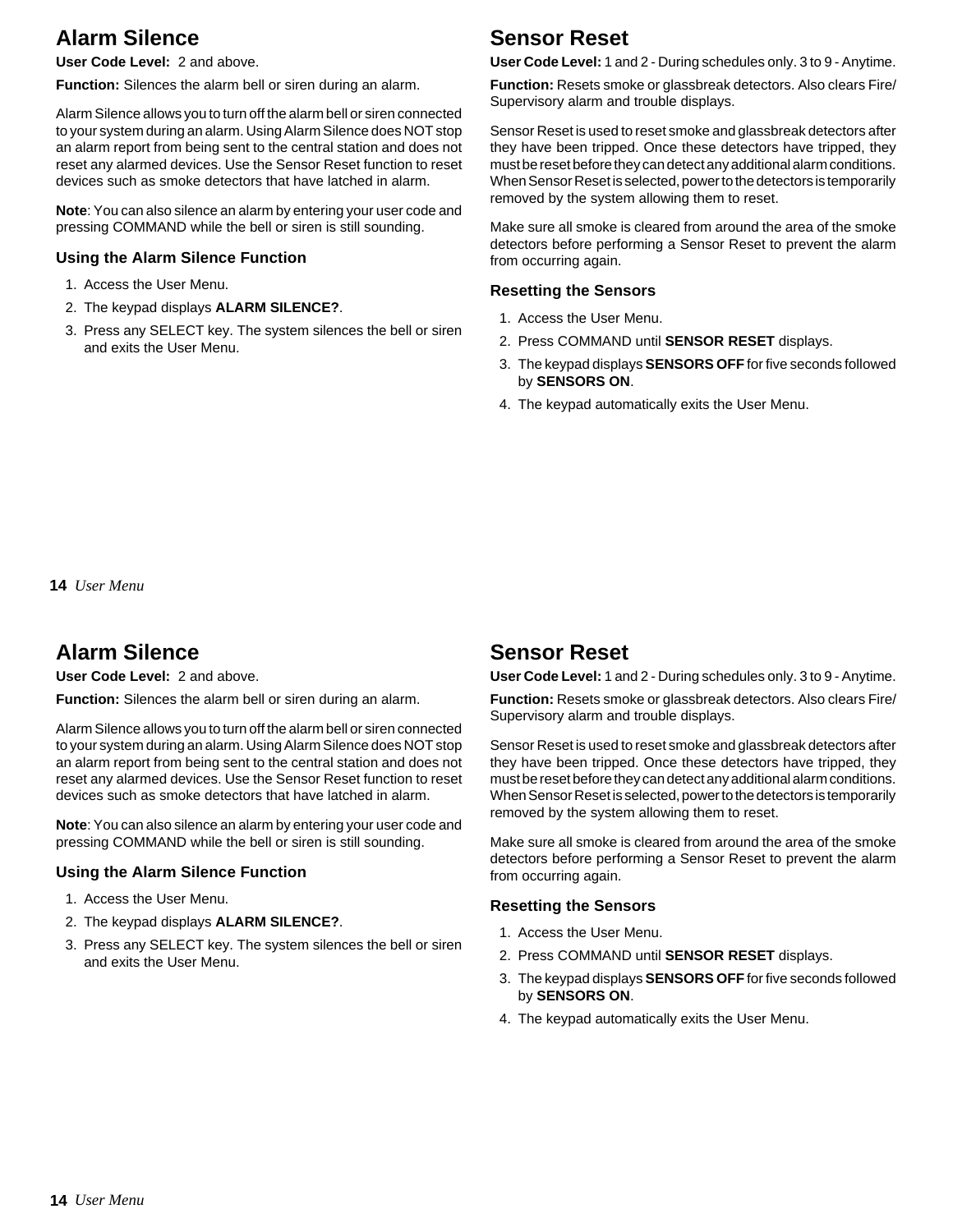# **Door Access**

**User Code Level:** 1 and 2 - During schedules only. 3 to 9 - Anytime.

**Function:** Operates an electric door strike from the keypad.

Door Access is used to operate a door strike relay that is built into some Security Command keypads. Power for the door strike is connected to the keypad relay and can be interrupted by using the Door Access function.

When Door Access is selected you'll be asked to enter your user code. When the user code is accepted, the door strike at the Security Command you're operating turns on momentarily.

Door Access also functions any time any area of the system is disarmed at the door strike keypad or by simply entering your user code and pressing COMMAND.

A report of this entry can be transmitted to your central station. This report is optional and can be programmed for you at any time.

## **Using the Door Access**

- 1. Access the User Menu.
- 2. Press COMMAND until **DOOR ACCESS?** displays.
- 3. Press any SELECT key. The door strike relay turns on momentarily.
- 4. The keypad returns to the Status List display.

# **Armed Areas Display**

**User Code Level**: 1 and 2 - During schedules only. 3 to 9 - Anytime.

**Function**: Displays all armed areas in the system.

Armed Areas is used to display all of the armed areas in your system at the Security Command keypads. Each armed area is displayed along with its area number and name.

## **Using the Armed Areas Function**

- 1. Access the User Menu.
- 2. Press COMMAND until **ARMED AREAS?** displays.
- 3. Press any SELECT key. The keypad displays the first armed area name. To scroll through the list of armed areas, press the COMMAND key.

**All/Perimeter** and **Home/Away systems:** Armed areas for these systems are shown as **PERIMETER**, **INTERIOR,** and also **BEDROOMS** for Home/Away systems.

4. If there are no armed areas, the keypad displays **NONE**.

**15** *User Menu*

# **Door Access**

**User Code Level:** 1 and 2 - During schedules only. 3 to 9 - Anytime.

**Function:** Operates an electric door strike from the keypad.

Door Access is used to operate a door strike relay that is built into some Security Command keypads. Power for the door strike is connected to the keypad relay and can be interrupted by using the Door Access function.

When Door Access is selected you'll be asked to enter your user code. When the user code is accepted, the door strike at the Security Command you're operating turns on momentarily.

Door Access also functions any time any area of the system is disarmed at the door strike keypad or by simply entering your user code and pressing COMMAND.

A report of this entry can be transmitted to your central station. This report is optional and can be programmed for you at any time.

# **Using the Door Access**

- 1. Access the User Menu.
- 2. Press COMMAND until **DOOR ACCESS?** displays.
- 3. Press any SELECT key. The door strike relay turns on momentarily.
- 4. The keypad returns to the Status List display.

# **Armed Areas Display**

**User Code Level**: 1 and 2 - During schedules only. 3 to 9 - Anytime.

**Function**: Displays all armed areas in the system.

Armed Areas is used to display all of the armed areas in your system at the Security Command keypads. Each armed area is displayed along with its area number and name.

## **Using the Armed Areas Function**

- 1. Access the User Menu.
- 2. Press COMMAND until **ARMED AREAS?** displays.
- 3. Press any SELECT key. The keypad displays the first armed area name. To scroll through the list of armed areas, press the COMMAND key.

**All/Perimeter** and **Home/Away systems:** Armed areas for these systems are shown as **PERIMETER**, **INTERIOR,** and also **BEDROOMS** for Home/Away systems.

4. If there are no armed areas, the keypad displays **NONE**.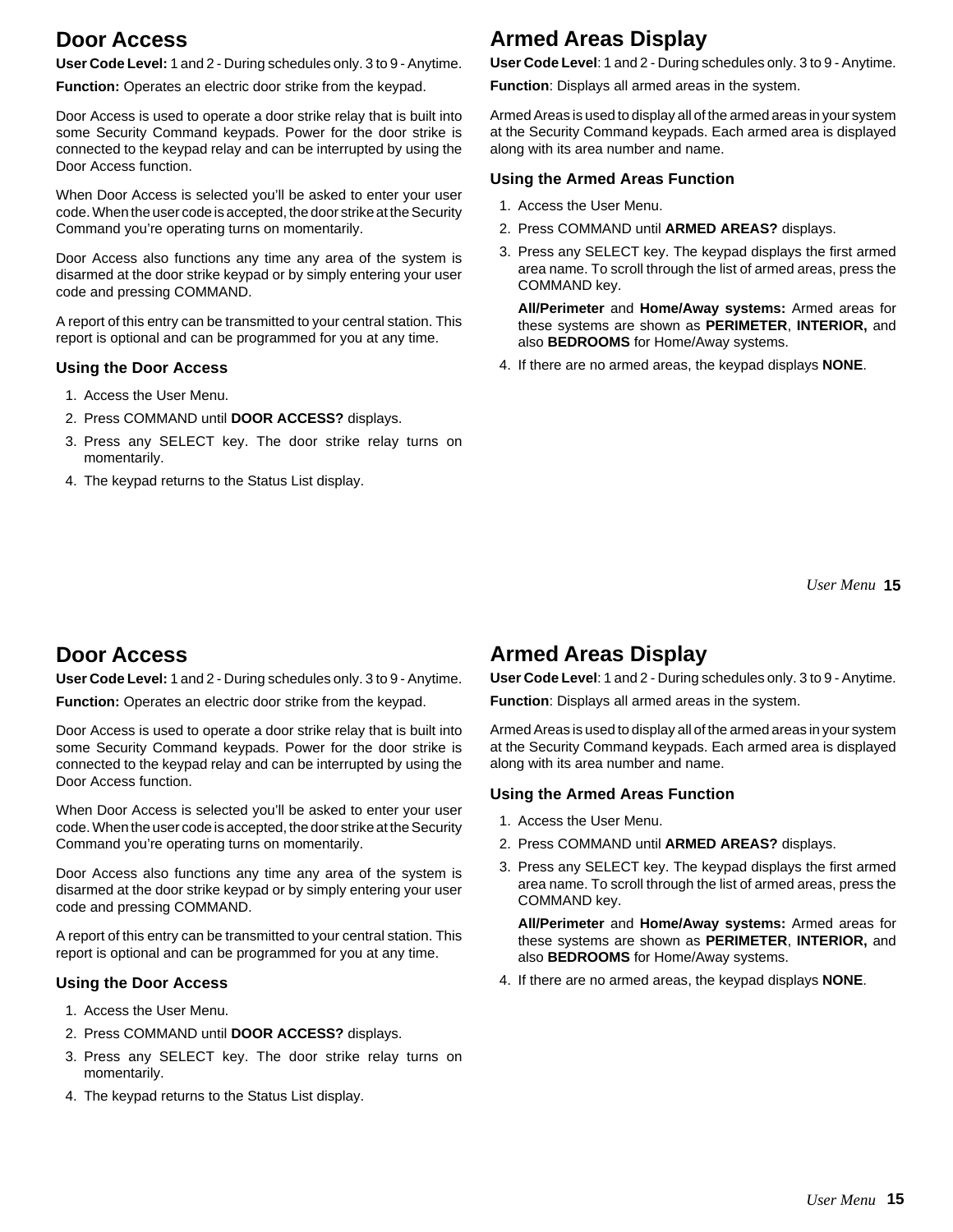# **Outputs On Off**

**User Code Level**: 5 and above.

**Function**: Allows you to turn the system relay outputs on and off.

This function is used to individually turn your system's relay outputs on and off. Your system may use these outputs to control interior and exterior lighting, heating, air conditioning, or other appliances.

The names and numbers of the relays connected to your system are located in the System Setup section of this guide.

## **Turning the Outputs On and Off**

- 1. Access the User Menu.
- 2. Press COMMAND until **OUTPUTS ON/OFF?** displays.
- 3. Press any SELECT key to display **OUTPUT: ON OFF.**
- 4. Enter the output number you want to turn on or off. The output number will appear in the display.
- 5. With the output number displayed, press the SELECT key under **ON** or **OFF**. The output is then turned on or off, depending on your selection, and remains in that state until you change it.

Under certain conditions, some outputs cannot be turned on. If you select a restricted output, the keypad displays **CANNOT TURN ON**.

6. The system automatically removes the output number and a new output number can be entered. Refer back to step 4.

Press the ARROW key to exit the User Menu.

**16** *User Menu*

# **Outputs On Off**

**User Code Level**: 5 and above.

**Function**: Allows you to turn the system relay outputs on and off.

This function is used to individually turn your system's relay outputs on and off. Your system may use these outputs to control interior and exterior lighting, heating, air conditioning, or other appliances.

The names and numbers of the relays connected to your system are located in the System Setup section of this guide.

## **Turning the Outputs On and Off**

- 1. Access the User Menu.
- 2. Press COMMAND until **OUTPUTS ON/OFF?** displays.
- 3. Press any SELECT key to display **OUTPUT: ON OFF.**
- 4. Enter the output number you want to turn on or off. The output number will appear in the display.
- 5. With the output number displayed, press the SELECT key under **ON** or **OFF**. The output is then turned on or off, depending on your selection, and remains in that state until you change it.

Under certain conditions, some outputs cannot be turned on. If you select a restricted output, the keypad displays **CANNOT TURN ON**.

6. The system automatically removes the output number and a new output number can be entered. Refer back to step 4.

Press the ARROW key to exit the User Menu.

# **Zone Status**

**User Code Level**: All users at any time.

**Function**: Displays a list of armed, bypassed, or alarmed zones. Also allows you to check the status of individual zones.

Zone Status can be used to give you a list of zones by category or display the current status of an individual zone number. The four categories are:

- **Armed Zones** zones that are currently armed.
- **Bypassed Zone**s zones that are currently bypassed.
- **Alarmed Zones** zones that have gone into alarm during the current or previous armed period.
- **Number** enter the number of any zone to check its status.

## **Using the Zone Status Function**

- 1. Access the User Menu.
- 2. Press COMMAND until **ZONE STATUS?** is displayed.
- 3. Press any SELECT key to display **ARM BYPS ALR NBR**.
- 4. Select **ARM** for a list of zones that are currently armed. You can scroll through the list by pressing the COMMAND key.
- 5. Select **BYPS** for a list of zones that are currently bypassed.
- 6. Select **ALR** for a list of zones that have gone into alarm during the current or previous armed period.
- 7. Press **NBR** and **ZONE NO: -** will be displayed.

# **Zone Status**

**User Code Level**: All users at any time.

**Function**: Displays a list of armed, bypassed, or alarmed zones. Also allows you to check the status of individual zones.

Zone Status can be used to give you a list of zones by category or display the current status of an individual zone number. The four categories are:

- **Armed Zones** zones that are currently armed.
- **Bypassed Zone**s zones that are currently bypassed.
- **Alarmed Zones** zones that have gone into alarm during the current or previous armed period.
- **Number** enter the number of any zone to check its status.

## **Using the Zone Status Function**

- 1. Access the User Menu.
- 2. Press COMMAND until **ZONE STATUS?** is displayed.
- 3. Press any SELECT key to display **ARM BYPS ALR NBR**.
- 4. Select **ARM** for a list of zones that are currently armed. You can scroll through the list by pressing the COMMAND key.
- 5. Select **BYPS** for a list of zones that are currently bypassed.
- 6. Select **ALR** for a list of zones that have gone into alarm during the current or previous armed period.
- 7. Press **NBR** and **ZONE NO: -** will be displayed.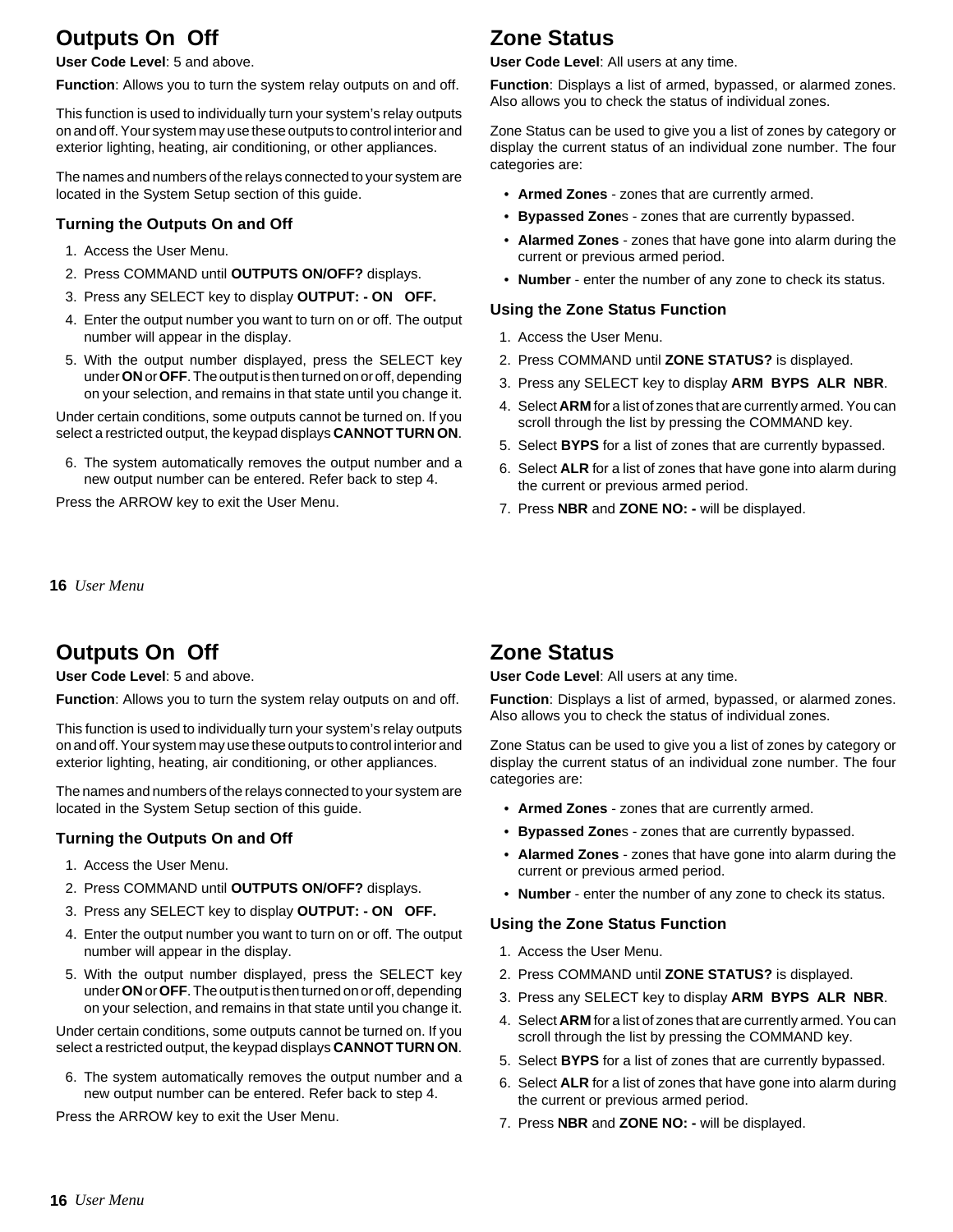# **Zone Status** continued

8. At the **ZONE NO**: - prompt, enter the zone number you want to check and press COMMAND. The zone number and name is displayed followed by its status. For example, a zone status for zone 1 might be: **BACK DOOR - OKAY**.

Below is a list of the zone status displays:

| -OKAY | the zone is in a normal condition |  |
|-------|-----------------------------------|--|
|       |                                   |  |

**-BYPAS** = the zone is bypassed

**-BAD** = the zone is in a bad condition

9. After displaying the zone status, **ZONE**: - returns for you to enter another zone number.

## ☞ **Browser Feature**

If you're unsure of the zone number or description, refer to the Appendix at the back of this guide for a diagram showing you how to use the built-in **Zone Status browser**.

# **Bypass Zones**

**User Code Level**: 6 and above.

**Function**: Allows you to bypass a zone prior to arming.

Bypassing is usually done when a zone cannot be restored to normal. A zone can be bypassed only while it's disarmed. Since fire, panic, emergency, and supervisory type zones are always armed, they can never be bypassed.

Bypass Zones can also be used to reset a zone that has been bypassed and restore it back into the system. This can only be done while the zone is disarmed.

When Bypass Zones is selected, a report can be transmitted to your central station.

## **Using the Bypass Zones Function**

- 1. Access the User Menu.
- 2. Press COMMAND until **BYPASS ZONES?** displays.
- 3. Press any SELECT key. The keypad displays **ZONE: RST BYPS**.
- 4. To Bypass a zone, enter the zone number and select **BYPS**. The zone number automatically disappears and a new zone number can be entered. Refer back to step 3.
- 5. To Reset a zone, enter the zone number and select **RST**.

## ☞ **Browser Feature**

If you're unsure of the zone number or description, refer to the Appendix at the back of this guide for a diagram showing you how to use the built-in **Bypass Zones browser**.

**17** *User Menu*

# **Zone Status** continued

8. At the **ZONE NO**: - prompt, enter the zone number you want to check and press COMMAND. The zone number and name is displayed followed by its status. For example, a zone status for zone 1 might be: **BACK DOOR - OKAY**.

Below is a list of the zone status displays:

- **-OKAY** = the zone is in a normal condition
- **-BYPAS** = the zone is bypassed
- **-BAD** = the zone is in a bad condition
- 9. After displaying the zone status, **ZONE**: returns for you to enter another zone number.

## ☞ **Browser Feature**

If you're unsure of the zone number or description, refer to the Appendix at the back of this guide for a diagram showing you how to use the built-in **Zone Status browser**.

# **Bypass Zones**

**User Code Level**: 6 and above.

**Function**: Allows you to bypass a zone prior to arming.

Bypassing is usually done when a zone cannot be restored to normal. A zone can be bypassed only while it's disarmed. Since fire, panic, emergency, and supervisory type zones are always armed, they can never be bypassed.

Bypass Zones can also be used to reset a zone that has been bypassed and restore it back into the system. This can only be done while the zone is disarmed.

When Bypass Zones is selected, a report can be transmitted to your central station.

## **Using the Bypass Zones Function**

- 1. Access the User Menu.
- 2. Press COMMAND until **BYPASS ZONES?** displays.
- 3. Press any SELECT key. The keypad displays **ZONE: RST BYPS**.
- 4. To Bypass a zone, enter the zone number and select **BYPS**. The zone number automatically disappears and a new zone number can be entered. Refer back to step 3.
- 5. To Reset a zone, enter the zone number and select **RST**.

### ☞ **Browser Feature**

If you're unsure of the zone number or description, refer to the Appendix at the back of this guide for a diagram showing you how to use the built-in **Bypass Zones browser**.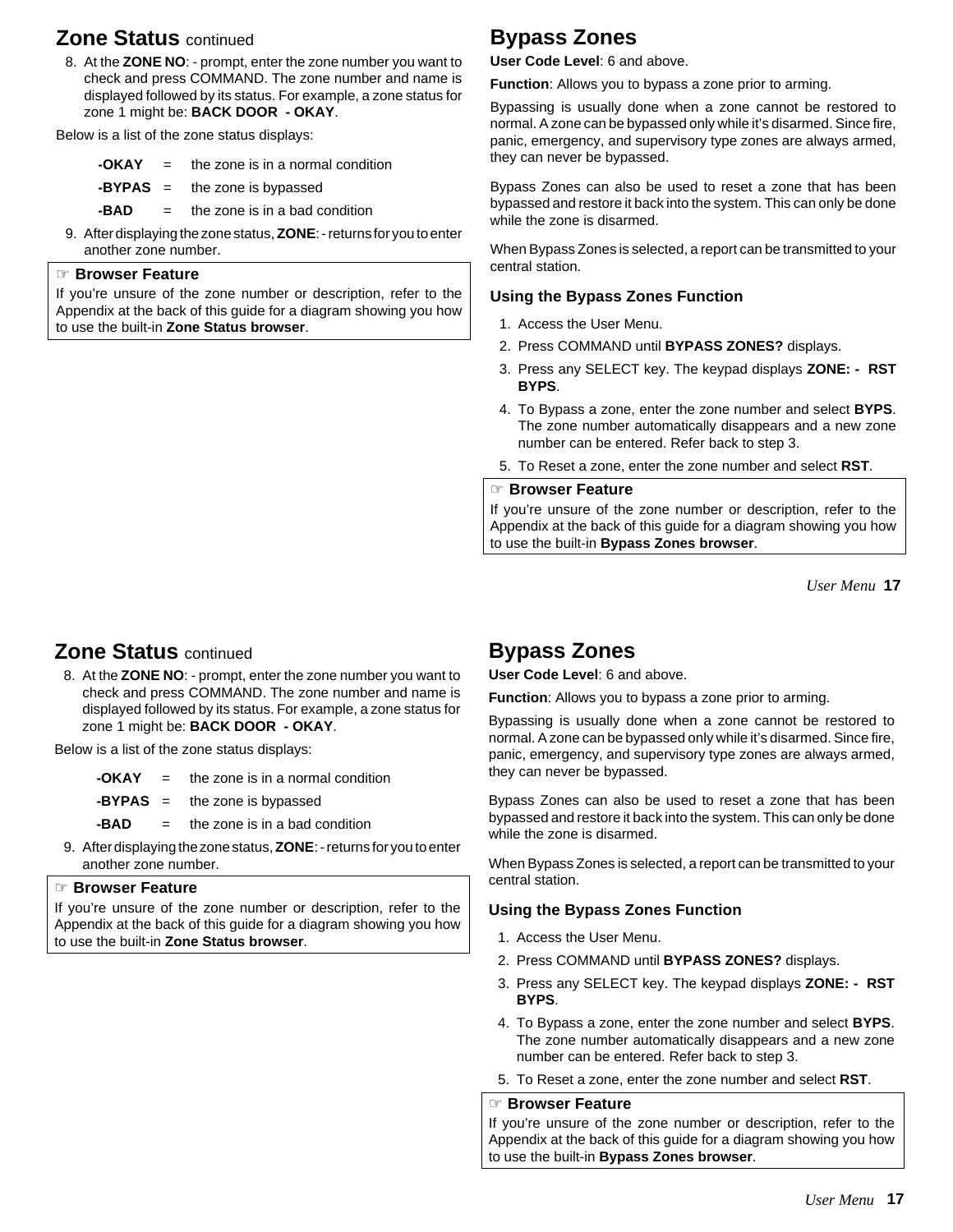# **Zone Monitor**

**User Code Level**: 4 and above.

**Function**: Allows the system to monitor selected disarmed zones (doors, windows, or motion detectors) and display their name at the keypad as they're faulted.

Zone Monitor works with any disarmed zone and will also sound the keypad monitor tone when the zone faults. The zone name is displayed at all keypads in your system.

You can place any combination of disarmed zones in Zone Monitor but only the most recent zone faulted is displayed. The displayed zone name clears automatically after a short time or when the zone is armed.

**Using Zone Monitor as part of your weekly system test:** After using the System Test function (see page 19), place all perimeter and interior zones in Zone Monitor. Starting at the front door, go around and open and then close each door and window. You should hear the keypad beep each time. The keypad will also display the name of each zone as its device is opened.

Once all protected doors and windows have been tested, walk in front of each motion detector. The keypad should beep to confirm their operation. If at any time during your weekly testing a device does not cause the keypad to beep, call the service department for assistance.

## **Using the Zone Monitor Function**

- 1. Access the User Menu.
- 2. Press COMMAND until **ZONE MONITOR?** displays.
- **18** *User Menu*

# **Zone Monitor**

## **User Code Level**: 4 and above.

**Function**: Allows the system to monitor selected disarmed zones (doors, windows, or motion detectors) and display their name at the keypad as they're faulted.

Zone Monitor works with any disarmed zone and will also sound the keypad monitor tone when the zone faults. The zone name is displayed at all keypads in your system.

You can place any combination of disarmed zones in Zone Monitor but only the most recent zone faulted is displayed. The displayed zone name clears automatically after a short time or when the zone is armed.

**Using Zone Monitor as part of your weekly system test:** After using the System Test function (see page 19), place all perimeter and interior zones in Zone Monitor. Starting at the front door, go around and open and then close each door and window. You should hear the keypad beep each time. The keypad will also display the name of each zone as its device is opened.

Once all protected doors and windows have been tested, walk in front of each motion detector. The keypad should beep to confirm their operation. If at any time during your weekly testing a device does not cause the keypad to beep, call the service department for assistance.

# **Using the Zone Monitor Function**

- 1. Access the User Menu.
- 2. Press COMMAND until **ZONE MONITOR?** displays.
- 3. Press any SELECT key. The keypad displays **ALL NBR** for an Area system (skip ahead to number 5) and **PERIM ALL NBR** for an All/Perimeter or Home/Away system.
- 4. Select **PERIM** to place all disarmed perimeter zones into Zone Monitor. **PERIM** is displayed only on All/Perimeter and Home/ Away systems.
	- 4a. The keypad displays **PERIM? ADD RMV.**
	- 4b. Select **ADD** to put all perimeter zones into Zone Monitor.
	- 4c. Select **RMV** to remove all perimeter zones.
- 5. Select **ALL** to place all disarmed zones into Zone Monitor.
	- 5a. The keypad displays **ALL? ADD RMV.**
	- 5b. Select **ADD** to add all disarmed zones to Zone Monitor.
	- 5c. Select **RMV** to remove all disarmed zones.
- 6. Select **NBR** to enter a specific zone number for zone monitor.
- 7. If **NBR** is selected, the keypad displays **ZONE: ADD RMV**. 7a. Enter any zone number and select **ADD** to add this zone.
	- 7b. Enter any zone number and select **RMV** to remove this zone.
- 8. The zone number automatically disappears and a new zone number can then be entered in step 7a or 7b.

### ☞ **Browser Feature**

If you're unsure of the zone number or description, refer to the Appendix at the back of this guide for a diagram showing you how to use the built-in **Zone Monitor browser**.

- 3. Press any SELECT key. The keypad displays **ALL NBR** for an Area system (skip ahead to number 5) and **PERIM ALL NBR** for an All/Perimeter or Home/Away system.
- 4. Select **PERIM** to place all disarmed perimeter zones into Zone Monitor. **PERIM** is displayed only on All/Perimeter and Home/ Away systems.
	- 4a. The keypad displays **PERIM? ADD RMV.**
	- 4b. Select **ADD** to put all perimeter zones into Zone Monitor.
	- 4c. Select **RMV** to remove all perimeter zones.
- 5. Select **ALL** to place all disarmed zones into Zone Monitor.
	- 5a. The keypad displays **ALL? ADD RMV.**
	- 5b. Select **ADD** to add all disarmed zones to Zone Monitor.
	- 5c. Select **RMV** to remove all disarmed zones.
- 6. Select **NBR** to enter a specific zone number for zone monitor.
- 7. If **NBR** is selected, the keypad displays **ZONE: ADD RMV**.
	- 7a. Enter any zone number and select **ADD** to add this zone.
	- 7b. Enter any zone number and select **RMV** to remove this zone.
- 8. The zone number automatically disappears and a new zone number can then be entered in step 7a or 7b.

## ☞ **Browser Feature**

If you're unsure of the zone number or description, refer to the Appendix at the back of this guide for a diagram showing you how to use the built-in **Zone Monitor browser**.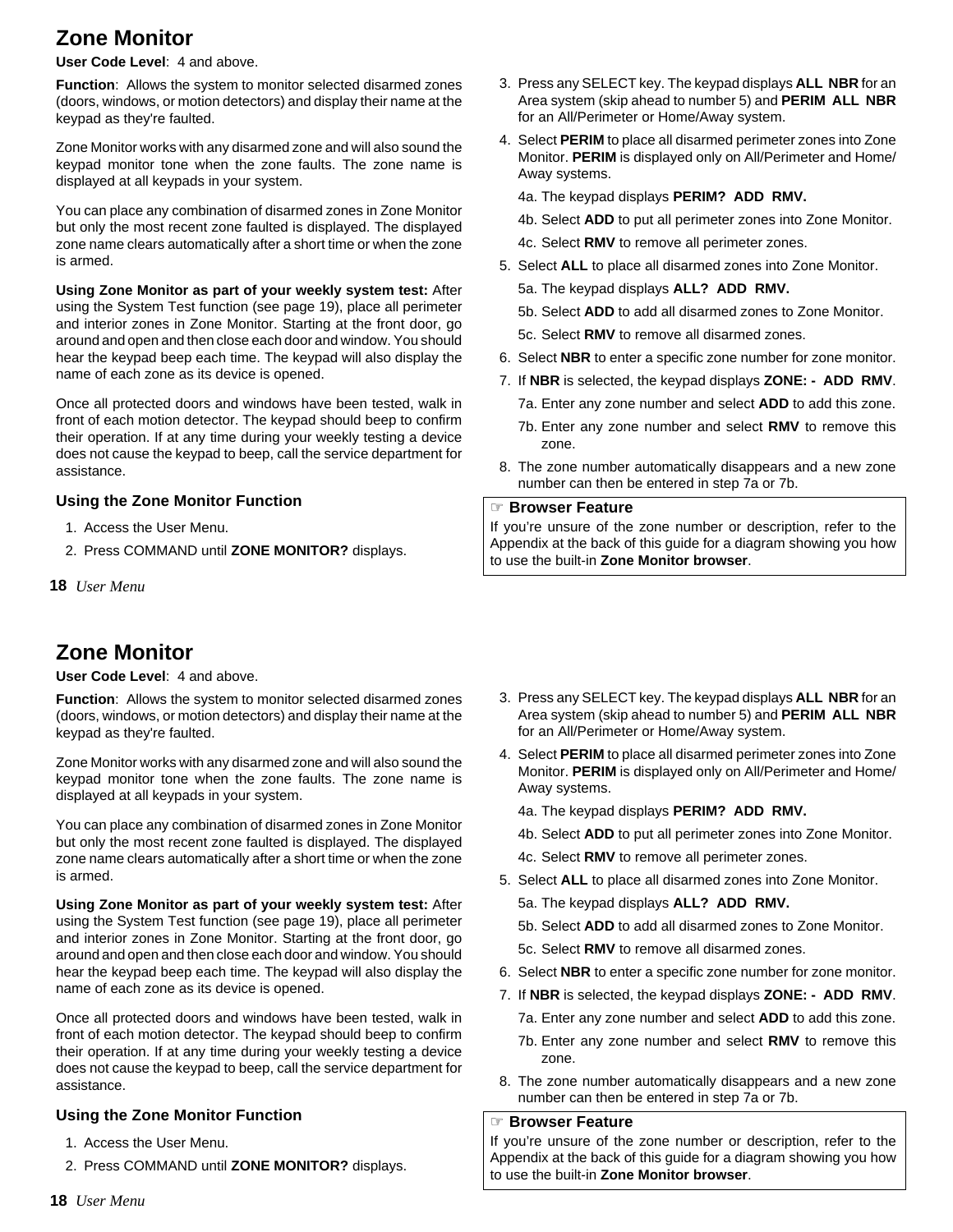# **System Status**

**User Code Level**: 1 and 2 - During schedules only. 3 to 9 - Anytime.

**Function**: Displays the current condition of internal system hardware.

System Status displays the condition of the panel's AC power, battery power, and optional panel tamper. When System Status is selected, each monitor is displayed followed by **OKAY** or **TRBL** (Trouble) to indicate the current condition.

## **Using the System Status Function**

- 1. Access the User Menu.
- 2. Press COMMAND until **SYSTEM STATUS?** displays.
- 3. Press any SELECT key. The display starts listing each system monitor and status.

## For example: **AC POWER - OKAY**

Below are the System Monitor displays:

| Keypad Display  | What it monitors     |
|-----------------|----------------------|
| <b>AC POWER</b> | $= AC power$         |
| <b>BATTERY</b>  | $=$ Battery power    |
| <b>TAMPER</b>   | $=$ Panel box tamper |

These are followed by either **OKAY** or **TRBL** (trouble).

- If **TRBL** is displayed, call the service department for assistance.
	- 4. The system then displays its firmware version (for example, **VER\_102\_10/17/97**), the panel model (**MODEL XR200**), then exits the User Menu.

# **System Test**

#### **User Code Level**: 4 and above.

**Function**: System Test is used to test the battery, alarm bell or siren, and communication to a central station. The System Test function begins automatically as soon as you select it.

## **Using the System Test Function**

- 1. Access the User Menu.
- 2. Press COMMAND until **SYSTEM TEST?** displays.
- 3. Press any SELECT key. The system test begins automatically and the keypad displays:
	- 1) **BELL SOUNDING** during a two second bell test, then:
	- 2) **BATTERY OKAY** or **BATTERY TRBL** to indicate the condition of the battery, then:
- \* 3) **TRANSMIT TEST** and **ATTEMPT NO : 1** during the transmit test, then:
- 4) **TRANSMIT OKAY** or **TRANSMIT FAILED** to show the results of the transmit test, then:
- 5) **TEST END** to indicate the System Test is complete.
- 6) You can end the transmit test by pressing the ARROW key.
	- \* The transmit test does not operate on local systems.
- **Testing your system's burglary protection:** The System Test function should be a part of your weekly testing and should be followed by placing the interior and perimeter burglary devices in Zone Monitor mode. This allows you to open and then close each protected door and window while listening for the keypad to beep confirming its operation. See Zone Monitor.

**19** *User Menu*

# **System Status**

**User Code Level**: 1 and 2 - During schedules only. 3 to 9 - Anytime.

**Function**: Displays the current condition of internal system hardware.

System Status displays the condition of the panel's AC power, battery power, and optional panel tamper. When System Status is selected, each monitor is displayed followed by **OKAY** or **TRBL** (Trouble) to indicate the current condition.

# **Using the System Status Function**

- 1. Access the User Menu.
- 2. Press COMMAND until **SYSTEM STATUS?** displays.
- 3. Press any SELECT key. The display starts listing each system monitor and status.

For example: **AC POWER - OKAY**

Below are the System Monitor displays:

| <b>Keypad Display</b> | What it monitors     |
|-----------------------|----------------------|
| <b>AC POWER</b>       | $= AC power$         |
| <b>BATTERY</b>        | = Battery power      |
| <b>TAMPER</b>         | $=$ Panel box tamper |

These are followed by either **OKAY** or **TRBL** (trouble).

If **TRBL** is displayed, call the service department for assistance.

4. The system then displays its firmware version (for example, **VER\_102\_10/17/97**), the panel model (**MODEL XR200**), then exits the User Menu.

# **System Test**

**User Code Level**: 4 and above.

**Function**: System Test is used to test the battery, alarm bell or siren, and communication to a central station. The System Test function begins automatically as soon as you select it.

## **Using the System Test Function**

- 1. Access the User Menu.
- 2. Press COMMAND until **SYSTEM TEST?** displays.
- 3. Press any SELECT key. The system test begins automatically and the keypad displays:
	- 1) **BELL SOUNDING** during a two second bell test, then:
	- 2) **BATTERY OKAY** or **BATTERY TRBL** to indicate the condition of the battery, then:
- \* 3) **TRANSMIT TEST** and **ATTEMPT NO : 1** during the transmit test, then:
- 4) **TRANSMIT OKAY** or **TRANSMIT FAILED** to show the results of the transmit test, then:
- 5) **TEST END** to indicate the System Test is complete.
- 6) You can end the transmit test by pressing the ARROW key.
	- \* The transmit test does not operate on local systems.
- **Testing your system's burglary protection:** The System Test function should be a part of your weekly testing and should be followed by placing the interior and perimeter burglary devices in Zone Monitor mode. This allows you to open and then close each protected door and window while listening for the keypad to beep confirming its operation. See Zone Monitor.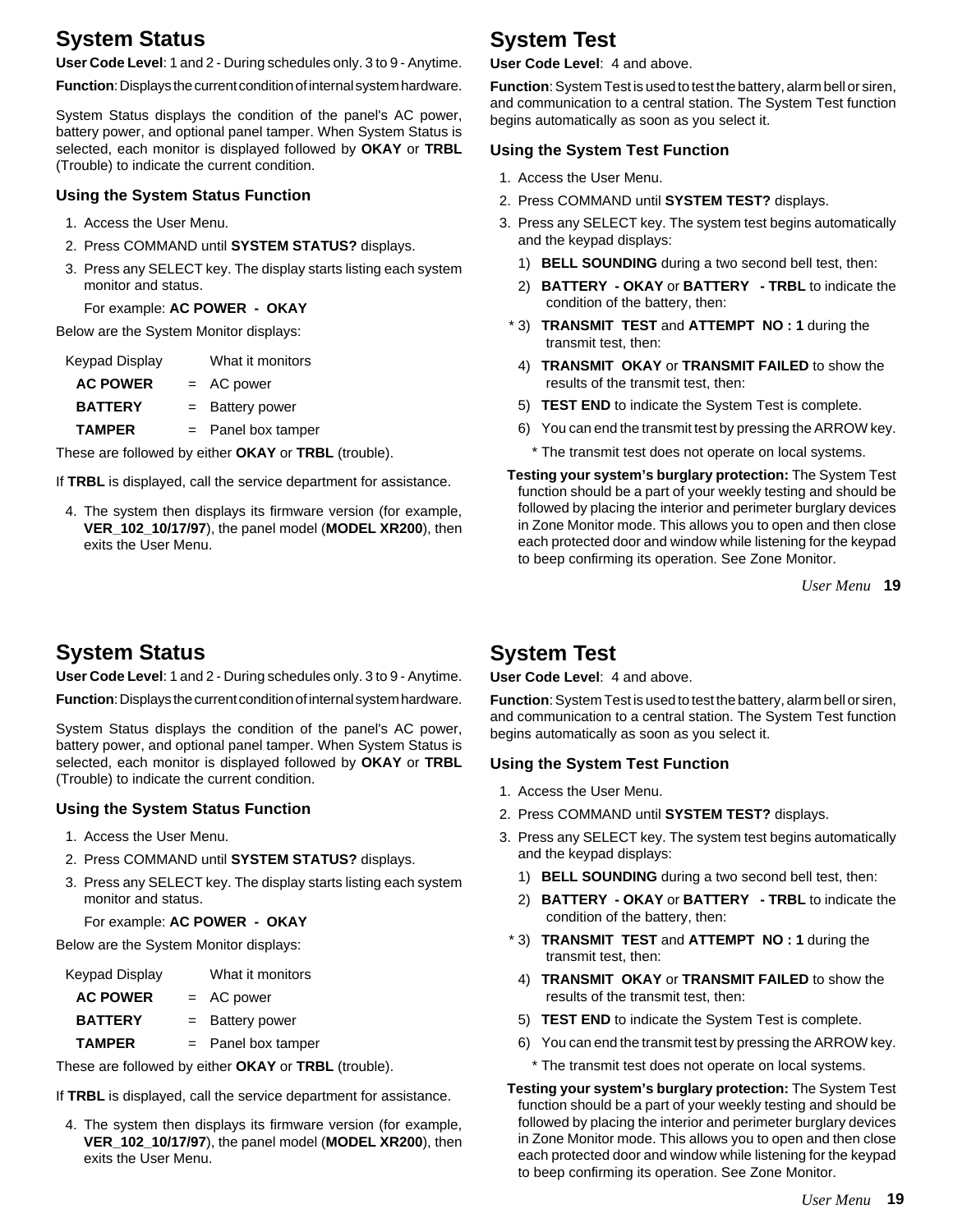# **User Codes**

### **User Code Level**: 9 only.

**Function**: Allows you to add, delete, and change a user's (person operating the system) user code or authority level.

There are three characteristics associated with each user code that define its capabilities within the system.



**User Number** - Every user is numbered. This number identifies them to the system and can be transmitted to the central station when they arm or disarm areas.

**User Code** - Each user also has a 3 to 5 digit number they enter into the Security Command keypad when arming or disarming the system. NOTE: A User Code cannot begin or end with zero or be in the range of 1 to 299.

**User Names** - Each code may also be programmed with the user's name. Up to 16 characters may be entered.

**Areas** - Each user may be assigned specific areas in the burglary alarm system.

**User Level** - The user is also assigned a level of authority (1 to 9) or customized authority by the person administrating the system that determines the functions the user can access.

**Important**: Each area must have at least one user with a level 9 authority in order to be able to add or delete user codes.

**20** *User Menu*

# **User Codes**

**User Code Level**: 9 only.

**Function**: Allows you to add, delete, and change a user's (person operating the system) user code or authority level.

There are three characteristics associated with each user code that define its capabilities within the system.



**User Number** - Every user is numbered. This number identifies them to the system and can be transmitted to the central station when they arm or disarm areas.

**User Code** - Each user also has a 3 to 5 digit number they enter into the Security Command keypad when arming or disarming the system. NOTE: A User Code cannot begin or end with zero or be in the range of 1 to 299.

**User Names** - Each code may also be programmed with the user's name. Up to 16 characters msy be entered.

**Areas** - Each user may be assigned specific areas in the burglary alarm system.

**User Level** - The user is also assigned a level of authority (1 to 9) or customized authority by the person administrating the system that determines the functions the user can access.

**Important**: Each area must have at least one user with a level 9 authority in order to be able to add or delete user codes.

The following table lists system functions users are allowed to access based on the authority level assigned to their codes.

## **User Code Authority Levels**

| <b>Menu Options</b>   | 1   | 2         | 3 | 4          | 5          | 6 | 7 | 8 | 9             |
|-----------------------|-----|-----------|---|------------|------------|---|---|---|---------------|
| <b>Sensor Reset</b>   | ×.  | ×.        | V | V          | V          | V | N | V | N             |
| <b>Armed Areas</b>    | sk. | sk.       | V | $\sqrt{ }$ | $\sqrt{ }$ | V | V | V | $\mathcal{L}$ |
| Zone Status           | ×.  | ×.        | V | N          | N          | N | N | V |               |
| <b>System Status</b>  | ×.  | ×.        | V | V          | N          | N | N | V | $\mathcal{L}$ |
| <b>Display Events</b> | ×.  | sk.       | V | $\sqrt{ }$ | $\sqrt{ }$ | V | V | V | $\mathcal{L}$ |
| Door Access           | ×.  | ×.        | V | V          | V          | V | V | V |               |
| Arm and Disarm        |     | $\ddot{}$ | V | N          | N          | N | N | V | $\Delta$      |
| Alarm Silence         |     | ź.        | V | $\sqrt{ }$ | N          | V | V | V | ٦Ι            |
| <b>System Test</b>    |     |           |   | V          | N          | V | N | V | $\mathcal{L}$ |
| Zone Monitor          |     |           |   | V          | N          | N | V | V | $\mathcal{L}$ |
| Outputs On/Off        |     |           |   |            | N          | N | N | V |               |
| Extend                |     |           |   |            |            | V | V | V |               |
| <b>Bypass Zones</b>   |     |           |   |            |            | V | V | V |               |
| <b>Schedules</b>      |     |           |   |            |            |   | V | V |               |
| <b>Set Time</b>       |     |           |   |            |            |   |   | V | ٦             |
| <b>User Codes</b>     |     |           |   |            |            |   |   |   |               |

\* = These functions can only be accessed during certain schedules.  $+$  = Arming allowed anytime. Disarming allowed outside of a schedule but an Unauthorized Entry report is sent to the central station.

The following table lists system functions users are allowed to access based on the authority level assigned to their codes.

# **User Code Authority Levels**

| <b>Menu Options</b>   | 1             | 2   | 3          | 4          | 5 | 6 | 7             | 8 | 9             |
|-----------------------|---------------|-----|------------|------------|---|---|---------------|---|---------------|
| <b>Sensor Reset</b>   | ×.            | 宋   | V          | V          | V | V | N             | V | $\mathcal{L}$ |
| <b>Armed Areas</b>    | $\mathbf{r}$  | ×.  | N          | N          | N | V | V             | V | N             |
| Zone Status           | $\frac{1}{2}$ | ×.  | N          | $\sqrt{ }$ | N | N | $\mathcal{L}$ | V | $\mathcal{L}$ |
| <b>System Status</b>  | sk.           | 宋   | V          | N          | N | V | N             | V | À             |
| <b>Display Events</b> | *             | ×.  | V          | V          | V | N | N             | N | N             |
| Door Access           | *             | 宋   | V          | V          | V | V | N             | N | N             |
| Arm and Disarm        |               | $+$ | N          | N          | N | N | N             | V | $\mathcal{L}$ |
| Alarm Silence         |               | 字   | $\sqrt{ }$ | V          | N | V | V             | V | N             |
| <b>System Test</b>    |               |     |            | V          | N | V | V             | V | $\mathcal{L}$ |
| Zone Monitor          |               |     |            | V          | V | N | N             | V | N             |
| Outputs On/Off        |               |     |            |            | V | N | $\Delta$      | V | À             |
| Extend                |               |     |            |            |   | V | N             | V | ٦             |
| <b>Bypass Zones</b>   |               |     |            |            |   | V | N             | V | $\mathcal{L}$ |
| <b>Schedules</b>      |               |     |            |            |   |   | V             | V | N             |
| <b>Set Time</b>       |               |     |            |            |   |   |               | V | N             |
| User Codes            |               |     |            |            |   |   |               |   | $\lambda$     |

\* = These functions can only be accessed during certain schedules.  $+$  = Arming allowed anytime. Disarming allowed outside of a schedule but an Unauthorized Entry report is sent to the central station.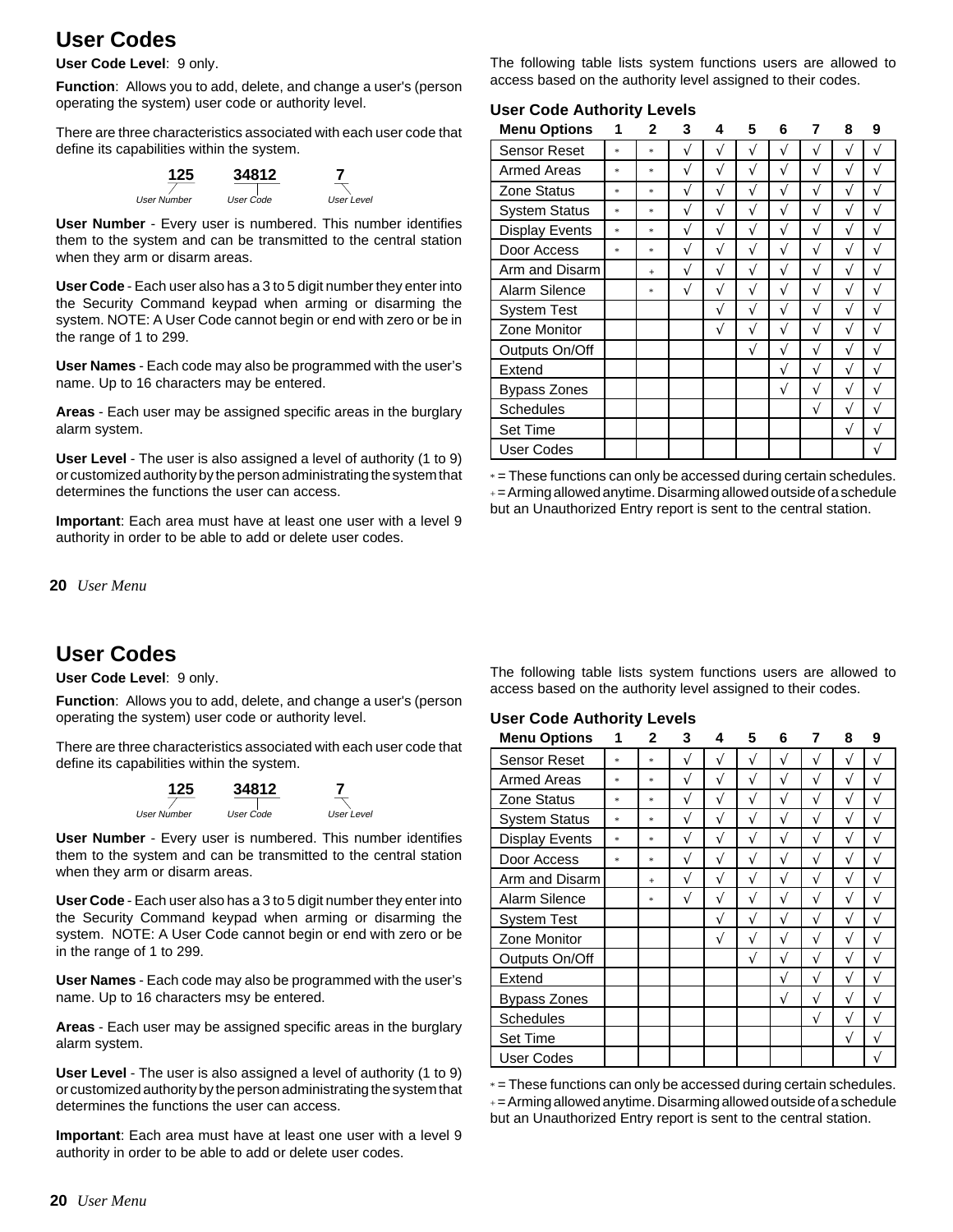# **User Codes** continued

## **Programming Custom User Codes**

In addition to the preset authority levels, you can also create custom authority levels by selecting the **CUSTOM** option at the time the user is being added to the system. This option allows you to assign specific User Menu access to individual users.

## **Adding User Codes:**

- 1. Access the User Menu.
- 2. Press COMMAND until **USER CODES?** displays. (**NOTE:** You must have a level 9 authority. If you enter the User Menu with a lower authority, the keypad will not display **USER CODES?**.)
- 3. Press any SELECT key. The keypad displays **ADD DEL CHG**.
- 4. Press the SELECT key under **ADD** to add a new user code.
- 5. At the **USER NUMBER:-** prompt, enter a user number and press COMMAND. The display changes to **CODE NO:-** .
- 6. Enter a user code of 3 to 5 digits (4 digits on the Home/Away system) and press COMMAND. The user enters this number each time they arm, disarm, or make changes. If using access cards, present the card instead of entering a code. After the code is entered, the display changes to **USER NUMBER ###**.
- 7. A 16 character name may be entered to identify the user. Press any top row key to clear the current name. You may then enter the new name. After the name is entered, press COMMAND. See Entering Custom Names in the Appendix of this User's Guide.
- 8. Areas systems only The display changes to **AREAS: # # # #** (**#** = area number). Add or remove access to one or more areas by pressing the corresponding number keys. Press COMMAND.

**Note:** You may only add areas that are assigned to your code.  $User Menu$ 

# **User Codes** continued

## **Programming Custom User Codes**

In addition to the preset authority levels, you can also create custom authority levels by selecting the **CUSTOM** option at the time the user is being added to the system. This option allows you to assign specific User Menu access to individual users.

# **Adding User Codes:**

- 1. Access the User Menu.
- 2. Press COMMAND until **USER CODES?** displays. (**NOTE:** You must have a level 9 authority. If you enter the User Menu with a lower authority, the keypad will not display **USER CODES?**.)
- 3. Press any SELECT key. The keypad displays **ADD DEL CHG**.
- 4. Press the SELECT key under **ADD** to add a new user code.
- 5. At the **USER NUMBER:-** prompt, enter a user number and press COMMAND. The display changes to **CODE NO:-** .
- 6. Enter a user code of 3 to 5 digits (4 digits on the Home/Away system) and press COMMAND. The user enters this number each time they arm, disarm, or make changes. If using access cards, present the card instead of entering a code. After the code is entered, the display changes to **USER NUMBER ###**.
- 7. A 16 character name may be entered to identify the user. Press any top row key to clear the current name. You may then enter the new name. After the name is entered, press COMMAND. See Entering Custom Names in the appendix of this User's Guide.
- 8. Areas systems only The display changes to **AREAS: # # # #** (**#** = area number). Add or remove access to one or more areas by pressing the corresponding number keys. Press COMMAND.

**Note:** You may only add areas that are assigned to your code. *User Menu*

- 9. The display changes to **LEVEL CUSTOM**. Select **LEVEL** to assign a standard set of authorized functions as outlined in the **User Code Authority Levels** table on the previous page.
- 10. At the **LEVEL:** display, enter an authority level from 1 to 9. Press COMMAND. The displays shows **USER # ADDED**.
- 11. Select **CUSTOM** to customize the functions you want the user to access. This allows users to have certain capabilities outside of a standard authority level. The following chart shows the custom menu with default selections.

| <b>ARM/DIS</b> (arm & disarm)   | <b>NO</b> | <b>SYS STAT</b> (system status)   | NO  |
|---------------------------------|-----------|-----------------------------------|-----|
| <b>ALM SLNC</b> (alarm silence) | NO.       | <b>SYS TEST</b> (system test)     | NO  |
| <b>SNSR RST</b> (sensor reset)  | NO.       | <b>USR CODE</b> (user codes)      | NO. |
| <b>DOOR ACS (door access)</b>   | NO        | <b>SCHEDULS</b> (schedules)       | NO. |
| <b>ARM AREA</b> (armed areas)   | NO        | <b>TIME</b> (day, date, and time) | NO. |
| <b>OUTPUTS</b> (outputs on off) | NO        | <b>DIS EVNT</b> (display events)  | NO  |
| <b>ZN STATS</b> (zone status)   | NΟ        | <b>EXTEND</b> (extend closing)    | NO  |
| <b>BYPAS ZN</b> (bypass zones)  | NO        | * TEMP CODE (temporary code) NO   |     |
| <b>ZONE MON</b> (zone monitor)  | NO.       |                                   |     |

- **\* NO** makes this a permanent user code.
	- **YES** makes this a temporary code that expires in 7 days.
- 12. Press the ARROW key to exit the User Menu.

**Note:** Customized codes are not restricted to the schedules.

### ☞ **Browser Feature**

Refer to the Appendix at the back of this guide for a diagram showing you how to use the buitl-in **Add User Codes browser**.

**21**

- 9. The display changes to **LEVEL CUSTOM**. Select **LEVEL** to assign a standard set of authorized functions as outlined in the **User Code Authority Levels** table on the previous page.
- 10. At the **LEVEL:** display, enter an authority level from 1 to 9. Press COMMAND. The displays shows **USER # ADDED**.
- 11. Select **CUSTOM** to customize the functions you want the user to access. This allows users to have certain capabilities outside of a standard authority level. The following chart shows the custom menu with default selections.

| ARM/DIS (arm & disarm)          | NO.       | <b>SYS STAT</b> (system status)   | NO. |
|---------------------------------|-----------|-----------------------------------|-----|
| <b>ALM SLNC</b> (alarm silence) | NO.       | <b>SYS TEST</b> (system test)     | NO. |
| <b>SNSR RST</b> (sensor reset)  | <b>NO</b> | <b>USR CODE</b> (user codes)      | NO. |
| <b>DOOR ACS (door access)</b>   | <b>NO</b> | <b>SCHEDULS</b> (schedules)       | NO. |
| <b>ARM AREA</b> (armed areas)   | <b>NO</b> | <b>TIME</b> (day, date, and time) | NO. |
| <b>OUTPUTS</b> (outputs on off) | <b>NO</b> | <b>DIS EVNT</b> (display events)  | NO. |
| <b>ZN STATS</b> (zone status)   | <b>NO</b> | <b>EXTEND</b> (extend closing)    | NO. |
| <b>BYPAS ZN</b> (bypass zones)  | <b>NO</b> | * TEMP CODE (temporary code) NO   |     |
| <b>ZONE MON</b> (zone monitor)  | NO.       |                                   |     |

- **\* NO** makes this a permanent user code.
	- **YES** makes this a temporary code that expires in 7 days.
- 12. Press the ARROW key to exit the User Menu.

**Note:** Customized codes are not restricted to the schedules.

### ☞ **Browser Feature**

Refer to the Appendix at the back of this guide for a diagram showing you how to use the buitl-in **Add User Codes browser**.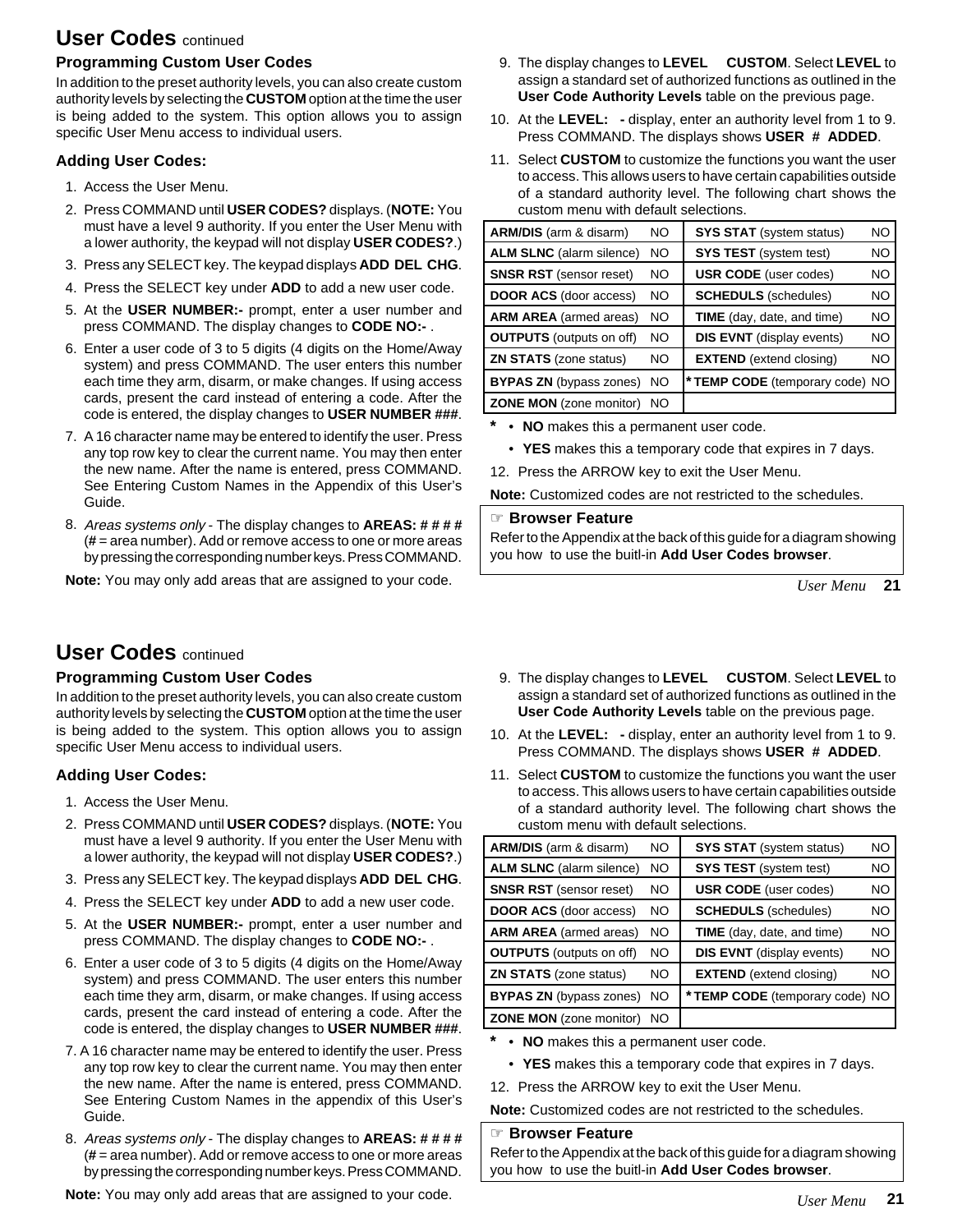# **User Codes** continued

# **Ambush Codes**

Your system may be programmed to allow user number 1 to be an Ambush code. This Ambush code functions identically to a standard code with the exception that it sends a silent alarm to the central station. This silent alarm alerts the operator to a duress situation at the premises and prompts the immediate notification of authorities.

Refer to the System Setup section of this guide to see if your system is programmed for Ambush. If so, do NOT program a code for user number 1 unless you intend to use the Ambush function.

# **Deleting User Codes**

- 1. Access the User Menu.
- 2. Press COMMAND until **USER CODES?** displays.
- 3. Press any SELECT key. The keypad displays **ADD DEL CHG**.
- 4. Press the SELECT key under **DEL** to delete a user code from the system. You must have a user code level of 9 or have a custom user code with that authority to be able to delete a user code.

**Important**: Each area must have at least one user with a level 9 authority in order to be able to add or delete user codes. Be careful not to delete all level 9 users from an area.

- 5. At the **USER NUMBER: -** prompt, enter the user number you want to delete and press COMMAND. The displays changes to **USER # DELETED**.
- 6. The display then changes back to **USER NUMBER: -** allowing you to delete another user. Press the ARROW key twice to exit the User Menu.
- **22** *User Menu*

# **User Codes** continued

# **Ambush Codes**

Your system may be programmed to allow user number 1 to be an Ambush code. This Ambush code functions identically to a standard code with the exception that it sends a silent alarm to the central station. This silent alarm alerts the operator to a duress situation at the premises and prompts the immediate notification of authorities.

Refer to the System Setup section of this guide to see if your system is programmed for Ambush. If so, do NOT program a code for user number 1 unless you intend to use the Ambush function.

# **Deleting User Codes**

- 1. Access the User Menu.
- 2. Press COMMAND until **USER CODES?** displays.
- 3. Press any SELECT key. The keypad displays **ADD DEL CHG**.
- 4. Press the SELECT key under **DEL** to delete a user code from the system. You must have a user code level of 9 or have a custom user code with that authority to be able to delete a user code.

**Important**: Each area must have at least one user with a level 9 authority in order to be able to add or delete user codes. Be careful not to delete all level 9 users from an area.

- 5. At the **USER NUMBER: -** prompt, enter the user number you want to delete and press COMMAND. The displays changes to **USER # DELETED**.
- 6. The display then changes back to **USER NUMBER: -** allowing you to delete another user. Press the ARROW key twice to exit the User Menu.

# **Changing User Codes**

- 1. Access the User Menu.
- 2. Press the COMMAND key until **USER CODES?** displays.
- 3. Press any SELECT key. The keypad displays **ADD DEL CHG**.
- 4. Press the SELECT key under **CHG** to change a user code.
- 5. At the **USER NUMBER: -** prompt, enter the user number to change and press COMMAND.
- 6. The display changes to **CODE NO: \* \* \* \* \***. Press a SELECT key and enter the new user code. Press COMMAND.

**Note**: Changing a user code does not change the user number.

- 7. The display then shows the current user name. Press any top row key to clear. See the Entering Custom Names section in the Appendix to enter a new name.
- 8. Areas systems only The display changes to **AREAS: # # # #** (**#** = area number). Add or remove access to one or more areas by pressing the corresponding number keys. Press COMMAND.
- 9. The display changes to **LEVEL CUSTOM.** Refer to Adding User Codes on the previous page for a description of this prompt.
- 10. After entering the authority level, the keypad displays **USER # CHANGED** for five seconds followed by **USER NUMBER: -**. This display allows you to enter another user number to change. Press the ARROW key twice to exit the User Menu.

### ☞ **Browser Feature**

Refer to the Appendix at the back of this guide for a diagram showing you how to use the built-in **Delete or Change User Codes browser**.

# **Changing User Codes**

- 1. Access the User Menu.
- 2. Press the COMMAND key until **USER CODES?** displays.
- 3. Press any SELECT key. The keypad displays **ADD DEL CHG**.
- 4. Press the SELECT key under **CHG** to change a user code.
- 5. At the **USER NUMBER: -** prompt, enter the user number to change and press COMMAND.
- 6. The display changes to **CODE NO: \* \* \* \* \***. Press a SELECT key and enter the new user code. Press COMMAND.

**Note**: Changing a user code does not change the user number.

- 7. The dispaly then shows the current user name. Press any top row key to clear. See the Entering Custom Names section in the Appendix to enter a new name.
- 8. Areas systems only The display changes to **AREAS: # # # #** (**#** = area number). Add or remove access to one or more areas by pressing the corresponding number keys. Press COMMAND.
- 9. The display changes to **LEVEL CUSTOM.** Refer to Adding User Codes on the previous page for a description of this prompt.
- 10. After entering the authority level, the keypad displays **USER # CHANGED** for five seconds followed by **USER NUMBER: -**. This display allows you to enter another user number to change. Press the ARROW key twice to exit the User Menu.

## ☞ **Browser Feature**

Refer to the Appendix at the back of this guide for a diagram showing you how to use the built-in **Delete or Change User Codes browser**.

**22** *User Menu*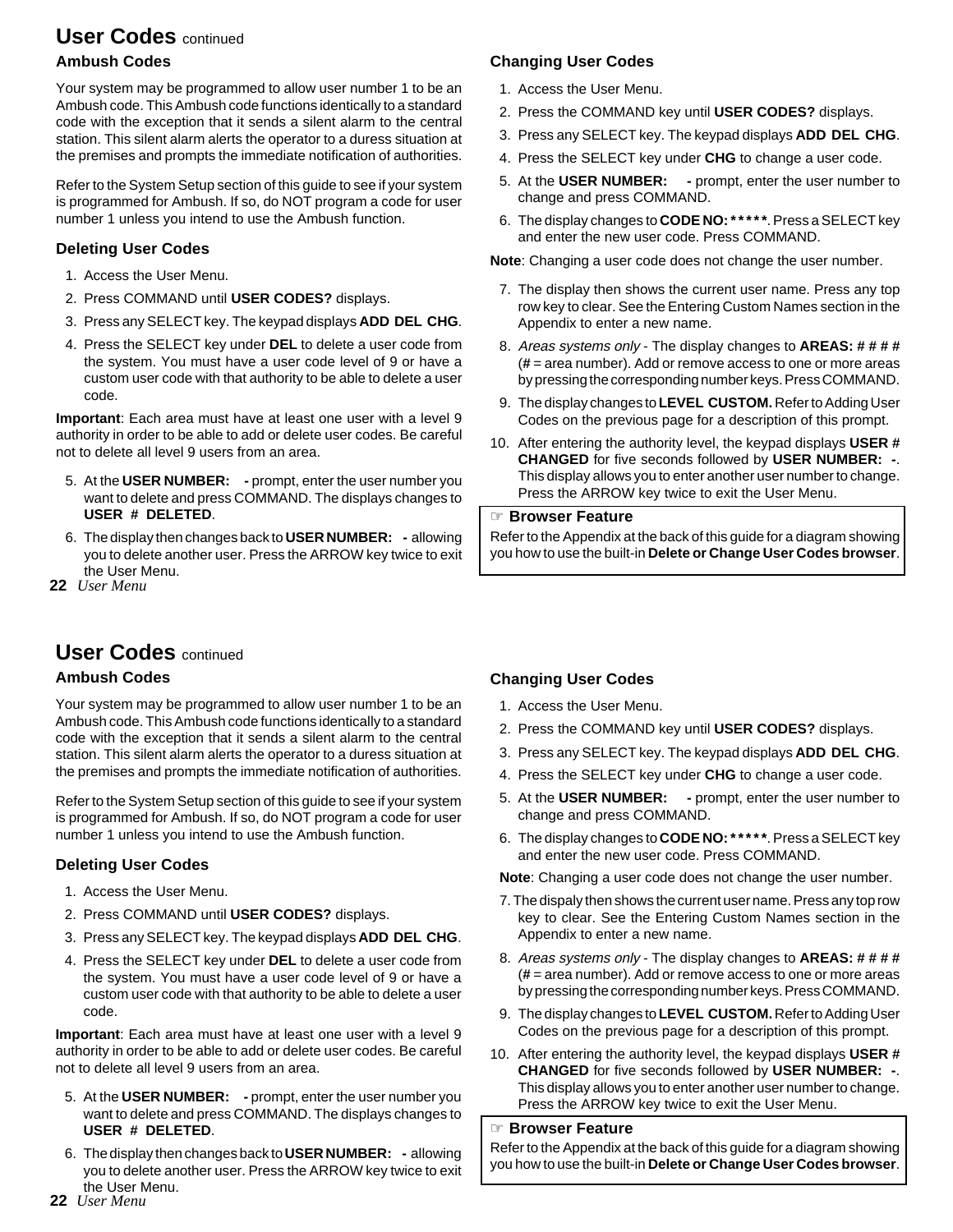# **Schedules**

**User Code Level**: 7 and above.

**Function**: The Schedules function allows you to enter into the system the times at which you normally turn your burglary protection ON and OFF each day of the week. Depending on your system's programming, the ON time can be used to verify that the burglary protection is armed. Also, the schedule's ON and OFF times can be used to automatically arm or disarm the burglary protection.

Schedules can also be used to restrict access to the system by users with a 1 or 2 authority level assigned to their user codes.

Your system provides you with three different types of schedules:

- 1. **Permanent (PRM)**, **Primary (PRI)**, and **Secondary (SEC)** schedules occur at the same time until you change or delete them.
- 2. **Temporary (TEMP)** schedules occur only once and then are cleared when they expire. These are typically used to allow someone off hours access to the premises when used with a level 1 or 2 code.
- 3. **Output (OUT)** schedules allow you to set the times when relay outputs connected to your system turn on and off automatically.

## **Setting an Arming and Disarming Schedule**

- 1. Access the User Menu and press COMMAND until **SCHEDULES?** displays. Press any SELECT key.
- 2. The keypad displays **PRM TMP OUT** (or **PRI SEC OUT**). Press the SELECT key under **PRM** (or **PRI**). This will allow you to enter a schedule that remains in place until you change or delete it.
- 3. The keypad displays **SUN MON TUE WED**. Press the COMMAND key to display **THU FRI SAT.** Press the SELECT key under the day you want the schedule to begin.

# **Schedules**

## **User Code Level**: 7 and above.

**Function**: The Schedules function allows you to enter into the system the times at which you normally turn your burglary protection ON and OFF each day of the week. Depending on your system's programming, the ON time can be used to verify that the burglary protection is armed. Also, the schedule's ON and OFF times can be used to automatically arm or disarm the burglary protection.

Schedules can also be used to restrict access to the system by users with a 1 or 2 authority level assigned to their user codes.

Your system provides you with three different types of schedules:

- 1. **Permanent (PRM)**, **Primary (PRI)**, and **Secondary (SEC)** schedules occur at the same time until you change or delete them.
- 2. **Temporary (TEMP)** schedules occur only once and then are cleared when they expire. These are typically used to allow someone off hours access to the premises when used with a level 1 or 2 code.
- 3. **Output (OUT)** schedules allow you to set the times when relay outputs connected to your system turn on and off automatically.

## **Setting an Arming and Disarming Schedule**

- 1. Access the User Menu and press COMMAND until **SCHEDULES?** displays. Press any SELECT key.
- 2. The keypad displays **PRM TMP OUT** (or **PRI SEC OUT**). Press the SELECT key under **PRM** (or **PRI**). This will allow you to enter a schedule that remains in place until you change or delete it.
- 3. The keypad displays **SUN MON TUE WED**. Press the COMMAND key to display **THU FRI SAT.** Press the SELECT key under the day you want the schedule to begin.
- **Note:** After selecting the day of the week for the schedule to begin, the keypad displays any currently programmed Opening and Closing times previously set for that day. This feature allows you to review programmed schedules at any time.
- 4. If Opening and Closing times are displayed, the keypad then displays **DELETE KEEP**. Press the SELECT key under **DELETE** to enter new times.
- 5. The keypad then displays **OPENING TIME?** followed by the display **MON – : AM PM**. Enter the new opening time and select **AM** or **PM**.

Enter all schedule times using a 12 hour clock. For example, to enter 6 AM you would enter  $a$   $0 + 6 + 0 + 0$  and press the SELECT key under **AM**.

- The keypad then displays **CLOSING TIME?** followed by the display **MON – : AM PM**. Enter the new closing time and select **AM** or **PM**. Press the SELECT key under the day **MON** (whichever day is displayed) allows you to scroll through the days of the week and create a schedule window that spans multiple days.
- **Note:** You must enter an Opening **and** Closing time or the system will not recognize the schedule.

The new schedule is now part of your system.

- 6. The keypad goes back to the **SUN MON TUE WED** display allowing you to enter another schedule.
- 7. To clear a schedule, press DELETE and then AM when the opening time is requested.

Press the ARROW key to exit the User Menu.

**23** *User Menu*

- **Note:** After selecting the day of the week for the schedule to begin, the keypad displays any currently programmed Opening and Closing times previously set for that day. This feature allows you to review programmed schedules at any time.
- 4. If Opening and Closing times are displayed, the keypad then displays **DELETE KEEP**. Press the SELECT key under **DELETE** to enter new times.
- 5. The keypad then displays **OPENING TIME?** followed by the display **MON – : AM PM**. Enter the new opening time and select **AM** or **PM**.

Enter all schedule times using a 12 hour clock. For example, to enter 6 AM you would enter  $a$   $0 + 6 + 0 + 0$  and press the SELECT key under **AM**.

- The keypad then displays **CLOSING TIME?** followed by the display **MON – : AM PM**. Enter the new closing time and select **AM** or **PM**. Pressing the SELECT key under the day **MON** (whichever day is displayed) allows you to scroll through the days of the week and create a schedule window that spans multiple days.
- **Note:** You must enter an Opening **and** Closing time or the system will not recognize the schedule.

The new schedule is now part of your system.

- 6. The keypad goes back to the **SUN MON TUE WED** display allowing you to enter another schedule.
- 7. To clear a schedule, press DELETE and then AM when the opening time is requested.

Press the ARROW key to exit the User Menu.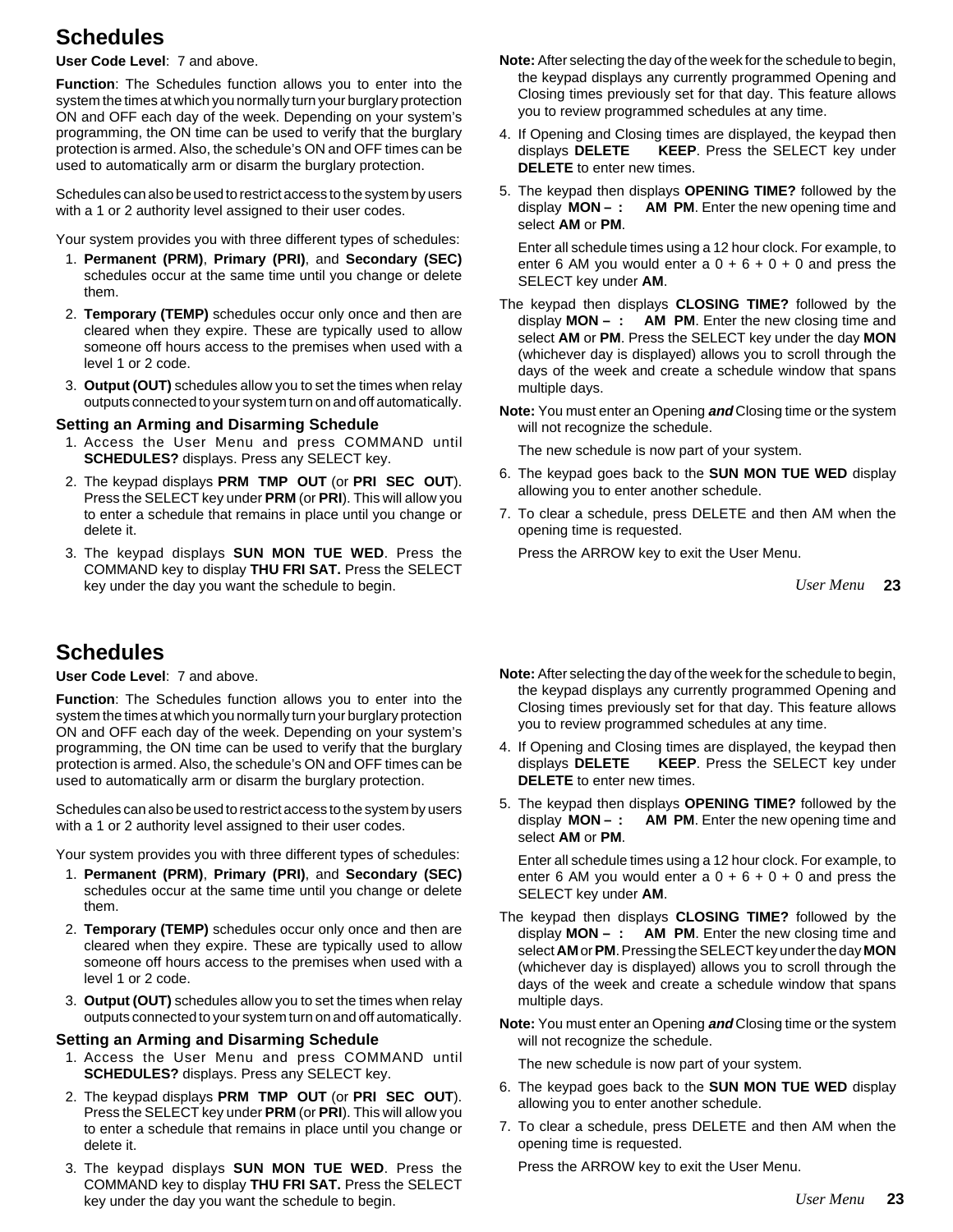# **Schedules** continued

# **Area Schedules**

Your system may be programmed for Area schedules that allows you to set a separate schedule for each area of the system. If so, after selecting the schedule type (**PRM**, **PRI**, **SEC**, or **TMP**) the keypad displays **AREA NO: –**. Enter the number of the area you want to enter schedules. Press COMMAND to continue.

You can also press either of the two left SELECT keys to browse through a list of the areas. Press COMMAND when the area name you want is displayed.

**All/Perimeter or Home/Away systems:** Your system may be programmed for Area schedules that allows you to set a separate schedule for just the perimeter or interior of the system. If so, after selecting the schedule type (**PRM**, **PRI**, **SEC**, or **TMP**) the keypad displays **INT PERIM**. Press the SELECT key under **INT** to program a schedule for just the interior of your system. Press the SELECT key under **PERIM** to program a schedule for just the perimeter.

# **Extending Schedules**

**User Code Level:** 6 and above.

Depending on your system's programming, when the schedule expires (the ON time) you can extend the schedule to a later time. The keypad buzzer sounds and the keypad displays "area name" and **LATE** or **CLOSING TIME!**. This reminds users still on the premises to arm the system or extend the schedule.

To extend the system's schedule:

- 1. Press any SELECT key and the keypad will display **ENTER CODE:-**.
- 2. Enter your code and press COMMAND. The system's schedule is automatically extended one hour.
- 3. The keypad then displays **-: AM PM**. You can enter a time to extend the schedule for greater than one hour. Press **AM** or **PM**.
- **Note:** If the system is not armed, or the schedule extended, a report is sent to the central station.

**24** *User Menu*

# **Schedules** continued

# **Area Schedules**

Your system may be programmed for Area schedules that allows you to set a separate schedule for each area of the system. If so, after selecting the schedule type (**PRM**, **PRI**, **SEC**, or **TMP**) the keypad displays **AREA NO: –**. Enter the number of the area you want to enter schedules. Press COMMAND to continue.

You can also press either of the two left SELECT keys to browse through a list of the areas. Press COMMAND when the area name iyou want is displayed.

**All/Perimeter or Home/Away systems:** Your system may be programmed for Area schedules that allows you to set a separate schedule for just the perimeter or interior of the system. If so, after selecting the schedule type (**PRM**, **PRI**, **SEC**, or **TMP**) the keypad displays **INT PERIM**. Press the SELECT key under **INT** to program a schedule for just the interior of your system. Press the SELECT key under **PERIM** to program a schedule for just the perimeter.

# **Extending Schedules**

**User Code Level:** 6 and above.

Depending on your system's programming, when the schedule expires (the ON time) you can extend the schedule to a later time. The keypad buzzer sounds and the keypad displays "area name" and **LATE** or **CLOSING TIME!**. This reminds users still on the premises to arm the system or extend the schedule.

To extend the system's schedule:

- 1. Press any SELECT key and the keypad will display **ENTER CODE:-**.
- 2. Enter your code and press COMMAND. The system's schedule is automatically extended one hour.
- 3. The keypad then displays **-: AM PM**. You can enter a time to extend the schedule for greater than one hour. Press **AM** or **PM**.
- **Note:** If the system is not armed, or the schedule extended, a report is sent to the central station.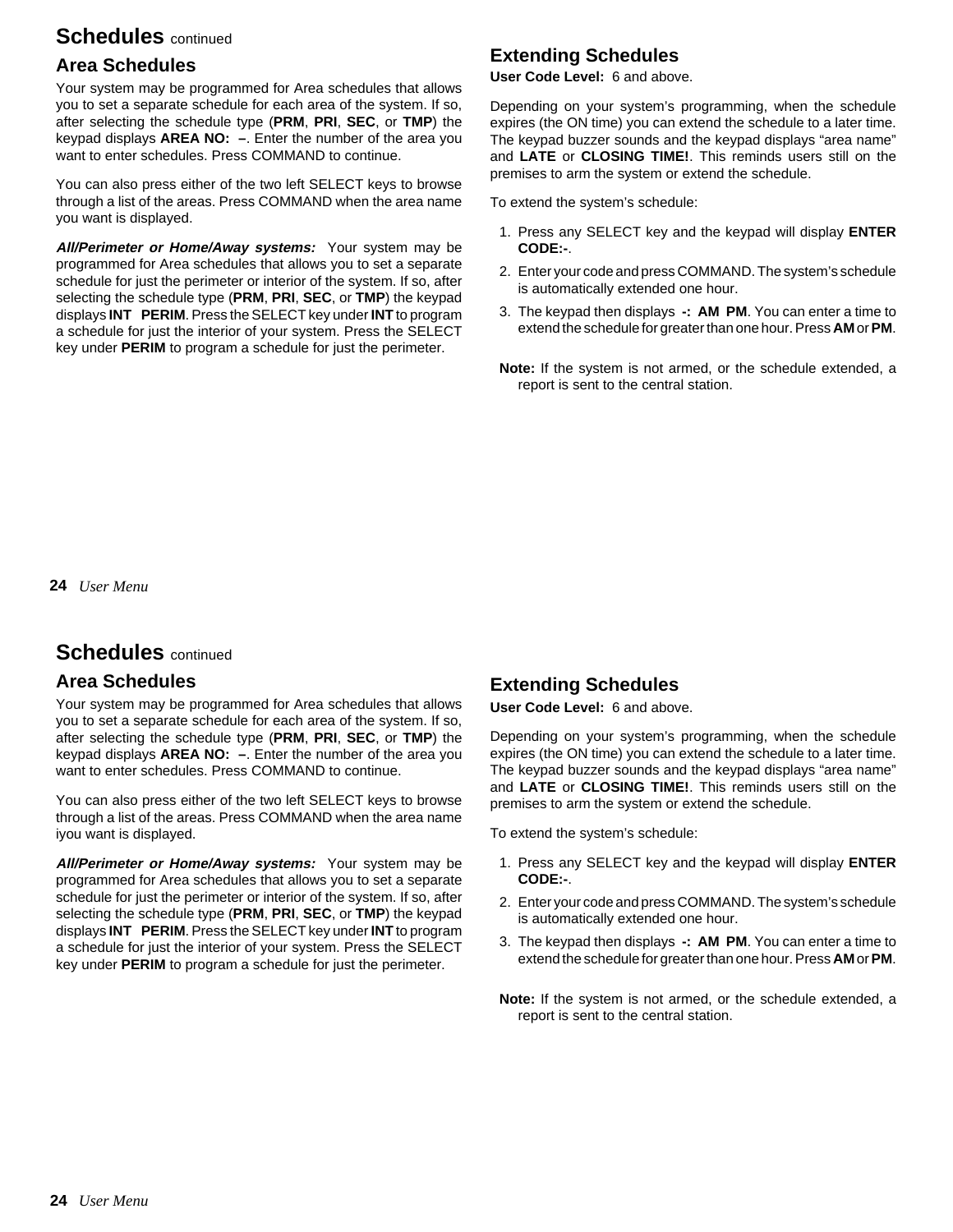# **Relay Output Schedules**

The Schedules function allows you to set up to 50 different scheduled times for relays connected to your system to turn on and off automatically.

## **Programming Output Schedules:**

- 1. Access the User Menu.
- 2. Press COMMAND until **SCHEDULES?** displays.
- 3. Press any SELECT key. The keypad displays **PRI TMP OUT** or (**PRI SEC OUT**). Press the SELECT key under **OUT**.
- 4. At the **OUTPUT NO: –** display, enter the relay output number you want to program. Press the COMMAND key.

If adding a schedule and all 50 are currently in use, you'll see an **OUT SCHEDS FULL** on the display. You must then delete or change an existing schedule.

- 5. The keypad displays **SUN MON TUE WED**. Press the COMMAND key to display **THU FRI SAT**.
- 6. Press the SELECT key under the day you want to program.

**Note:** After selecting the day of the week for the schedule to occur, the keypad displays any currently programmed On Off times previously set for that day. This feature allows you to review programmed schedules at any time.

- 7. If On Off times are displayed, the keypad then displays **DELETE KEEP**. Press the SELECT key under **DELETE** to enter new times.
- 8. The keypad then displays **ON TIME?.** This is followed by the display **– : AM PM**.

Enter a new relay On time and select **AM** or **PM**.

The display changes to **OFF TIME?.** This is followed by the display **– : AM PM**.

Enter a new Off time for the relay.

Enter all schedule times using a 12 hour clock. For example, to enter 6 AM you would enter  $a + b + 0 + 0$  and press the SELECT key under **AM**. For 11 PM you would enter a 1 + 1 + 0 + 0 and press the SELECT key under **PM**.

- 9. The keypad then goes back to the day of the week displays allowing you to enter another Output schedule. To exit the user menu or to go back to the **PRI TMP OUT** display, press the ARROW key.
- 10. To clear a schedule, press DELETE and then AM when the opening time is requested.

List your Opening and Closing schedules in the table provided on the following page for easy reference.

> **25** *User Menu*

# **Relay Output Schedules**

The Schedules function allows you to set up to 50 different scheduled times for relays connected to your system to turn on and off automatically.

# **Programming Output Schedules:**

- 1. Access the User Menu.
- 2. Press COMMAND until **SCHEDULES?** displays.
- 3. Press any SELECT key. The keypad displays **PRI TMP OUT** or (**PRI SEC OUT**). Press the SELECT key under **OUT**.
- 4. At the **OUTPUT NO: –** display, enter the relay output number you want to program. Press the COMMAND key.

If adding a schedule and all 50 are currently in use, you'll see an **OUT SCHEDS FULL** on the display. You must then delete or change an existing schedule.

- 5. The keypad displays **SUN MON TUE WED**. Press the COMMAND key to display **THU FRI SAT**.
- 6. Press the SELECT key under the day you want to program.

**Note:** After selecting the day of the week for the schedule to occur, the keypad displays any currently programmed On Off times previously set for that day. This feature allows you to review programmed schedules at any time.

- 7. If On Off times are displayed, the keypad then displays **DELETE KEEP**. Press the SELECT key under **DELETE** to enter new times.
- 8. The keypad then displays **ON TIME?.** This is followed by the display **– : AM PM**.

Enter a new relay On time and select **AM** or **PM**.

The display changes to **OFF TIME?.** This is followed by the display  $-$  :

Enter a new Off time for the relay.

Enter all schedule times using a 12 hour clock. For example, to enter 6 AM you would enter  $a\ 0 + b + 0 + 0$  and press the SELECT key under **AM**. For 11 PM you would enter a 1 + 1 + 0 + 0 and press the SELECT key under **PM**.

- 9. The keypad then goes back to the day of the week displays allowing you to enter another Output schedule. To exit the user menu or to go back to the **PRI TMP OUT** display, press the ARROW key.
- 10. To clear a schedule, press DELETE and then AM when the opening time is requested.

List your Opening and Closing schedules in the table provided on the following page for easy reference.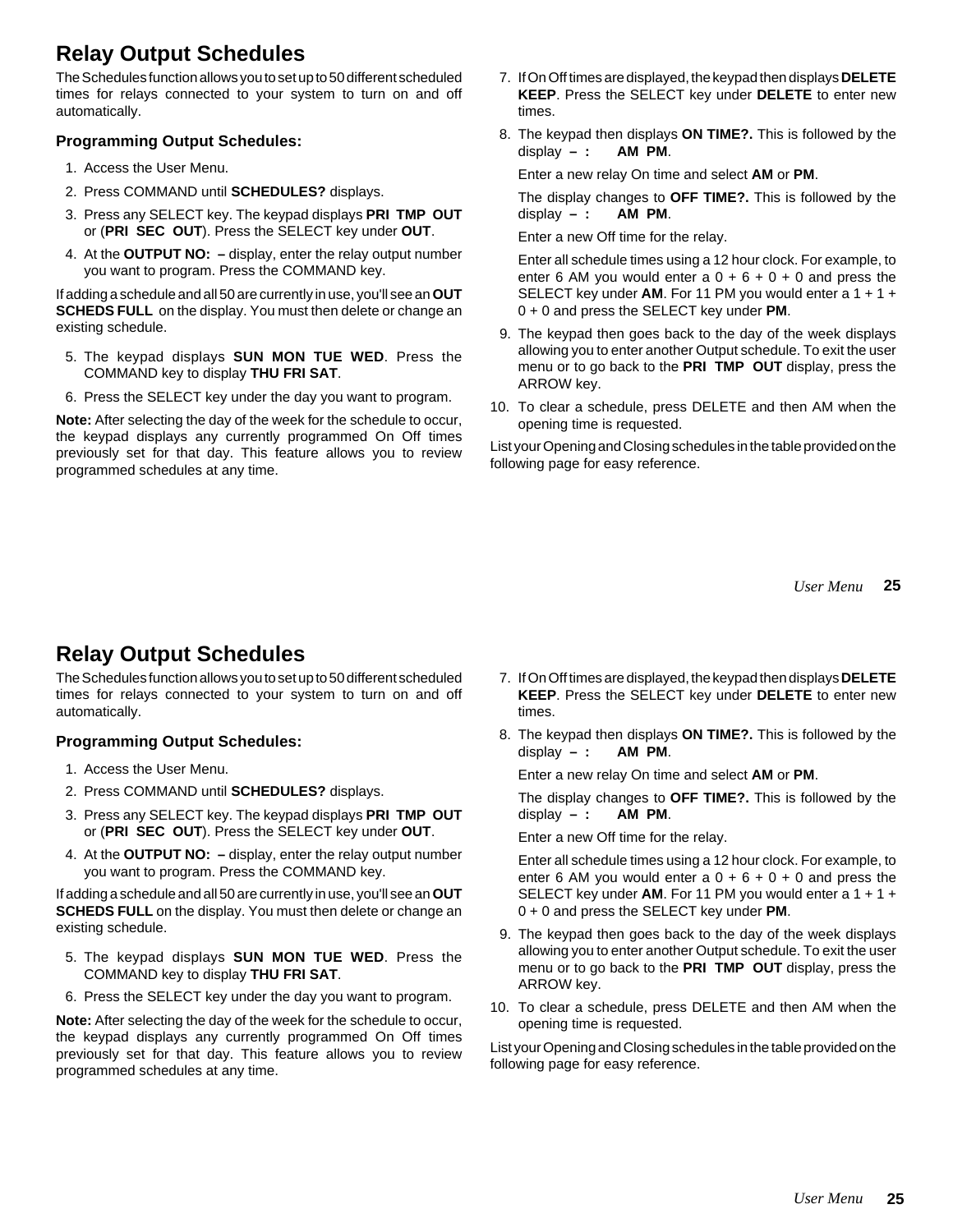|              | <b>Schedules</b> continued |                  |         | Sun      | Mon         | Tue                     | Wed         | Thu         | Fri         | <b>Sat</b> |
|--------------|----------------------------|------------------|---------|----------|-------------|-------------------------|-------------|-------------|-------------|------------|
|              | Area $#$ __ , or           | <b>PRM - PRI</b> | Opening | $\_ M$   | $\_ M$      | $\_ M$                  | $\_ M$      | $\_ M$      | $\_ M$      | $\_ M$     |
|              | Int or Perim               | TMP - SEC        | Closing | $\_ M$   | $\_ M$      | $\_ M$                  | $\_ M$      | $\_ M$      | $\_ M$      | $\_ M$     |
| ഗ<br>chedule | Area $#_$ , or             | PRM - PRI        | Opening | $\_ M$   | $\_ M$      | $\_ M$                  | $\_ M$      | $\_ M$      | $\_ M$      | $\_ M$     |
|              | Int or Perim               | TMP - SEC        | Closing | M        | $\_ M$      | $\_ M$                  | $\_ M$      | $\_ M$      | $\_ M$      | $\_ M$     |
|              | Area $#$ __, or            | PRM - PRI        | Opening | $\_ M$   | $\_ M$      | $\_ M$                  | $\_ M$      | $\_ M$      | $\_ M$      | $\_ M$     |
|              | Int or Perim               | TMP - SEC        | Closing | $\_ M$   | $\_ M$      | $\_ M$                  | $\_$ M $\_$ | $\_ M$      | $\_ M$      | $\_ M$     |
| Ō            | Area $#$ __, or            | PRM - PRI        | Opening | $\_ M$   | $\_ M$      | $\_ M$                  | $\_ M$      | $\_ M$      | $\_ M$      | $\_ M$     |
|              | Int or Perim               | TMP - SEC        | Closing | $\_ M$   | $\_ M$      | $\_$ M $\_$             | $\_$ M      | $\_$ M      | $\_ M$      | $\_ M$     |
|              | Area $#$ __, or            | PRM - PRI        | Opening | $\_ M$   | $= M$       | $\_ M$                  | $\_$ M $\_$ | $\_ M$      | $\_ M$      | $\_ M$     |
| isarm        | Int or Perim               | TMP - SEC        | Closing | <b>M</b> | M           | <b>M</b>                | M           | $\_$ M      | M           | $\_ M$     |
| .rm/Di       | Area $#$ __, or            | PRM - PRI        | Opening | $\_ M$   | $\_ M$      | $\_ M$                  | $\_ M$      | $\_ M$      | $\_ M$      | $\_ M$     |
|              | Int or Perim               | TMP - SEC        | Closing | M        | M           | M                       | M           | M           | M           | $\_ M$     |
| ⋖            | Area $#$ __ , or           | PRM - PRI        | Opening | $\_ M$   | $\_ M$      | $\_$ M $\_$             | $\_ M$      | $\_ M$      | $\_ M$      | $\_ M$     |
|              | Int or Perim               | TMP - SEC        | Closing | $\_ M$   | $\_ M$      | $\_$ M $\hspace{0.1mm}$ | $\_$ M $\_$ | $\_$ M $\,$ | $\_$ M $\,$ | $\_ M$     |
|              | Area $#$ __, or            | PRM - PRI        | Opening | $\_ M$   | $\_$ M      | $\_$ M $\_$             | $\_ M$      | $\_ M$      | $\_ M$      | $\_ M$     |
|              | Int or Perim               | TMP - SEC        | Closing | $\_ M$   | $\_ M$      | $\_ M$                  | $\_$ M $\,$ | $\_ M$      | $\_ M$      | $\_ M$     |
|              |                            | Description      | On      | $\_ M$   | $\_ M$      | $= M$                   | $\_ M$      | $\_ M$      | $\_ M$      | $\_ M$     |
|              | Output # $\_\_$            |                  | Off     | $\_$ M   | $\_$ M $\,$ | $\_$ M $\hspace{0.1mm}$ | $\_$ M $\,$ | $\_ M$      | $\_ M$      | $\_ M$     |
|              |                            | Description      | On      | $\_ M$   | $\_$ M $\,$ | $\_ M$                  | $\_ M$      | $\_ M$      | $\_ M$      | $\_ M$     |
| edules       | Output #                   |                  | Off     | _ M      | $\_ M$      | $= M$                   | $\_$ M $\,$ | $\_ M$      | $\_$ M $\,$ | $\_ M$     |
|              |                            | Description      | On      | $\_ M$   | $\_ M$      | $\_$ M $\,$             | $\_ M$      | $\_ M$      | $\_$ M      | $\_ M$     |
| 동            | Output $#$ $\_\$           |                  | Off     | $\_ M$   | $\_ M$      | $\_ M$                  | $\_$ M      | $\_ M$      | $\_ M$      | $\_ M$     |
| <b>SC</b>    |                            | Description      | On      | $\_ M$   | $\_ M$      | $\_ M$                  | $\_ M$      | $\_ M$      | $\_ M$      | $\_ M$     |
|              | Output #                   |                  | Off     | <b>M</b> | M           | $\_ M$                  | $\_$ M      | $\_$ M      | $\_ M$      | $\_ M$     |
|              |                            | Description      | On      | $\_ M$   | $\_ M$      | $\_ M$                  | $\_ M$      | $\_ M$      | $\_$ M      | $\_ M$     |
| Output       | Output $#$ $\_\_$          |                  | Off     | M        | M           | $\_ M$                  | M           | $\_ M$      | $\_ M$      | $\_ M$     |
|              |                            | Description      | On      | $\_ M$   | $\_ M$      | $\_ M$                  | $\_$ M      | $\_ M$      | $\_ M$      | $\_ M$     |
|              | Output #                   |                  | Off     | M        | M           | M                       | $\_ M$      | $\_ M$      | $\_ M$      | $\_ M$     |

**26** *User Menu*

Suggestion: Photocopy this page before using.

|               | <b>Schedules</b> continued |                  |         | Sun         | Mon    | Tue                     | Wed         | Thu    | Fri    | Sat         |
|---------------|----------------------------|------------------|---------|-------------|--------|-------------------------|-------------|--------|--------|-------------|
|               | Area $#$ __ , or           | <b>PRM - PRI</b> | Opening | $\_ M$      | $\_ M$ | $\_ M$                  | $\_$ M $\_$ | $\_ M$ | $\_ M$ | $\_ M$      |
|               | Int or Perim               | TMP - SEC        | Closing | $\_ M$      | $\_$ M | $\_ M$                  | $\_ M$      | $\_ M$ | $\_ M$ | $\_ M$      |
| ဖ<br>chedule  | Area $#_$ , or             | PRM - PRI        | Opening | $\_ M$      | $\_ M$ | $\_ M$                  | $\_ M$      | $\_ M$ | $\_ M$ | $\_$ M $\,$ |
|               | Int or Perim               | TMP - SEC        | Closing | $\_ M$      | $\_ M$ | $\_ M$                  | $\_$ M $\_$ | $\_ M$ | $\_ M$ | $\_$ M $\,$ |
|               | Area $#$ __ , or           | PRM - PRI        | Opening | $\_ M$      | $\_ M$ | $\_ M$                  | $\_ M$      | $\_ M$ | $\_ M$ | $\_ M$      |
|               | Int or Perim               | TMP - SEC        | Closing | $\_ M$      | $\_ M$ | $\_$ M $\_$             | $\_ M$      | $\_ M$ | $\_$ M | $\_ M$      |
| Ŵ,            | Area $#$ __, or            | PRM - PRI        | Opening | $\_ M$      | $\_ M$ | $\_ M$                  | $\_ M$      | $\_ M$ | $\_$ M | $\_ M$      |
|               | Int or Perim               | TMP - SEC        | Closing | $\_$ M      | $\_ M$ | $\_ M$                  | $\_ M$      | $\_ M$ | $\_ M$ | $\_ M$      |
| arm           | Area $#$ __, or            | PRM - PRI        | Opening | $\_ M$      | $\_ M$ | $\_ M$                  | $\_$ M      | $\_ M$ | $\_ M$ | $\_ M$      |
| $\frac{1}{2}$ | Int or Perim               | TMP - SEC        | Closing | $\_$ M      | $\_$ M | $\_ M$                  | $= M$       | $\_ M$ | $\_ M$ | $\_ M$      |
| .rm/Di        | Area $#$ __, or            | PRM - PRI        | Opening | $\_ M$      | $\_ M$ | $\_ M$                  | $= M$       | $\_ M$ | $\_ M$ | $\_ M$      |
|               | Int or Perim               | TMP - SEC        | Closing | $\_$ M      | $\_$ M | $\_ M$                  | $\_$ M      | $\_ M$ | $\_$ M | $\_ M$      |
| ⋖             | Area $#$ __, or            | PRM - PRI        | Opening | $\_ M$      | $\_ M$ | $\_$ M $\hspace{0.1mm}$ | $\_ M$      | $\_ M$ | $\_ M$ | $\_ M$      |
|               | Int or Perim               | TMP - SEC        | Closing | M           | M      | м                       | м           | M      | M      | $\_ M$      |
|               | Area $#$ __, or            | PRM - PRI        | Opening | $\_ M$      | $\_ M$ | $= M$                   | $\_ M$      | $\_ M$ | $\_ M$ | $\_ M$      |
|               | Int or Perim               | TMP - SEC        | Closing | M           | M      | M                       | M           | M      | M      | $\_ M$      |
|               |                            | Description      | On      | $\_ M$      | $\_ M$ | $\_$ M $\_$             | $\_ M$      | $\_ M$ | $\_ M$ | $\_ M$      |
|               | Output $#$ $\_\_$          |                  | Off     | $\_ M$      | $\_ M$ | $\_ M$                  | $\_$ M      | $\_ M$ | $\_ M$ | $\_ M$      |
|               |                            | Description      | On      | $\_ M$      | $\_ M$ | $\_$ M $\_$             | $\_ M$      | $\_ M$ | $\_ M$ | $\_ M$      |
|               | Output #                   |                  | Off     | $\_$ M      | $\_$ M | $\_ M$                  | $\_ M$      | $\_$ M | $\_ M$ | $\_ M$      |
| Schedules     |                            | Description      | On      | $\_$ M $\,$ | $\_ M$ | $\_$ M $\,$             | $\_ M$      | $\_ M$ | $\_ M$ | $\_ M$      |
|               | Output $#$                 |                  | Off     | $\_ M$      | $\_ M$ | $\_ M$                  | $\_$ M $\,$ | $\_ M$ | $\_ M$ | $\_ M$      |
|               |                            | Description      | On      | $\_ M$      | $\_ M$ | $\_ M$                  | $\_ M$      | $\_ M$ | $\_ M$ | $\_ M$      |
|               | Output #                   |                  | Off     | $\_$ M      | $\_ M$ | $\_$ M                  | $\_$ M      | $\_ M$ | $\_ M$ | $\_ M$      |
| Output        |                            | Description      | On      | $\_ M$      | $\_$ M | $\_ M$                  | $\_ M$      | $\_ M$ | $\_ M$ | $\_ M$      |
|               | Output $#_$                |                  | Off     | $\_ M$      | $\_ M$ | $\_ M$                  | $\_$ M      | $\_ M$ | $\_ M$ | $\_ M$      |
|               |                            | Description      | On      | $\_ M$      | $\_ M$ | $\_ M$                  | $\_ M$      | $\_ M$ | $\_ M$ | $\_ M$      |
|               | Output #                   |                  | Off     | M           | $\_$ M | $\_$ M                  | $\_$ M      | $\_$ M | $\_$ M | $\_ M$      |

**26** *User Menu*

Suggestion: Photocopy this page before using.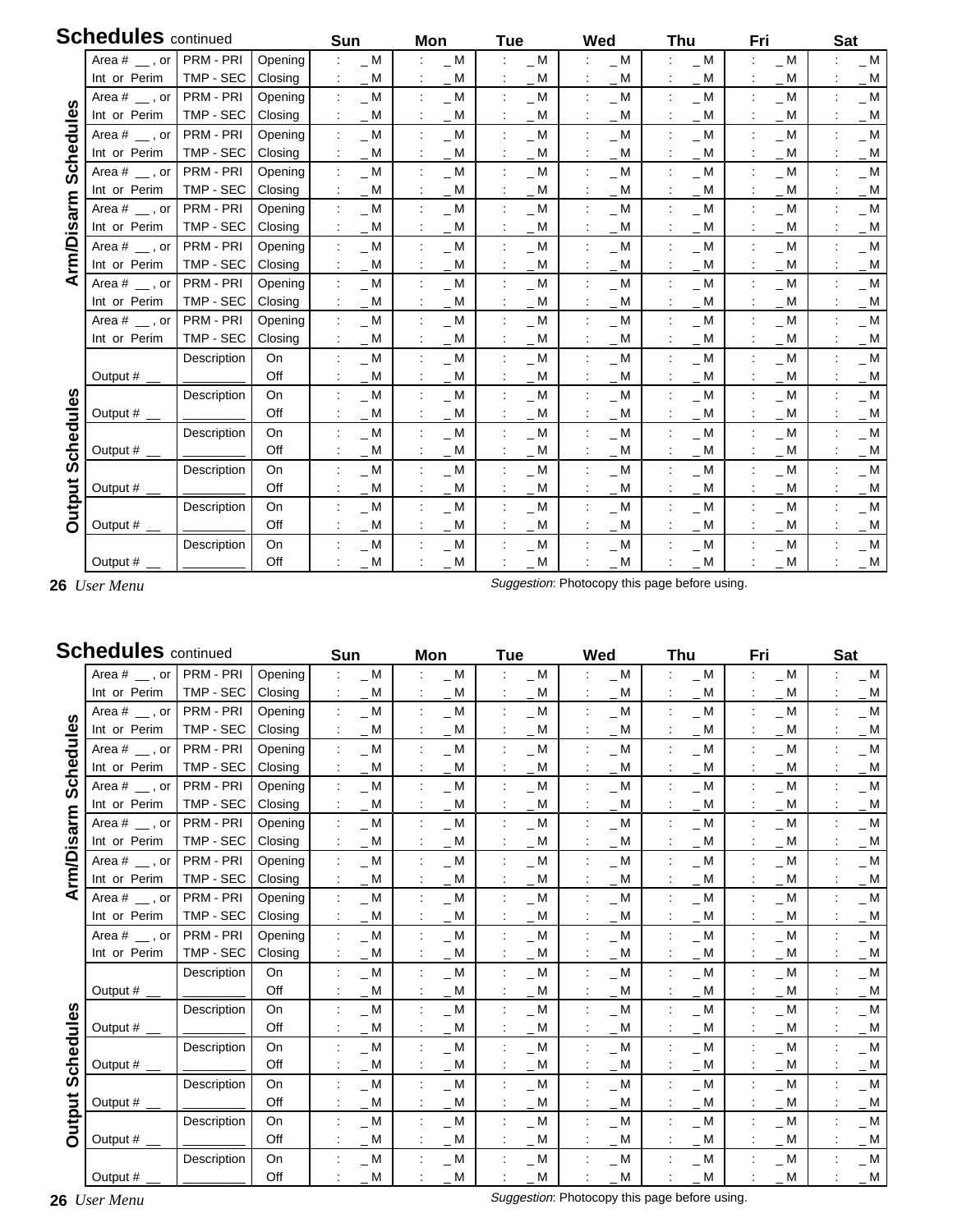# **Setting the Date and Time**

**User Code Level**: 8 and above.

**Function:** Allows you to change the current date and time displayed on the Security Command keypad and used by the system to log events in its Event Memory program, and control schedules.

## **Setting the System's Date and Time**

- 1. Access the User Menu.
- 2. Press COMMAND until **TIME?** displays.
- 3. The keypad displays the current day and time. Press the COMMAND key. The keypad displays the current date. Press the COMMAND key to make any changes.
- 4. The keypad displays **TIME DAY DATE**.
- 5. Press the SELECT key under **TIME** to change the time. The keypad displays **– : AM PM**. Enter the current time and select **AM** or **PM**.

The display changes back to **TIME DAY DATE**.

- 6. Press the SELECT key under **DAY** to change the day of week. The keypad displays **SUN MON TUE WED**. If the current day of the week is not displayed, press the COMMAND key.
- 7. The keypad displays **THU FRI SAT**. Press the SELECT key under the correct day. You can use the ARROW key to toggle between the two day of the week displays.
- 8. Press the SELECT key under **DATE** to change the date. The keypad displays
	- **MONTH:-** Enter one or two digits for the month. Press COMMAND.
	- **DAY:-** Enter up to two digits for the day. Press COMMAND.
	- **YEAR:-** Enter up to two digits for the year. Press COMMAND.

The display returns to the **TIME DAY DATE** display. Press the ARROW key to exit the User Menu.

**Note:** The date and time portion of the Security Command System is year 2000 compliant.

**27** *User Menu*

# **Setting the Date and Time**

## **User Code Level**: 8 and above.

**Function:** Allows you to change the current date and time displayed on the Security Command keypad and used by the system to log events in its Event Memory program, and control schedules.

# **Setting the System's Date and Time**

- 1. Access the User Menu.
- 2. Press COMMAND until **TIME?** displays.
- 3. The keypad displays the current day and time. Press the COMMAND key. The keypad displays the current date. Press the COMMAND key to make any changes.
- 4. The keypad displays **TIME DAY DATE**.
- 5. Press the SELECT key under **TIME** to change the time. The keypad displays **– : AM PM**. Enter the current time and select **AM** or **PM**.

The display changes back to **TIME DAY DATE**.

- 6. Press the SELECT key under **DAY** to change the day of week. The keypad displays **SUN MON TUE WED**. If the current day of the week is not displayed, press the COMMAND key.
- 7. The keypad displays **THU FRI SAT**. Press the SELECT key under the correct day. You can use the ARROW key to toggle between the two day of the week displays.
- 8. Press the SELECT key under **DATE** to change the date. The keypad displays
	- **MONTH:-** Enter one or two digits for the month. Press COMMAND.
	- **DAY:-** Enter up to two digits for the day. Press COMMAND.
	- **YEAR:-** Enter up to two digits for the year. Press COMMAND.

The display returns to the **TIME DAY DATE** display. Press the ARROW key to exit the User Menu.

**Note:** The date and time portion of the Security Command System is year 2000 compliant.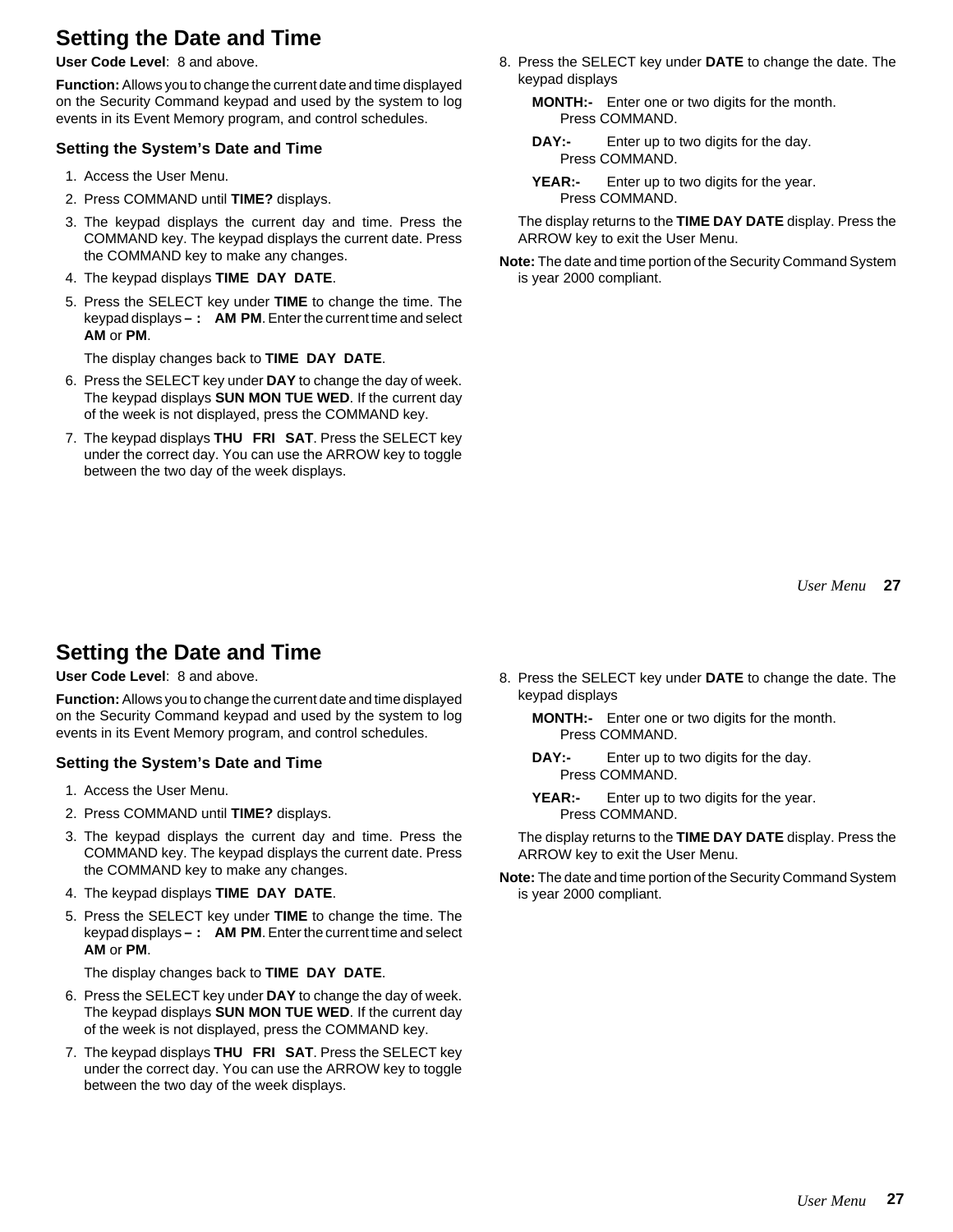# **Display Events**

**User Code Level:** 1 and 2 - During schedules only. 3 to 9 - Anytime.

**Function:** Allows you to review up to 200 past system events.

There are six event types:

**Zone Activity** - Zone alarms, troubles, and restorals.

**Opening and Closing** - Arming and disarming of the system.

**User Code Changes** - Adding, deleting, and changing user codes. **Schedule Changes** - Adding, deleting, and changing schedules.

**Door Access** - Each door access function used at a keypad. **Supervisory** - Problems with the system's hardware components.

The system's memory can hold a maximum of 200 events for 45 days. Any event older than 45 days is cleared automatically by the system. Also, once the full 200 events are stored, any new event causes the oldest event to be cleared.



**ARROW key COMMAND key**

# **Using the Display Events**

1. Access the User Menu.

2. Press the COMMAND key until **DISPLAY EVENTS?** displays. Press any SELECT key.

- 3. The keypad displays **FRST LST PRT SRT**. Select **FRST** (first) to view the oldest to newest events. Select **LST** (last) to view the newest to oldest events. If you select **FIRST**, use the COMMAND key to scroll up through the events. If you select **LAST**, use the ARROW key to scroll down through the events.
- **28** *User Menu*

# **Display Events**

**User Code Level:** 1 and 2 - During schedules only. 3 to 9 - Anytime. **Function:** Allows you to review up to 200 past system events.

There are six event types:

**Zone Activity** - Zone alarms, troubles, and restorals.

**Opening and Closing** - Arming and disarming of the system. **User Code Changes** - Adding, deleting, and changing user codes. **Schedule Changes** - Adding, deleting, and changing schedules.

**Door Access** - Each door access function used at a keypad. **Supervisory** - Problems with the system's hardware components.

The system's memory can hold a maximum of 200 events for 45 days. Any event older than 45 days is cleared automatically by the system. Also, once the full 200 events are stored, any new event causes the oldest event to be cleared.

| JONES RESIDENCE<br>FRI 2:51 AM<br>PORER<br>secontry community |
|---------------------------------------------------------------|
| $\Box$<br>$\lnot$                                             |
| m                                                             |
|                                                               |

**SELECT keys**

# **Using the Display Events**

- 1. Access the User Menu.
- 2. Press the COMMAND key **ARROW key COMMAND key**
	- until **DISPLAY EVENTS?** displays. Press any SELECT key.
- 3. The keypad displays **FRST LST PRT SRT**. Select **FRST** (first) to view the oldest to newest events. Select **LST** (last) to view the newest to oldest events. If you select **FIRST**, use the COMMAND key to scroll up through the events. If you select **LAST**, use the ARROW key to scroll down through the events.

Select **PRT** (print) to print the complete Display Events log.

Select **SRT** (sort) to sort through the Display Events log and collect information specific to a user or system event.

- 4. To use the Sort feature, press the SELECT key under **SRT**. The keypad displays **FRST DATE: 8/21**. Press any SELECT key and enter a 4-digit beginning date for the sort. Press COMMAND.
- 5. The keypad displays **LAST DATE: 10/17**. Press any SELECT key and enter a 4-digit ending date for the sort. Press COMMAND.
- 6. The keypad displays **USER NUMBER: -**. To sort events for a particular user, enter their user number or press COMMAND to sort for all users. To search for a user, press any SELECT key then use the COMMAND and ARROW keys to browse through the user names in the system. When the user you want is displayed, press any SELECT key then press COMMAND.
- 7. The keypad next displays five event types that you can include in the sort. Press the right SELECT key to display **YES** as the event type name is displayed on the keypad. Press COMMAND.

The following are the five sort event types:

**ACCESSES** = door accesses granted.

**DOOR NUMBER** = leave blank for all doors.

**ZONE EVENTS** = zone alarms, troubles, and restorals.

**ARM/DISARM** = arming and disarming events.

**USER EVENTS** = adding, deleting, and changing user codes.

**SUPERVISORY** = system hardware problems.

8. After the last event type is displayed, the keypad again displays **FRST LST PRT SRT.** At this point, you can view or print the new sorted Display Events or press **SRT** for a new sort.

Select **PRT** (print) to print the complete Display Events log.

Select **SRT** (sort) to sort through the Display Events log and collect information specific to a user or system event.

- 4. To use the Sort feature, press the SELECT key under **SRT**. The keypad displays **FRST DATE: 8/21**. Press any SELECT key and enter a 4-digit beginning date for the sort. Press COMMAND.
- 5. The keypad displays **LAST DATE: 10/17**. Press any SELECT key and enter a 4-digit ending date for the sort. Press COMMAND.
- 6. The keypad displays **USER NUMBER: -**. To sort events for a particular user, enter their user number or press COMMAND to sort for all users. To search for a user, press any SELECT key then use the COMMAND and ARROW keys to browse through the user names in the system. When the user you want is displayed, press any SELECT key then press COMMAND.
- 7. The keypad next displays five event types that you can include in the sort. Press the right SELECT key to display **YES** as the event type name is displayed on the keypad. Press COMMAND.

The following are the five sort event types:

**ACCESSES** = door accesses granted.

**DOOR NUMBER** = leave blank for all doors.

**ZONE EVENTS** = zone alarms, troubles, and restorals.

**ARM/DISARM** = arming and disarming events.

**USER EVENTS** = adding, deleting, and changing user codes.

**SUPERVISORY** = system hardware problems.

8. After the last event type is displayed, the keypad again displays **FRST LST PRT SRT.** At this point, you can view or print the new sorted Display Events or press **SRT** for a new sort.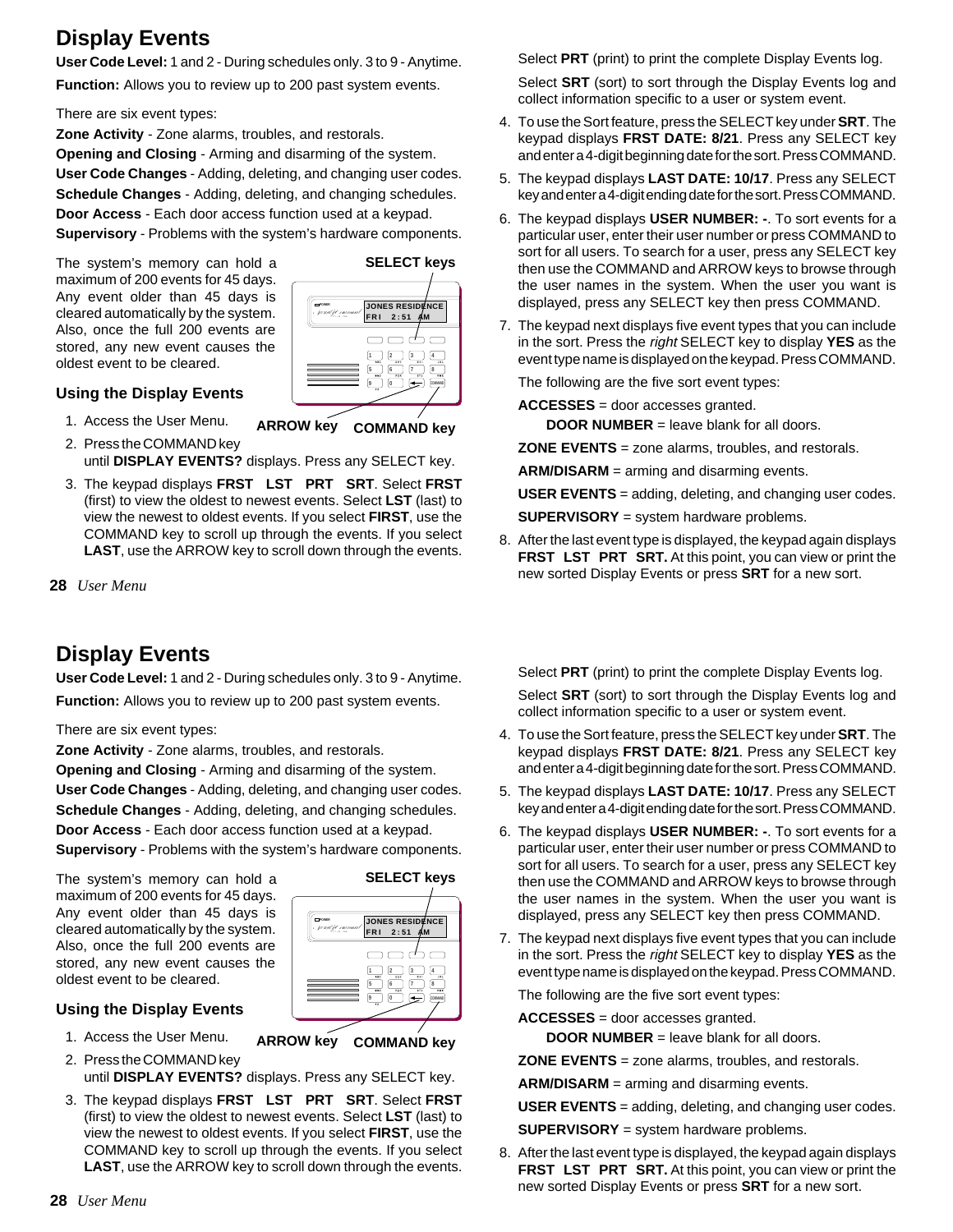# **About the Display Events Section**

This section of the user's guide shows the User's Guide Display Events items for both 16-character (single line) and 32-character keypad displays. While in the Display Events function, use the COMMAND and ARROW keys to go forward or backward through the list of events.

# **Arming and Disarming Event Displays**

This displays any arming or disarming of system areas.

## **16-Character Display Description**

**ARM 3 12 1017** Area 3 was armed by user 12 on Oct. 17. Press the SELECT key under 3 for the area name, under 12 for the user name, or under 1017 for the time the arming occurred.

## **32-Character Display Description**

ARM 5:10P 10/17 The Perimeter was armed at 5:10 PM. **PERIMETER** Press any Select key to display the area number and user number then any Select key to display the user name.

**Arming Event Types** - There are 2 event type you may see here: **ARM** - User armed the system **DIS** - User disarmed the system

# **Zone Event Displays**

This section displays alarms, troubles, and other events that could occur on your protection zones.

## **16-Character Display Description**

**2 BURG ALR 1017** A burglary alarm occurred on zone 2. Press the right SELECT key for the time the alarm occurred.

## **32-Character Display Description**

**ALR 10: 23P 10/17** An alarm occurred at 10:23 PM on Oct. 17. **BASEMENT DOOR** Press any SELECT key to see the zone number and zone type.

| <b>Zone Type</b> - There are 7 possible zone types you may see here. |                           |                        |
|----------------------------------------------------------------------|---------------------------|------------------------|
| <b>FIRE</b> - Fire                                                   | <b>PANC</b> - Panic       | <b>BURG</b> - Burglary |
| <b>EMRG</b> - Emergency                                              | <b>SUPV</b> - Supervisory |                        |
| <b>AUX1</b> - Auxiliary 1                                            | <b>AUX2</b> - Auxiliary 2 |                        |

**Event Types** - There are 6 event types you may see here:

| <b>ALR</b> - Alarm                                                                                                                                                                                                                | <b>TBL</b> - Trouble                      | <b>RST</b> - Restore |
|-----------------------------------------------------------------------------------------------------------------------------------------------------------------------------------------------------------------------------------|-------------------------------------------|----------------------|
| <b>LOW</b> - Low battery                                                                                                                                                                                                          | <b>MIS</b> - Missing wireless transmitter |                      |
| $\mathbf{M}$ . The state of the state of the state of the state of the state of the state of the state of the state of the state of the state of the state of the state of the state of the state of the state of the state of th |                                           |                      |

**Note: LOW** and **MIS** are for wireless systems only.

**29** *User Menu*

# **About the Display Events Section**

This section of the user's guide shows the User's Guide Display Events items for both 16-character (single line) and 32-character keypad displays. While in the Display Events function, use the COMMAND and ARROW keys to go forward or backward through the list of events.

# **Arming and Disarming Event Displays**

This displays any arming or disarming of system areas.

**16-Character Display Description**

ARM 3 12 1017 **Area 3 was armed by user 12 on Oct. 17.** Press the Select key under 3 for the area name, under 12 for the user name, or under 1017 for the time the arming occurred.

### **32-Character Display Description**

**ARM 5:10P 10/ 17** The Perimeter was armed at 5:10 PM. **PERIMET ER** Press any Select key to display the area number and user number then any Select key to display the user name.

**Arming Event Types** - There are 2 event type you may see here: **ARM** - User armed the system **DIS** - User disarmed the system

# **Zone Event Displays**

This section displays alarms, troubles, and other events that could occur on your protection zones.

## **16-Character Display Description**

**2 BURG ALR 1017** A burglary alarm occurred on zone 2. Press the right Select key for the time the alarm occurred.

# **32-Character Display Description**

**ALR 10: 23P 10/17** An alarm occurred at 10:23 PM on Oct. 17. **BASEMENT DOOR** Press any Select key to see the zone number and zone type.

| <b>Zone Type</b> - There are 7 possible zone types you may see here. |                           |                        |
|----------------------------------------------------------------------|---------------------------|------------------------|
| <b>FIRE</b> - Fire                                                   | <b>PANC</b> - Panic       | <b>BURG</b> - Burglary |
| <b>EMRG</b> - Emergency                                              | <b>SUPV</b> - Supervisory |                        |
| <b>AUX1</b> - Auxiliary 1                                            | <b>AUX2</b> - Auxiliary 2 |                        |

**Event Types** - There are 6 event type you may see here:

| <b>ALR</b> - Alarm       | <b>TBL</b> - Trouble                      | <b>RST</b> - Restore |
|--------------------------|-------------------------------------------|----------------------|
| <b>LOW</b> - Low battery | <b>MIS</b> - Missing wireless transmitter |                      |

**Note: LOW** and **MIS** are for wireless systems only.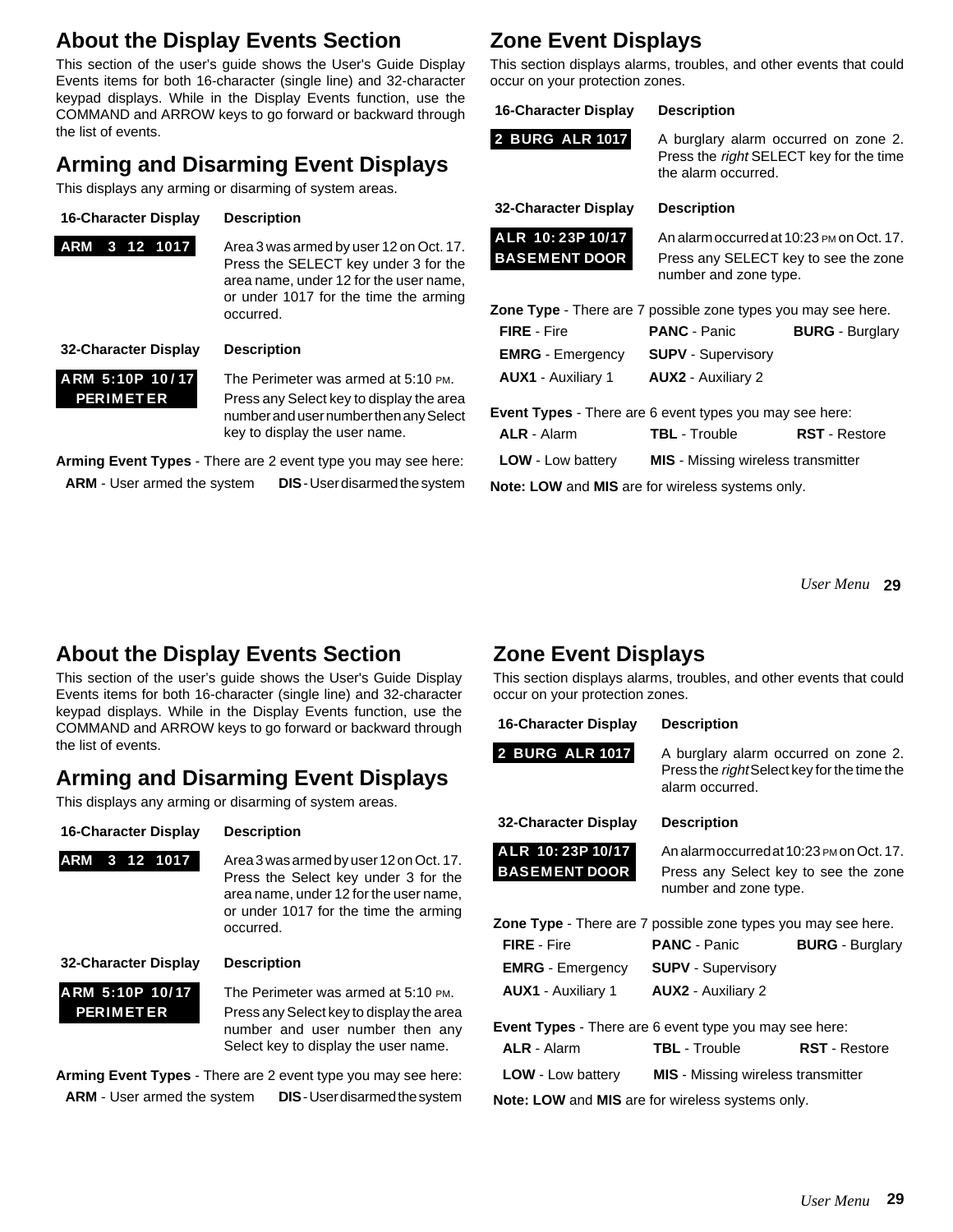# **User Code Change Event Displays**

This displays any addition, deletion, or change to a user code.

#### **16-Character Display Description**

**12 ADD 19 1017** User 12 added user 19 on Oct. 17. Press the right SELECT key for the time this occurred.

**32-Character Display Description**

**ADD 11: 41A 10 / 17** User 19 added by user 12 at 11:41 AM. **US:19 BY US:12** Press the Select key under either user (US:) number for the user name.

**User Code Event Types** - There are 3 event types you may see here:

**ADD** - User added **DEL** - User deleted **CHG** - User code or authority level has been changed.

# **Supervisory Event Displays**

This displays the date and time of an automatic test report.

**16-Character Display Description**

**AUTO RECALL 1017** The test report was sent on Oct. 17.

**32-Character Display Description**

**MSG 11:58P 10/17** The test report was sent to the central **AUTO RECALL** station at the date and time shown.

**30** *User Menu*

# **User Code Change Event Displays**

This displays any addition, deletion, or change to a user code.

### **16-Character Display Description**

**12 ADD 19 1017** User 12 added user 19 on Oct. 17.

#### Press the right Select key for the time this occurred.

**32-Character Display Description**

**ADD 11: 41A 10/17** User 19 added by user 12 at 11:41 AM. **US:19 BY US:12** Press the Select key under either user (US:) number for the user name.

**User Code Event Types** - There are 3 event type you may see here:

**ADD** - User added **DEL** - User deleted

**CHG** - User code or authority level has been changed.

# **Supervisory Event Displays**

This displays the date and time of an automatic test report.



**AUTO RECALL 1017** The test report was sent on Oct. 17.

**32-Character Display Description**



**MSG 11: 58P 10/17** The test report was sent to the central **AUTO RECALL** station at the date and time shown.

# **System Monitor Event Displays**

This displays any problems with the system's AC power, battery, or phone line(s) or any opening of a tampered panel box.

### **16-Character Display Description**

# **POWER TBL 1017** An AC failure occurred on Oct. 17. Press

# **32-Character Display Description**

|              | TBL 11:41A 10/17 |  |
|--------------|------------------|--|
| <b>POWER</b> |                  |  |

An AC failure occurred on Oct. 17. Press the SELECT key under 1017 for the time the failure occurred.

the SELECT key under 1017 for the time.

| System Monitor Event Types - There are 2 event types:            |                              |
|------------------------------------------------------------------|------------------------------|
| <b>TBL</b> - Trouble<br><b>RST</b> - Restore                     |                              |
| <b>System Monitor Event Names - There are 5 system monitors:</b> |                              |
| <b>POWER</b> - AC power to panel                                 | <b>BATTERY</b> - On panel    |
| <b>LINE 1 - Phone line number 1</b>                              |                              |
| <b>LINE 2</b> - Phone line number 2                              | <b>TAMPER</b> - On panel box |

# **System Monitor Event Displays**

This displays any problems with the system's AC power, battery, or phone line(s) or any opening of a tampered panel box.

| 16-Character Display |  | <b>Description</b> |
|----------------------|--|--------------------|
|----------------------|--|--------------------|

# **POWER TBL 1017** An AC failure occurred on Oct. 17. Press

**32-Character Display Description**

**TBL 11:41A 10/17** An AC failure occurred on Oct. 17. Press **POWER** the Select key under 1017 for the time the failure occurred.

the Select key under 1017 for the time.

**System Monitor Event Types** - There are 2 event types:

- **TBL** Trouble **RST** Restore
- **System Monitor Event Names** There are 5 system monitors: **POWER** - AC power to panel **BATTERY** - On panel
	-
	- **LINE 1** Phone line number 1
	- **LINE 2** Phone line number 2 **TAMPER** On panel box

**30** *User Menu*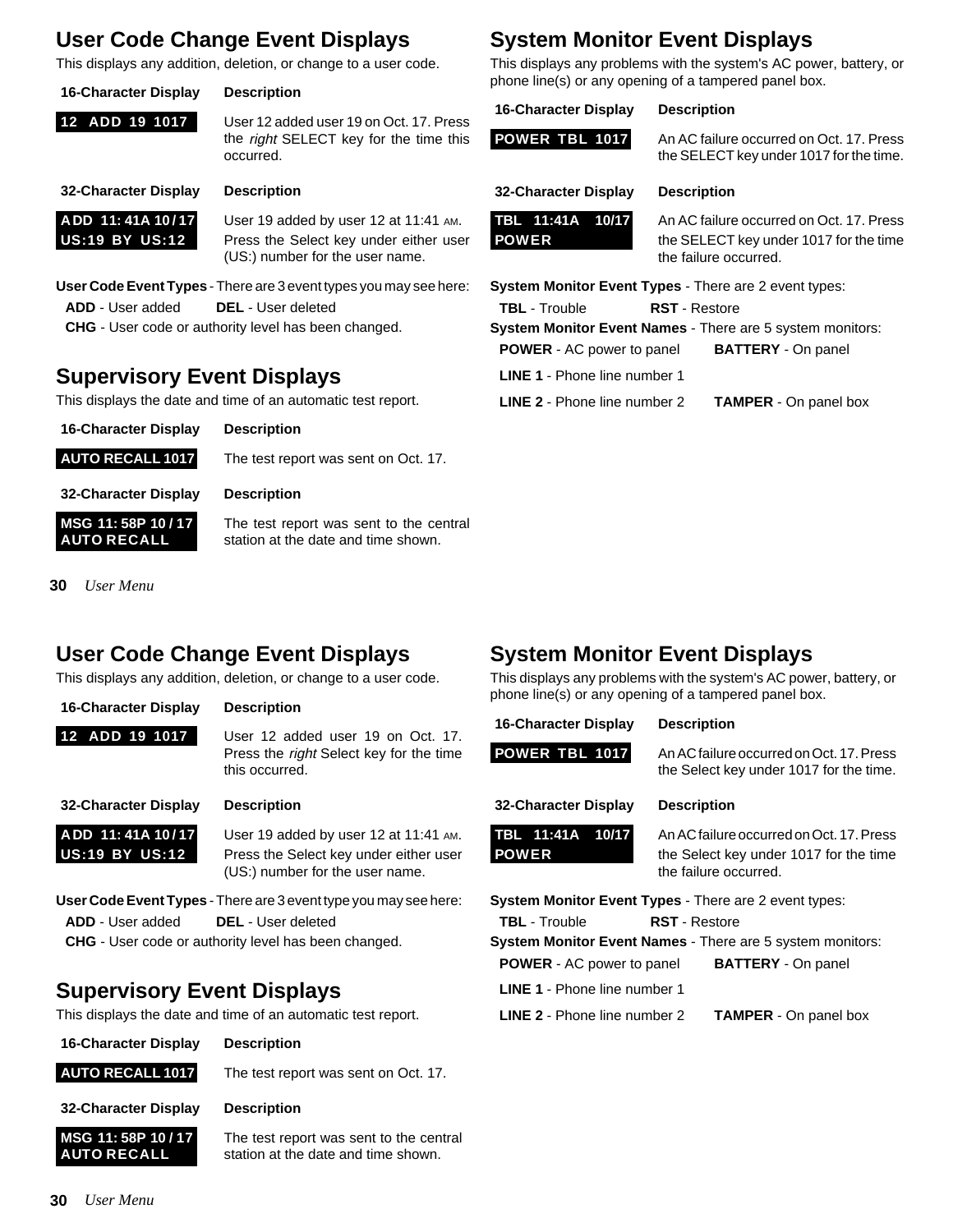# **Door Access Event Displays**

This displays the keypad address where a \*Door Access occurred and the user number of the person granted access.

| <b>16-Character Display</b> | <b>Description</b>                   |
|-----------------------------|--------------------------------------|
| DOOR 3 024 1017             | Door (keypa<br>user 24 on C          |
|                             | $l_{\ell}$ as a constant of $\Omega$ |

pad) #3 was accessed by n Oct. 17. Press the SELECT key under 1017 for the time of occurrence or under 024 for the user name.

# **32-Character Display Description**

**ACC 5:18P 10/17** Door (keypad) #3 was accessed by **DOOR 3 USER:024** user 24 on Oct. 17. Press the SELECT key under 1017 for the time of occurrence or under 024 for the user name.

### **About Door Access**

Door Access is a feature available only on certain Security Command keypads that contain a built-in door releasing relay. When low voltage power for an electric door strike or magnetic lock is connected to the relay's contacts, users entering a valid user code can release the lock and gain access to the protected area.

The Display Events feature logs the user number and name of the person granted access, the date and time, and from which keypad they entered their code.

# **Schedule Change Event Displays**

This displays Changes made to the system's schedules.

## **16-Character Display Description**

**PRM MON 024 1017** A Permanent schedule for Monday was changed by user 24 on Oct. 17. Press the SELECT key under 1017 for the time of occurrence or under 024 for the user name.

# **32-Character Display Description**

**PRM 9:41A 10/17** A Permanent schedule for Monday was<br>**SCH MON USER:024** changed by user 24 on Oct. 17. changed by user 24 on Oct. 17.

**Schedule Types** - There are 4 possible schedule types:

| <b>PRM</b> - Permanent | <b>TMP</b> - Temporary | <b>PRI</b> - Primary |
|------------------------|------------------------|----------------------|
|                        |                        |                      |

**SEC** - Secondary

**MON** - This is the day of the week in which the schedule change occurred. The days are displayed using three letters. Press the SELECT key under the day of the week to display the scheduled Opening time and once again for the scheduled Closing time.

**024** - User number of the person who made the change. Press the SELECT key under this number to display the user's name.

> **31** *User Menu*

# **Door Access Event Displays**

This displays the keypad address where a \*Door Access occurred and the user number of the person granted access.

# **16-Character Display Description**

**DOOR 3 024 1017** Door (keypad) #3 was accessed by user 24 on Oct. 17. Press the Select key under 1017 for the time of occurrence or under 024 for the user name.

**32-Character Display Description**

**ACC 5:18P 10/17** Door (keypad) #3 was accessed by **DOOR 3 USER:024** user 24 on Oct. 17. Press the Select key under 1017 for the time of occurrence or under 024 for the user name.

## **About Door Access**

Door Access is a feature available only on certain Security Command keypads that contain a built-in door releasing relay. When low voltage power for an electric door strike or magnetic lock is connected to the relay's contacts, only users entering a valid user code can release the lock and gain access to the protected area.

The Display Events feature logs the user number and name of the person granted access, the date and time, and from which keypad they entered their code.

# **Schedule Change Event Displays**

This displays Changes made to the system's schedules.

**16-Character Display Description**

**PRM MON 024 1017** A Permanent schedule for Monday was changed by user 24 on Oct. 17. Press the Select key under 1017 for the time of occurrence or under 024 for the user name.

## **32-Character Display Description**

**PRM 9:41A 10/17** A Permanent schedule for Monday was<br>**SCH MON USER:024** changed by user 24 on Oct. 17. changed by user 24 on Oct. 17.

**Schedule Types** - There are 4 possible schedule types:

| <b>PRM</b> - Permanent | <b>TMP</b> - Temporary | <b>PRI</b> - Primary |
|------------------------|------------------------|----------------------|
|------------------------|------------------------|----------------------|

**MON** - This is the day of the week in which the schedule change occurred. The days are displayed using three letters. Press the SELECT key under the day of the week to display the scheduled Opening time and once again for the scheduled Closing time.

**024** - User number of the person who made the change. Press the SELECT key under this number to display the user's name.

**SEC** - Secondary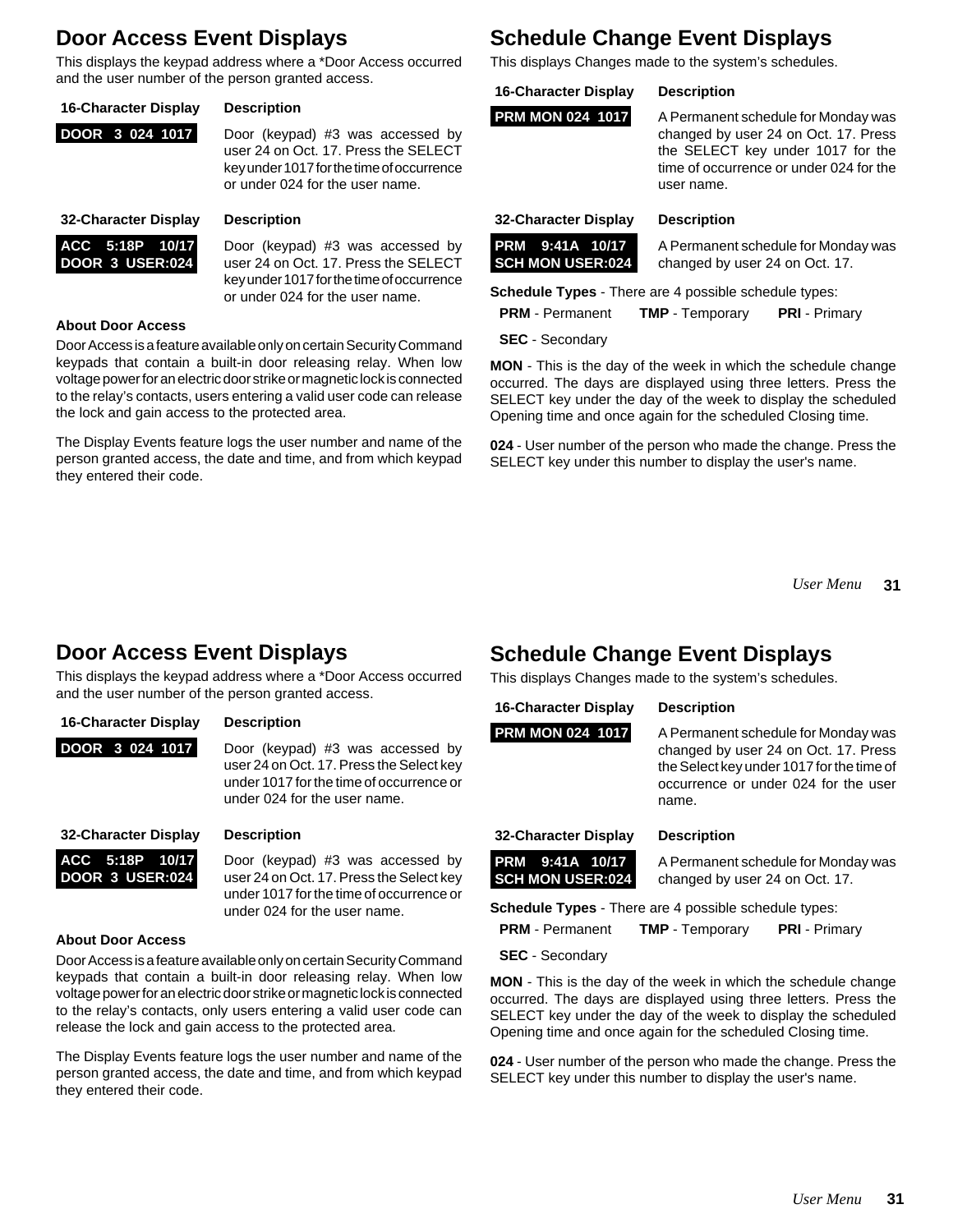# **Zone Bypass Event Displays**

This displays the bypassing of system zones.

**32-Character Display Description**

## **16-Character Display Description**

**26 BYPS 12 1017** Zone 26 bypassed by user 12. Press the

left SELECT key for the zone name and the right SELECT key for the time.



**BYP 5:18P 10/17** The east window zone was bypassed. **EAST WINDOW** Press a SELECT key for the zone number and user number. Press again for the user name.

**Bypass Event Types** - There are 4 event types:

**BYP** - Bypass **RST** - Restore **FRC** - Force Arm

**FLT** - Zone Fault

**Note:** You may sometimes see the user as **SWG**. This is short for Swinger Bypass, which is an automatic function that allows the system to bypass a zone.

# **SERVICE REQUEST?**

This feature of the User Menu allows you to just press any top row SELECT key while **SERVICE REQUEST?** is displayed and have the system automatically send a "Request for Service" message to the central station. The display changes to **REQUEST MADE** momentarily to confirm your request was sent.

Our service department will then contact you to arrange a service appointment.

## **32** *User Menu*

# **Zone Bypass Event Displays**

This displays the bypassing of system zones.

## **16-Character Display Description**

## **26 BYPS 12 1017** Zone 26 bypassed by user 12. Press the left Select key for the zone name and the right Select key for the time.

**32-Character Display Description**

**BYP 5:18P 10/17** The east window zone was bypassed. **EAST WINDOW** Press a Select key for the zone number and user number. Press again for the user name.

**Bypass Event Types** - There are 4 event types:

**BYP** - Bypass **RST** - Restore **FRC** - Force Arm

**FLT** - Zone Fault

**Note:** You may sometimes see the user as **SWG**. This is short for Swinger Bypass which is an automatic function that allows the system to bypass a zone.

# **SERVICE REQUEST?**

This feature of the User Menu allows you to just press any top row SELECT key while **SERVICE REQUEST?** is displayed and have the system automatically send a "Request for Service" message to the central station. The display changes to **REQUEST MADE** momentarily to confirm your request was sent.

Our service department will then contact you to arrange a service appointment.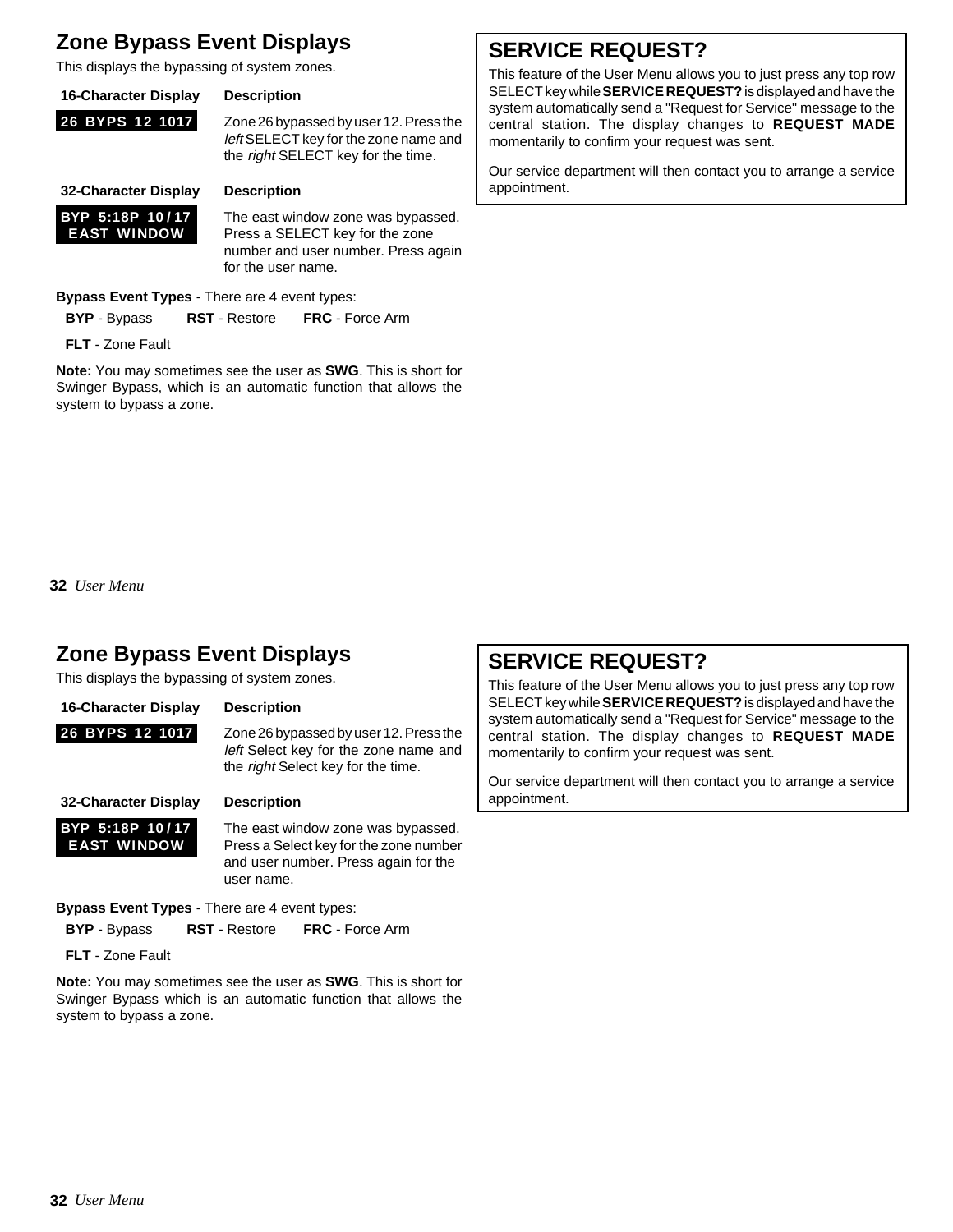# **System Setup**

We've provided this System Setup section to allow you to track the current and future status of the programmable options on your Security Command system. If you make changes to the system, you should update the information contained on these pages.

| Your system is monitored by a central station.<br>$\Box$ Yes<br>$\Box$ No    | $3 \overline{\phantom{a}}$                                                                                    |
|------------------------------------------------------------------------------|---------------------------------------------------------------------------------------------------------------|
|                                                                              | $4 \overline{\phantom{a}}$                                                                                    |
|                                                                              |                                                                                                               |
|                                                                              | $6 \overline{\phantom{a}}$                                                                                    |
|                                                                              |                                                                                                               |
|                                                                              | $8$                                                                                                           |
|                                                                              | Which keypads display System Status?                                                                          |
|                                                                              | $\square$ 1 $\square$ 2 $\square$ 3 $\square$ 4 $\square$ 5 $\square$ 6 $\square$ 7<br>$\Box$ 8<br>$\Box$ N/A |
| Your system sends Opening and Closing reports.<br>$\square$ No<br>$\Box$ Yes | <b>Which keypads display Armed Status?</b>                                                                    |
|                                                                              | $\square$ 1 $\square$ 2 $\square$ 3 $\square$ 4 $\square$ 5 $\square$ 6 $\square$ 7<br>$\Box$ 8<br>$\Box$ N/A |
| Your system sends Zone Bypass reports.<br>$\Box$ Yes<br>$\square$ No         | Which keypads provide Door Access reports?                                                                    |
| Your system sends Ambush reports.<br>$\Box$ Yes<br>$\square$ No              | $\Box 6$ $\Box 7$ $\Box 8$<br>$\Box$ 1 $\Box$ 2 $\Box$ 3 $\Box$ 4 $\Box$ 5<br>$\Box$ N/A                      |

# **Security Command keypads**

**Security Command keypads**

Address Locations

 $1 \overline{2}$ 

| Address                                                                                                                     | Locations                                                                                                                                                                                                                            |
|-----------------------------------------------------------------------------------------------------------------------------|--------------------------------------------------------------------------------------------------------------------------------------------------------------------------------------------------------------------------------------|
| 1<br>the control of the control of the control of the control of the control of                                             |                                                                                                                                                                                                                                      |
| $\mathfrak{p}$                                                                                                              | <u>state and the state of the state of the state of the state of the state of the state of the state of the state of the state of the state of the state of the state of the state of the state of the state of the state of the</u> |
| 3                                                                                                                           | <u> 1989 - Andrea Stadt Britain, amerikansk politiker (</u>                                                                                                                                                                          |
| 4                                                                                                                           |                                                                                                                                                                                                                                      |
| <u> 1989 - Johann Stoff, deutscher Stoffen und der Stoffen und der Stoffen und der Stoffen und der Stoffen und der</u><br>5 |                                                                                                                                                                                                                                      |
| 6                                                                                                                           |                                                                                                                                                                                                                                      |
| 7                                                                                                                           |                                                                                                                                                                                                                                      |
| 8                                                                                                                           |                                                                                                                                                                                                                                      |

**33** *System Setup*

# **System Setup**

We've provided this System Setup section to allow you to track the current and future status of the programmable options on your Security Command system. If you make changes to the system, you should update the information contained on these pages.

| Your system is monitored by a central station.<br>$\Box$ Yes                    | $3 \overline{\phantom{a}}$                                                                                                                                         |
|---------------------------------------------------------------------------------|--------------------------------------------------------------------------------------------------------------------------------------------------------------------|
|                                                                                 | $4 \overline{\phantom{a}}$                                                                                                                                         |
|                                                                                 | $5 -$                                                                                                                                                              |
|                                                                                 | $6 \overline{\phantom{a}}$                                                                                                                                         |
|                                                                                 | $7\overline{ }$                                                                                                                                                    |
|                                                                                 | $8$                                                                                                                                                                |
|                                                                                 | <b>Which keypads display System Status?</b><br>$\square$ 3 $\square$ 4 $\square$ 5 $\square$ 6 $\square$ 7<br>$\square$ 8<br>$\Box$ N/A<br>$\square$ 1<br>$\Box$ 2 |
| Your system sends Opening and Closing reports.<br>$\square$ Yes<br>$\square$ No | <b>Which keypads display Armed Status?</b><br>$\Box$ 1 $\Box$ 2 $\Box$ 3 $\Box$ 4 $\Box$ 5 $\Box$ 6 $\Box$ 7<br>$\square$ 8<br>$\Box$ N/A                          |
| Your system sends Zone Bypass reports.<br>$\square$ Yes<br>$\square$ No         | Which keypads provide Door Access reports?<br>$\square$ 1 $\square$ 2 $\square$ 3 $\square$ 4 $\square$ 5 $\square$ 6 $\square$ 7 $\square$ 8<br>$\Box$ N/A        |
| Your system sends Ambush reports.<br>$\Box$ Yes<br>$\square$ No                 |                                                                                                                                                                    |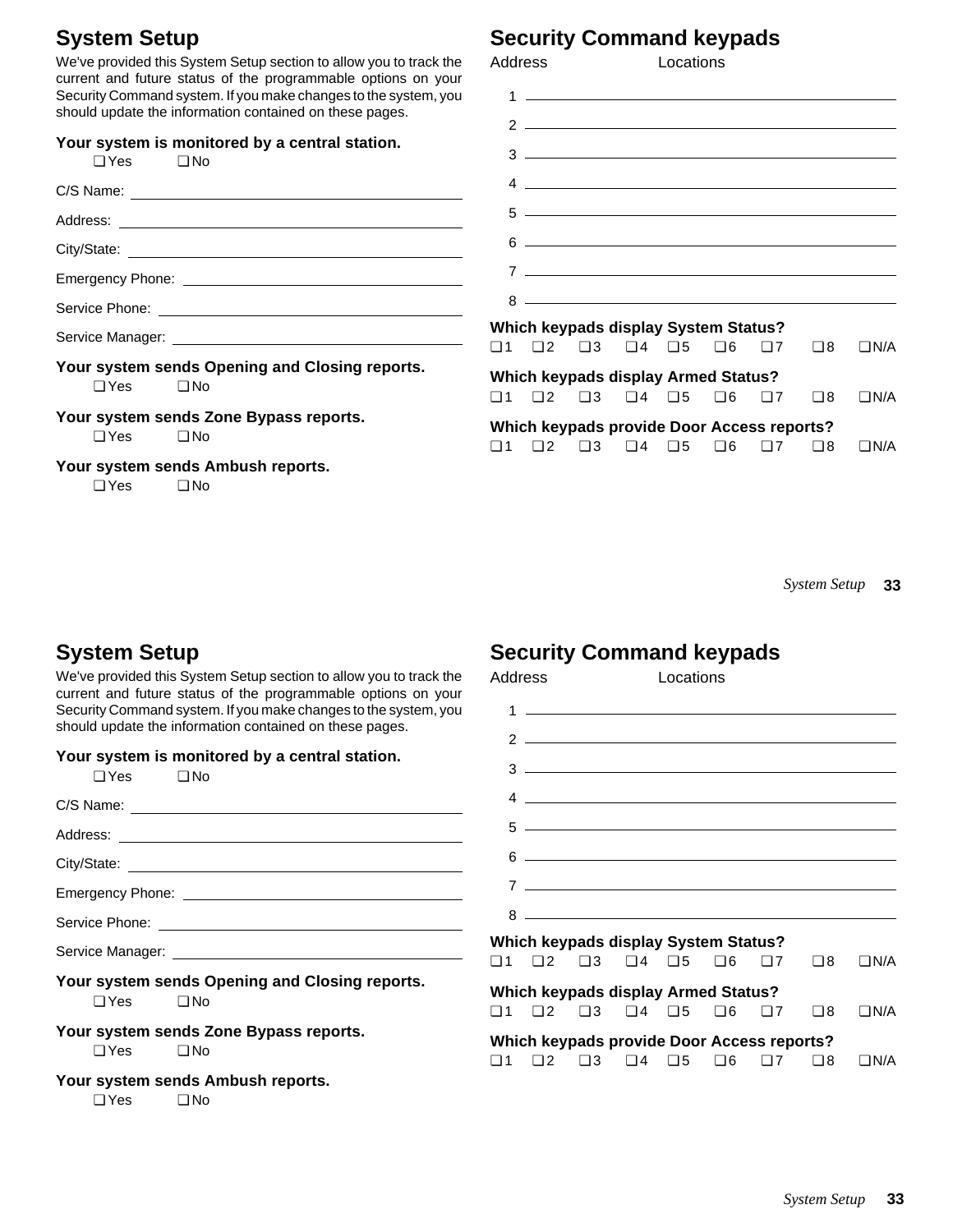# **Area names and numbers**

If you have an area system where your system is divided into up to eight separate areas, each area can have a custom name or description that displays at the keypad. This can help you easily track events when they occur elsewhere in your system.

# **Output relays**

Your system has \_\_\_ output relays that are used to control various functions within the building or around its perimeter. Below is a list of those relays and the devices they control.

|                  |                                                                                                                         | Output # | What it controls |  |
|------------------|-------------------------------------------------------------------------------------------------------------------------|----------|------------------|--|
| Area             | Name                                                                                                                    |          |                  |  |
|                  |                                                                                                                         |          |                  |  |
|                  | $\overline{\mathbf{a}}$                                                                                                 |          |                  |  |
|                  |                                                                                                                         |          |                  |  |
| વ                | <u> 1989 - Johann Barn, mars eta bainar eta bat erroman erroman erroman erroman erroman erroman erroman erroman</u>     |          |                  |  |
|                  | $\overline{4}$                                                                                                          |          |                  |  |
| $5^{\circ}$      |                                                                                                                         |          |                  |  |
| 6                | <u> The Communication of the Communication of the Communication of the Communication of the Communication of the Co</u> |          |                  |  |
|                  |                                                                                                                         |          |                  |  |
|                  | $7 -$                                                                                                                   |          |                  |  |
|                  | $8 \overline{)}$                                                                                                        |          |                  |  |
| <b>Schedules</b> |                                                                                                                         |          |                  |  |
|                  |                                                                                                                         |          |                  |  |

Your system uses the following schedule types:

- ❏ Permanent and Temporary schedules
- ❏ Primary and Secondary schedules

Use the Output number in the User Menu when setting Output Schedules or using the Outputs On Off option to manually toggle the relays.

**34** *System Setup*

# **Area names and numbers**

If you have an area system where your system is divided into up to eight separate areas, each area can have a custom name or description that displays at the keypad. This can help you easily track events when they occur elsewhere in your system.

# **Output relays**

Your system has \_\_\_ output relays that are used to control various functions within the building or around its perimeter. Below is a list of those relays and the devices they control.

| Area<br>Name                                                                                                                                                                                                                                                                                                                                                                                                                                                  | Output # | What it controls                             |
|---------------------------------------------------------------------------------------------------------------------------------------------------------------------------------------------------------------------------------------------------------------------------------------------------------------------------------------------------------------------------------------------------------------------------------------------------------------|----------|----------------------------------------------|
|                                                                                                                                                                                                                                                                                                                                                                                                                                                               |          |                                              |
| $\overline{\mathbf{2}}$ $\overline{\mathbf{2}}$ $\overline{\mathbf{3}}$ $\overline{\mathbf{4}}$ $\overline{\mathbf{5}}$ $\overline{\mathbf{6}}$ $\overline{\mathbf{6}}$ $\overline{\mathbf{6}}$ $\overline{\mathbf{6}}$ $\overline{\mathbf{6}}$ $\overline{\mathbf{6}}$ $\overline{\mathbf{6}}$ $\overline{\mathbf{6}}$ $\overline{\mathbf{6}}$ $\overline{\mathbf{6}}$ $\overline{\mathbf{6}}$ $\overline{\mathbf{6}}$ $\overline{\mathbf{6}}$ $\overline{\$ |          |                                              |
| વ<br><u> 1999 - Johann John Stoff, deutscher Stoffen und der Stoffen und der Stoffen und der Stoffen und der Stoffen un</u>                                                                                                                                                                                                                                                                                                                                   |          |                                              |
| $\overline{4}$ $\overline{2}$ $\overline{4}$ $\overline{2}$ $\overline{4}$ $\overline{2}$ $\overline{4}$ $\overline{2}$ $\overline{2}$ $\overline{2}$ $\overline{2}$ $\overline{2}$ $\overline{2}$ $\overline{2}$ $\overline{2}$ $\overline{2}$ $\overline{2}$ $\overline{2}$ $\overline{2}$ $\overline{2}$ $\overline{2}$ $\overline{2}$ $\overline{2}$ $\overline{2}$ $\overline{$                                                                          |          |                                              |
| $\begin{tabular}{c} 5 \end{tabular}$                                                                                                                                                                                                                                                                                                                                                                                                                          |          |                                              |
| $6 \longrightarrow$                                                                                                                                                                                                                                                                                                                                                                                                                                           |          |                                              |
| $7 \overline{\phantom{a}}$                                                                                                                                                                                                                                                                                                                                                                                                                                    |          |                                              |
| $8 \overline{\phantom{a}}$                                                                                                                                                                                                                                                                                                                                                                                                                                    |          |                                              |
| <b>Schedules</b>                                                                                                                                                                                                                                                                                                                                                                                                                                              |          |                                              |
| Your system uses the following schedule types:                                                                                                                                                                                                                                                                                                                                                                                                                |          | <u> 2001 - Jan Salaman Salaman (j. 1920)</u> |

- ❏ Permanent and Temporary schedules
- ❏ Primary and Secondary schedules

Use the Output number in the User Menu when setting Output Schedules or using the Outputs On Off option to manually toggle the relays.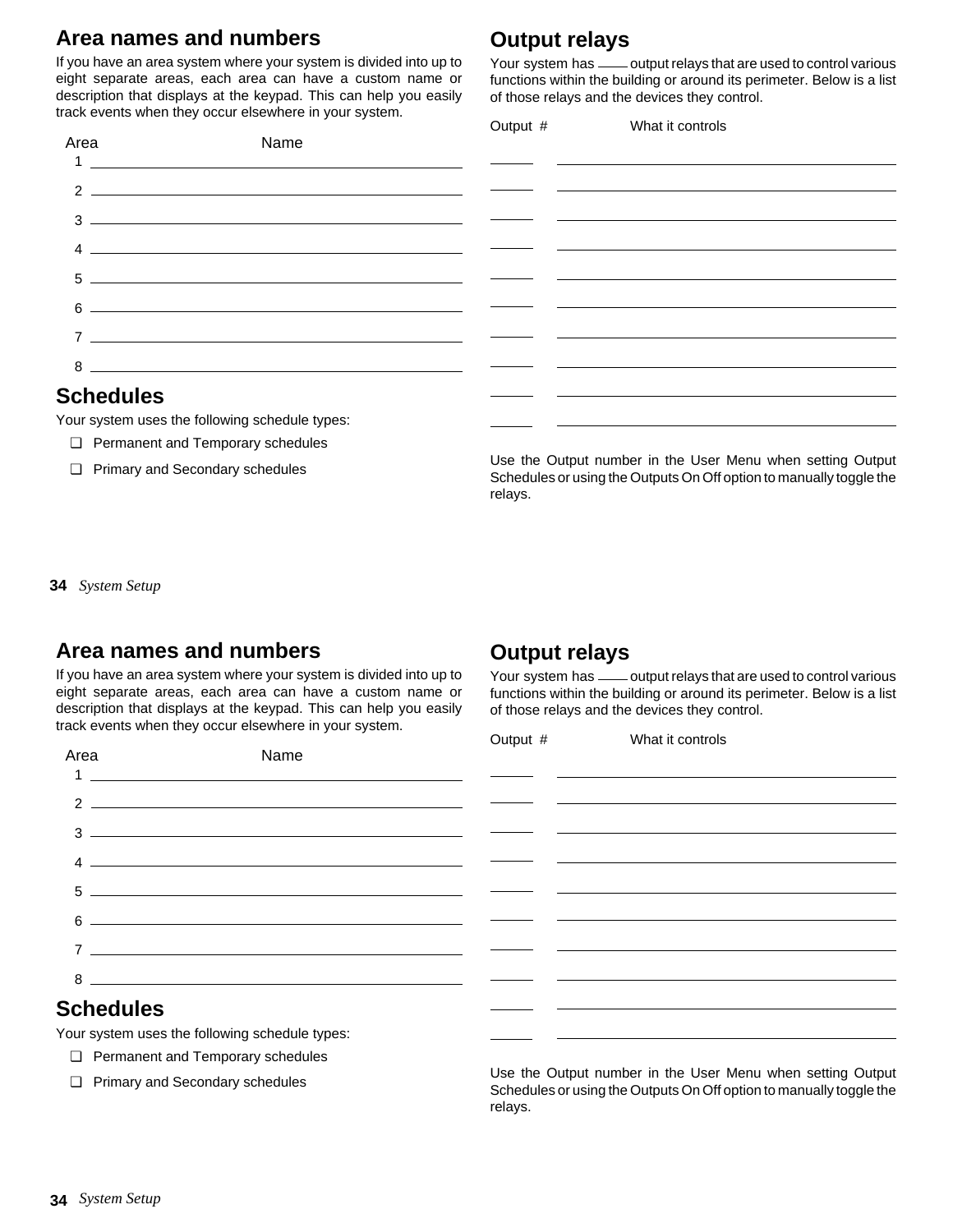# **User Codes**

Depending on how your system is programmed, you may have 50 to 200 user codes available. As you add new users or change current users' codes, you can keep track of their level of access to the system, and the areas in which their codes will operate.

## **Custom user codes**

When adding codes to the system through the User Menu, you can choose the **CUSTOM** option to select the specific menu items you want the user to access.

After adding the code into the keypad you'll see the **LEVEL CUSTOM** display. Choosing **CUSTOM** displays the full list of keypad menu options one at a time. A **YES** next to the option means it is enabled for the user. To disable the option, press the second SELECT key from the right to display **NO**. See below:



Press the COMMAND key to display the next menu option.



Use the following table to track custom user codes in your system.

Suggestion: Photocopy this table before using.

System Setup 35

### Use the following table to track custom user codes in your system.

# User Name User # **Arm and Disarm Alarm Silence Sensor Reset Door Access Arm Areas Outputs on/off Zone Status Bypass Zones Zone Monitor System Status System Test User Codes Schedules Time Display Events Extend Closing Temporary Code Area 1 Area 2 Area 3 Area 4 Area 5 Area 6 Area 7 Area 8**

Suggestion: Photocopy this table before using. *System Setup*

# **User Codes**

Depending on how your system is programmed, you may have 50 to 200 user codes available. As you add new users or change current users' codes, you can keep track of their level of access to the system, and the areas in which their codes will operate.

## **Custom user codes**

When adding codes to the system through the User Menu, you can choose the **CUSTOM** option to select the specific menu items you want the user to access.

After adding the code into the keypad you'll see the **LEVEL CUSTOM** display. Choosing **CUSTOM** displays the full list of keypad menu options one at a time. A **YES** next to the option means it is enabled for the user. To disable the option, press the second SELECT key from the right to display **NO**. See below:



Press the COMMAND key to display the next menu option.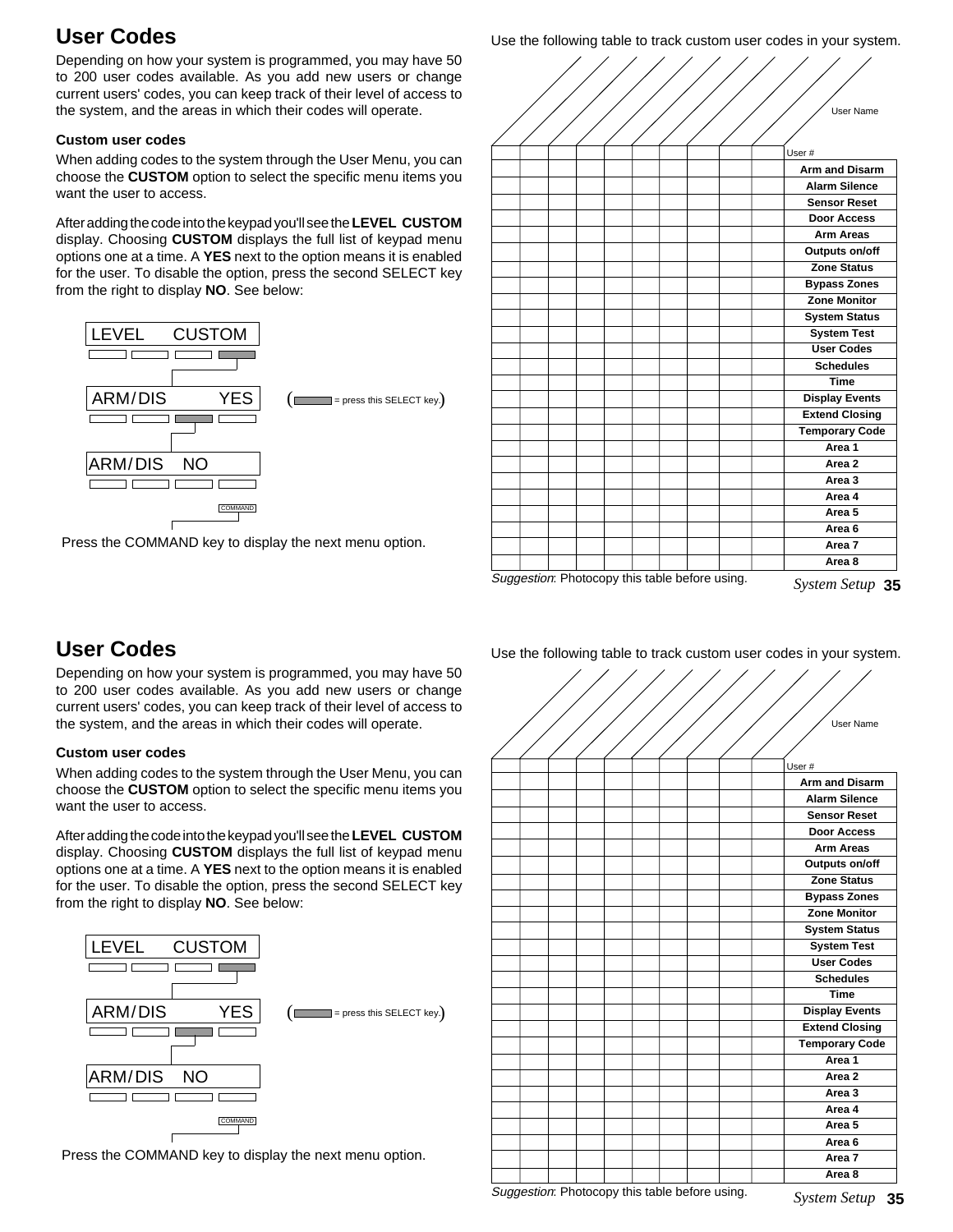# **Standard User Codes**

You can program user numbers from 1 to  $\quad$  (50, 100, or 200).

| Use the tables provided below to track users of the system. |  |
|-------------------------------------------------------------|--|
|-------------------------------------------------------------|--|

| User | <b>User Name</b> | Level | Areas of access                                          |  |  |  |  |  |
|------|------------------|-------|----------------------------------------------------------|--|--|--|--|--|
|      |                  |       | 3<br>5<br>$\mathbf{2}$<br>4<br>6<br>8<br>1<br>7          |  |  |  |  |  |
|      |                  |       | 2 3 4 5 6<br>1<br>78                                     |  |  |  |  |  |
|      |                  |       | 3<br>5<br>6<br>2<br>4<br>7<br>8<br>1                     |  |  |  |  |  |
|      |                  |       | 3<br>4 5<br>$\mathbf{2}$<br>6<br>1<br>7<br>8             |  |  |  |  |  |
|      |                  |       | 2<br>3<br>4<br>-5<br>1<br>6<br>$\overline{7}$<br>8       |  |  |  |  |  |
|      |                  |       | $\mathbf 2$<br>3<br>5<br>4<br>6<br>8<br>1<br>7           |  |  |  |  |  |
|      |                  |       | $\mathbf{2}$<br>345<br>1<br>8<br>6<br>7                  |  |  |  |  |  |
|      |                  |       | 3<br>5<br>$\mathbf{2}$<br>4<br>6<br>7<br>1<br>8          |  |  |  |  |  |
|      |                  |       | 3<br>$\overline{2}$<br>45<br>6<br>8<br>1<br>7            |  |  |  |  |  |
|      |                  |       | 5<br>2<br>3<br>4<br>6<br>$\overline{7}$<br>1<br>8        |  |  |  |  |  |
|      |                  |       | $\mathbf 2$<br>3<br>4<br>5<br>8<br>6<br>1<br>7           |  |  |  |  |  |
|      |                  |       | 5<br>$\mathbf{2}$<br>3<br>4<br>1<br>6<br>8<br>7          |  |  |  |  |  |
|      |                  |       | 3<br>5<br>1<br>$\mathbf{2}$<br>4<br>6<br>8<br>7          |  |  |  |  |  |
|      |                  |       | 3<br>$\mathbf{2}$<br>4 5<br>6<br>1<br>7<br>8             |  |  |  |  |  |
|      |                  |       | $\mathbf 2$<br>3<br>4<br>5<br>6<br>1<br>78               |  |  |  |  |  |
|      |                  |       | 3<br>5<br>$\mathbf 2$<br>4<br>1<br>6<br>8<br>7           |  |  |  |  |  |
|      |                  |       | 3<br>5<br>1<br>$\mathbf{2}$<br>4<br>6<br>8<br>7          |  |  |  |  |  |
|      |                  |       | 3<br>5<br>$\mathbf{2}$<br>4<br>6<br>7<br>8<br>1          |  |  |  |  |  |
|      |                  |       | $\mathbf{2}$<br>3<br>45<br>1<br>6<br>$\overline{7}$<br>8 |  |  |  |  |  |
|      |                  |       | 5<br>$\mathbf{2}$<br>3<br>4<br>6<br>1<br>7<br>8          |  |  |  |  |  |
|      |                  |       | $\mathbf 2$<br>3<br>5<br>1<br>4<br>6<br>8<br>7           |  |  |  |  |  |
|      |                  |       | 5<br>$\overline{2}$<br>3<br>4<br>1<br>6<br>8<br>7        |  |  |  |  |  |
|      |                  |       | 5<br>1<br>$\mathbf{2}$<br>3<br>4<br>6<br>7<br>8          |  |  |  |  |  |
|      |                  |       | $\mathbf{2}$<br>3<br>5<br>1<br>4<br>6<br>8<br>7          |  |  |  |  |  |
|      |                  |       | 5<br>1<br>$\mathbf{2}$<br>3<br>6<br>8<br>4<br>7          |  |  |  |  |  |

| <b>User</b> | <b>User Name</b> | <b>Level</b> | Areas of access                                                |  |  |  |
|-------------|------------------|--------------|----------------------------------------------------------------|--|--|--|
|             |                  |              | 2 3 4<br>5<br>67<br>8<br>1                                     |  |  |  |
|             |                  |              | 3<br>4<br>5<br>$\mathbf{2}$<br>67<br>1<br>8                    |  |  |  |
|             |                  |              | 3<br>5<br>$\mathbf{2}$<br>4<br>1<br>6<br>$\boldsymbol{7}$<br>8 |  |  |  |
|             |                  |              | 23<br>5<br>$\overline{4}$<br>1<br>67<br>8                      |  |  |  |
|             |                  |              | 3<br>4<br>5<br>$\mathbf 2$<br>8<br>1<br>6<br>7                 |  |  |  |
|             |                  |              | 3<br>$\mathbf{2}$<br>4<br>5<br>67<br>8<br>1                    |  |  |  |
|             |                  |              | 3<br>4<br>5<br>2<br>67<br>1<br>8                               |  |  |  |
|             |                  |              | 3<br>5<br>2<br>4<br>8<br>1<br>6<br>7                           |  |  |  |
|             |                  |              | 23<br>5<br>$\overline{\mathbf{4}}$<br>1<br>67<br>8             |  |  |  |
|             |                  |              | 3<br>$\mathbf 2$<br>4<br>5<br>6<br>7<br>8<br>1                 |  |  |  |
|             |                  |              | 3<br>$\mathbf{2}$<br>4<br>5<br>67<br>8<br>1                    |  |  |  |
|             |                  |              | 3<br>5<br>$\mathbf{2}$<br>4<br>67<br>8<br>1                    |  |  |  |
|             |                  |              | 3<br>5<br>2<br>4<br>1<br>6<br>7<br>8                           |  |  |  |
|             |                  |              | 3<br>$\overline{4}$<br>5<br>2<br>6 7<br>8<br>1                 |  |  |  |
|             |                  |              | 3<br>4<br>5<br>$\mathbf{2}$<br>6<br>7<br>8<br>1                |  |  |  |
|             |                  |              | 3<br>2<br>4<br>5<br>67<br>8<br>1                               |  |  |  |
|             |                  |              | 3<br>5<br>$\mathbf{2}$<br>4<br>6<br>$\overline{7}$<br>8<br>1   |  |  |  |
|             |                  |              | 3<br>$\mathbf{2}$<br>5<br>1<br>4<br>7<br>8<br>6                |  |  |  |
|             |                  |              | 3<br>$\overline{4}$<br>5<br>$\mathbf{2}$<br>67<br>8<br>1       |  |  |  |
|             |                  |              | 3<br>4<br>5<br>$\mathbf{2}$<br>6<br>$\overline{7}$<br>8<br>1   |  |  |  |
|             |                  |              | 3<br>$\mathbf{2}$<br>4<br>5<br>67<br>8<br>1                    |  |  |  |
|             |                  |              | 3<br>4<br>5<br>2<br>6<br>$\overline{7}$<br>8<br>1              |  |  |  |
|             |                  |              | 3<br>$\mathbf{2}$<br>4<br>5<br>8<br>1<br>7<br>6                |  |  |  |
|             |                  |              | 3<br>4<br>5<br>6<br>7<br>8<br>1<br>$\mathbf{2}$                |  |  |  |
|             |                  |              | 3<br>$\mathbf{2}$<br>5<br>$\overline{7}$<br>1<br>4<br>6<br>8   |  |  |  |

Suggestion: Photocopy this page before using.

**36** *System Setup*

# **Standard User Codes**

You can program user numbers from 1 to \_\_ (50, 100, or 200). Use the tables provided below to track users of the system.

| <b>User</b> | <b>User Name</b> | Level<br>Areas of access |                                                                       |  |  |  |  |
|-------------|------------------|--------------------------|-----------------------------------------------------------------------|--|--|--|--|
|             |                  |                          | 2 3 4 5<br>6<br>1<br>78                                               |  |  |  |  |
|             |                  |                          | 2 3 4 5 6<br>1<br>78                                                  |  |  |  |  |
|             |                  |                          | 5<br>$\mathbf{2}$<br>3<br>4<br>1<br>6<br>8<br>7                       |  |  |  |  |
|             |                  |                          | 345<br>$\mathbf{2}$<br>6<br>78<br>1                                   |  |  |  |  |
|             |                  |                          | 45<br>$\mathbf{2}$<br>$\mathbf{3}$<br>6<br>1<br>78                    |  |  |  |  |
|             |                  |                          | $\overline{2}$<br>5<br>3<br>4<br>1<br>6<br>7<br>8                     |  |  |  |  |
|             |                  |                          | $\mathbf{2}$<br>$345$<br>6<br>78<br>1                                 |  |  |  |  |
|             |                  |                          | $\overline{2}$<br>3<br>4<br>5<br>6<br>78<br>1                         |  |  |  |  |
|             |                  |                          | $\overline{2}$<br>3<br>4<br>5<br>6<br>78<br>1                         |  |  |  |  |
|             |                  |                          | $\mathbf{2}$<br>45<br>$\mathbf{3}$<br>6<br>78<br>1                    |  |  |  |  |
|             |                  |                          | $\overline{2}$<br>3<br>4<br>5<br>6<br>8<br>1<br>7                     |  |  |  |  |
|             |                  |                          | 345<br>$\mathbf{2}$<br>1<br>6<br>8<br>7                               |  |  |  |  |
|             |                  |                          | 3<br>5<br>$\mathbf{2}$<br>4<br>6<br>7<br>8<br>1                       |  |  |  |  |
|             |                  |                          | $\mathbf{2}$<br>3 <sup>1</sup><br>45<br>6<br>8<br>1<br>$\overline{7}$ |  |  |  |  |
|             |                  |                          | 4<br>5<br>$\mathbf{2}$<br>3<br>6<br>1<br>78                           |  |  |  |  |
|             |                  |                          | $\overline{2}$<br>3<br>4<br>5<br>6<br>8<br>1<br>7                     |  |  |  |  |
|             |                  |                          | $\mathbf{2}$<br>3<br>$\overline{4}$<br>5<br>6<br>78<br>1              |  |  |  |  |
|             |                  |                          | $\overline{2}$<br>3<br>4<br>5<br>6<br>1<br>$\overline{7}$<br>8        |  |  |  |  |
|             |                  |                          | $\mathbf{2}$<br>$\mathbf{3}$<br>45<br>1<br>6<br>78                    |  |  |  |  |
|             |                  |                          | 5<br>$\mathbf{2}$<br>3<br>4<br>6<br>8<br>1<br>7                       |  |  |  |  |
|             |                  |                          | $\overline{2}$<br>3<br>5<br>4<br>1<br>6<br>8<br>7                     |  |  |  |  |
|             |                  |                          | $\mathbf{2}$<br>3<br>$\overline{4}$<br>5<br>6<br>78<br>1              |  |  |  |  |
|             |                  |                          | 3<br>5<br>$\mathbf{2}$<br>4<br>6<br>1<br>7<br>8                       |  |  |  |  |
|             |                  |                          | $\overline{2}$<br>3<br>1<br>4<br>5<br>6<br>8<br>7                     |  |  |  |  |
|             |                  |                          | 1<br>$\mathbf{2}$<br>3<br>4<br>5<br>8<br>6<br>7                       |  |  |  |  |

| <b>User</b> | <b>User Name</b> | Level | Areas of access                                                |  |  |  |  |
|-------------|------------------|-------|----------------------------------------------------------------|--|--|--|--|
|             |                  |       | 2 3 4 5 6 7 8<br>1                                             |  |  |  |  |
|             |                  |       | 3<br>4<br>5<br>$\mathbf{2}$<br>678<br>1                        |  |  |  |  |
|             |                  |       | 2 <sub>3</sub><br>4 5<br>678<br>1                              |  |  |  |  |
|             |                  |       | 23<br>$\overline{\mathbf{4}}$<br>5<br>1<br>67<br>8             |  |  |  |  |
|             |                  |       | 2 3 4<br>5<br>8<br>67<br>1                                     |  |  |  |  |
|             |                  |       | 3<br>5<br>$\mathbf{2}$<br>4<br>-7<br>1<br>6<br>8               |  |  |  |  |
|             |                  |       | 2 3 4 5<br>678<br>1                                            |  |  |  |  |
|             |                  |       | 3<br>5<br>$\mathbf{2}$<br>4<br>678<br>1                        |  |  |  |  |
|             |                  |       | 2 <sub>3</sub><br>45<br>678<br>1                               |  |  |  |  |
|             |                  |       | 23<br>5<br>$\overline{4}$<br>678<br>1                          |  |  |  |  |
|             |                  |       | 3<br>$\mathbf{2}$<br>4<br>5<br>1<br>7<br>8<br>6                |  |  |  |  |
|             |                  |       | 2 3 4<br>5<br>67<br>8<br>1                                     |  |  |  |  |
|             |                  |       | 3<br>$\overline{\mathbf{4}}$<br>5<br>1<br>$\mathbf{2}$<br>678  |  |  |  |  |
|             |                  |       | 3<br>5<br>$\mathbf{2}$<br>4<br>678<br>1                        |  |  |  |  |
|             |                  |       | $\mathbf{2}$<br>3<br>4<br>5<br>678<br>1                        |  |  |  |  |
|             |                  |       | 2 <sub>3</sub><br>5<br>4<br>67<br>8<br>1                       |  |  |  |  |
|             |                  |       | 3<br>5<br>$\mathbf{4}$<br>$\mathbf{2}$<br>-7<br>8<br>1<br>6    |  |  |  |  |
|             |                  |       | 5<br>3<br>4<br>$\overline{2}$<br>$\overline{7}$<br>1<br>6<br>8 |  |  |  |  |
|             |                  |       | 2 <sub>3</sub><br>45<br>678<br>1                               |  |  |  |  |
|             |                  |       | 3<br>5<br>4<br>$\mathbf 2$<br>67<br>1<br>-8                    |  |  |  |  |
|             |                  |       | 2 3<br>$\overline{4}$<br>5<br>678<br>1                         |  |  |  |  |
|             |                  |       | 3<br>5<br>4<br>$\mathbf{2}$<br>6<br>7<br>8<br>1                |  |  |  |  |
|             |                  |       | 3<br>5<br>$\mathbf{2}$<br>4<br>7<br>8<br>1<br>6                |  |  |  |  |
|             |                  |       | 5<br>3<br>4<br>$\overline{7}$<br>1<br>$\mathbf{2}$<br>6<br>8   |  |  |  |  |
|             |                  |       | 3<br>45<br>$\mathbf{2}$<br>678<br>1                            |  |  |  |  |

Suggestion: Photocopy this page before using.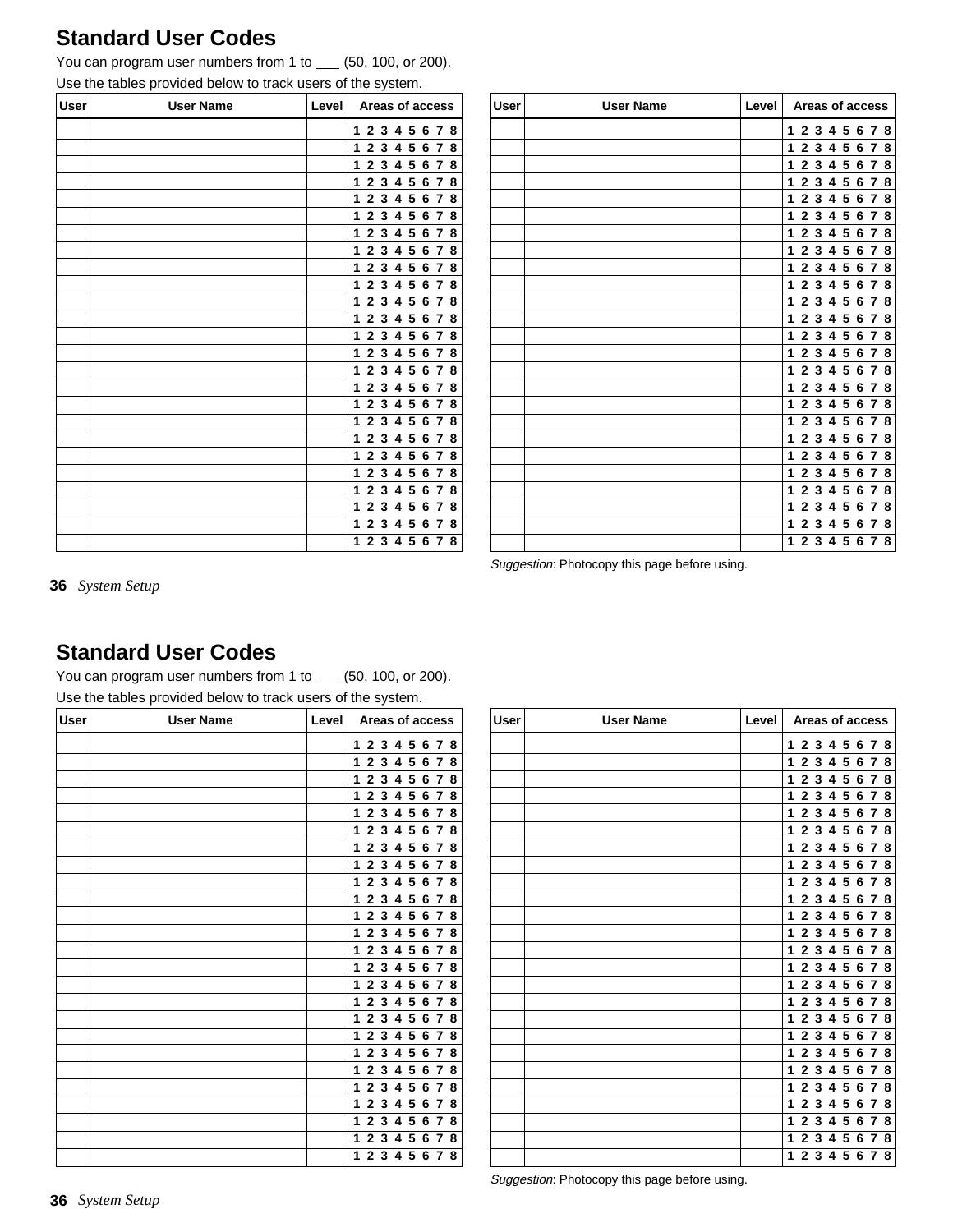# **Frequently asked questions**

This section of the user's guide attempts to answer questions you might have regarding the operation of your Security Command system.

**Q**. If I bypass an exit delay door when I arm the system, will I get an alarm if I come through it later?

**A**. You won't get an alarm from the door because it's bypassed but if you also walk through a motion detector or other armed door inside the premises you will get an alarm.

**Q**. When I arm or disarm my Area system, I get **ALL? NO YES** displayed. Does this mean all areas in the system?

**A**. Choosing **YES** arms or disarms all areas that are authorized for your user code.

**Q**. How do I create a schedule that starts at 8:00 am on Monday and ends at 5:00 PM on Friday.

**A**. In the days of the week display, select **MON** (Monday). For the **OPENING TIME?**, enter 0 + 8 + 0 + 0 AM. For the **CLOSING TIME?**, at the **MON— : AM PM** display press the SELECT key under **MON**; this scrolls through the days of the week. Stop at the day you want the schedule to end. Next, enter  $0 + 5 + 0 + 0$  PM into the  $FRI -$ : **AM PM** closing time display. Press COMMAND. Press the ARROW key to exit the User Menu.

This sets the opening time to 8:00 am Monday and the closing time to 5:00 PM Friday. You can substitute any other day or time in this example.

# **Frequently asked questions**

This section of the user's guide attempts to answer questions you might have regarding the operation of your Security Command system.

**Q**. If I bypass an exit delay door when I arm the system, will I get an alarm if I come through it later?

**A**. You won't get an alarm from the door because it's bypassed but if you also walk through a motion detector or other armed door inside the premises you will get an alarm.

**Q**. When I arm or disarm my Area system, I get **ALL? NO YES** displayed. Does this mean all areas in the system?

**A**. Choosing **YES** arms or disarms all areas that are authorized for your user code.

**Q**. How do I create a schedule that starts at 8:00 am on Monday and ends at 5:00 PM on Friday.

**A**. In the days of the week display, select **MON** (Monday). For the **OPENING TIME?**, enter 0 + 8 + 0 + 0 AM. For the **CLOSING TIME?**, at the **MON— : AM PM** display press the SELECT key under **MON**; this scrolls through the days of the week. Stop at the day you want the schedule to end. Next, enter  $0 + 5 + 0 + 0$  PM into the  $FRI -$ : **AM PM** closing time display. Press COMMAND. Press the ARROW key to exit the User Menu.

This sets the opening time to 8:00 am Monday and the closing time to 5:00 PM Friday. You can substitute any other day or time in this example.

**Q**. What do I do if I want to be in the building past the scheduled closing (arming) time?

**A**. If your system is programmed for Closing Check, the keypad emits a steady tone after the schedule expires and displays "area name" **LATE** or **CLOSING TIME!**. During this display, pressing any SELECT key displays **ENTER CODE:** . Enter your user code and press COMMAND. Your schedule is automatically extended one hour.

The keypad now displays **— : AM PM**. Enter in the new time you want the schedule to expire and press COMMAND.

The time you enter may extend past midnight by pressing the **AM** key after the appropriate time has been entered.

**37** *System Setup*

**Q**. What do I do if I want to be in the building past the scheduled closing (arming) time?

**A**. If your system is programmed for Closing Check, the keypad emits a steady tone after the schedule expires and displays "area name" **LATE** or **CLOSING TIME!**. During this display, pressing any SELECT key displays **ENTER CODE:** . Enter your user code and press COMMAND. Your schedule is automatically extended one hour.

The keypad now displays **— : AM PM**. Enter in the new time you want the schedule to expire and press COMMAND.

The time you enter may extend past midnight by pressing the **AM** key after the appropriate time has been entered.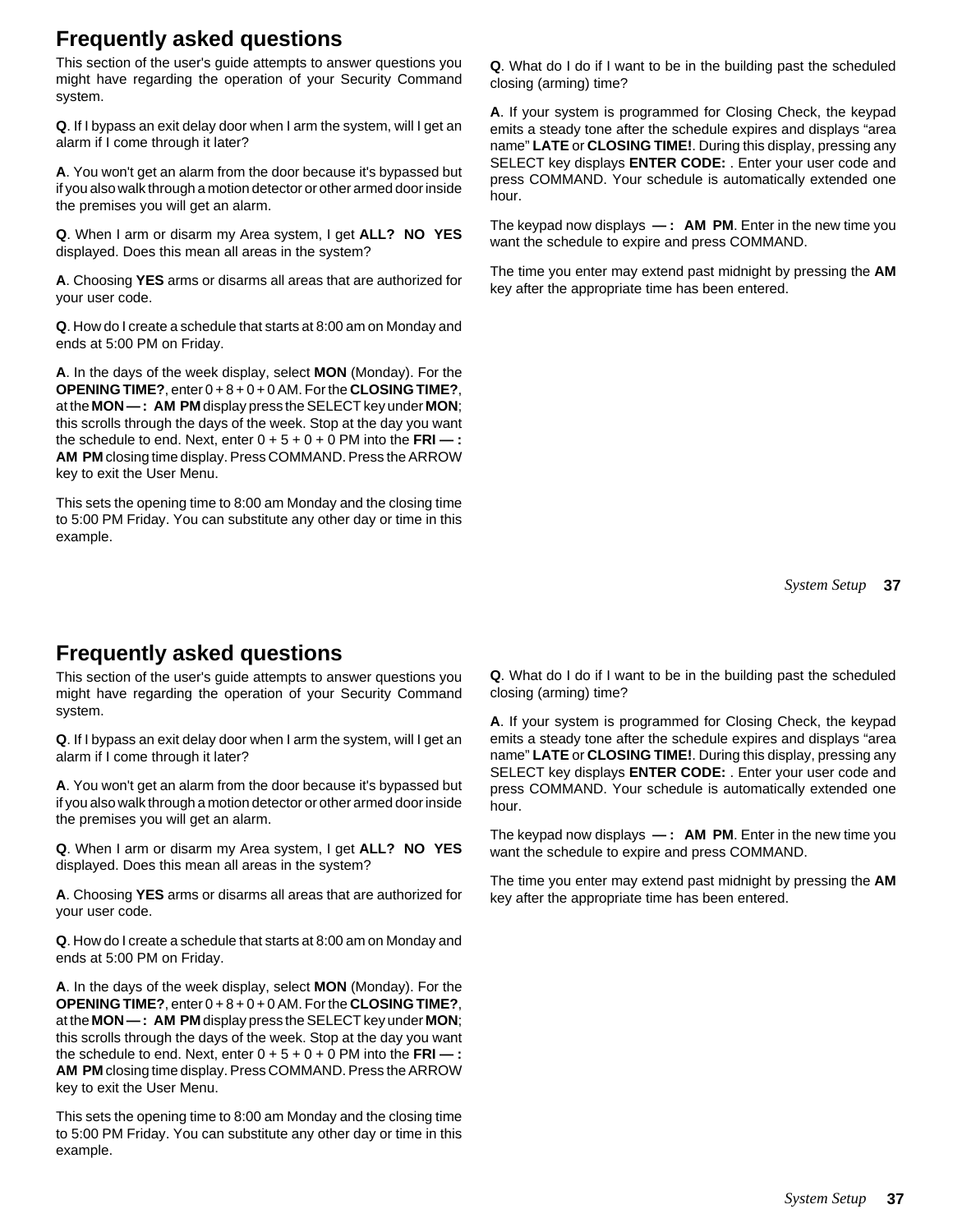# **Zone Status Browser Start Here**



**38** *Appendix*

**Zone Status Browser Start Here**

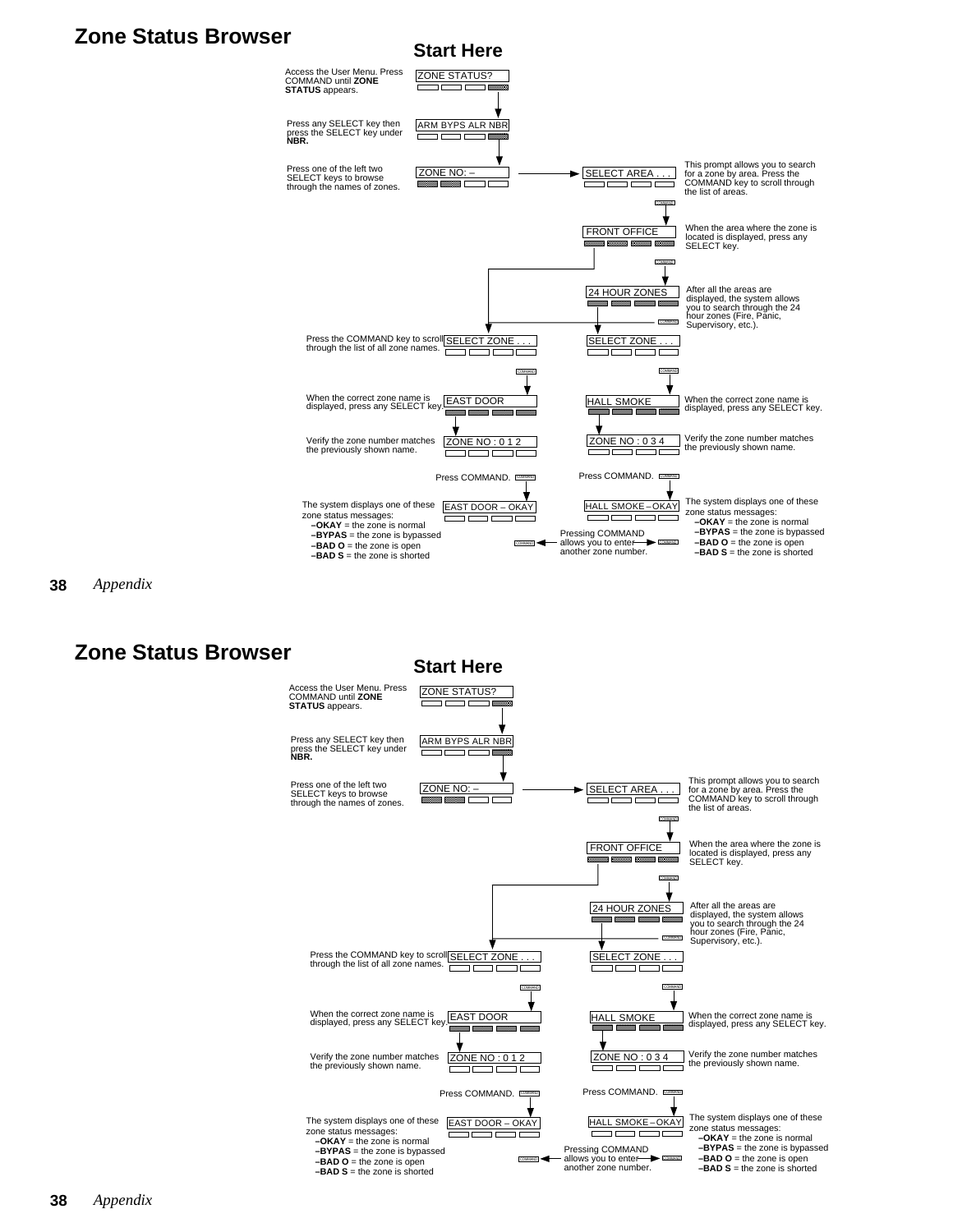

**39** *Appendix*

# **Start Here Bypass Zones Browser**

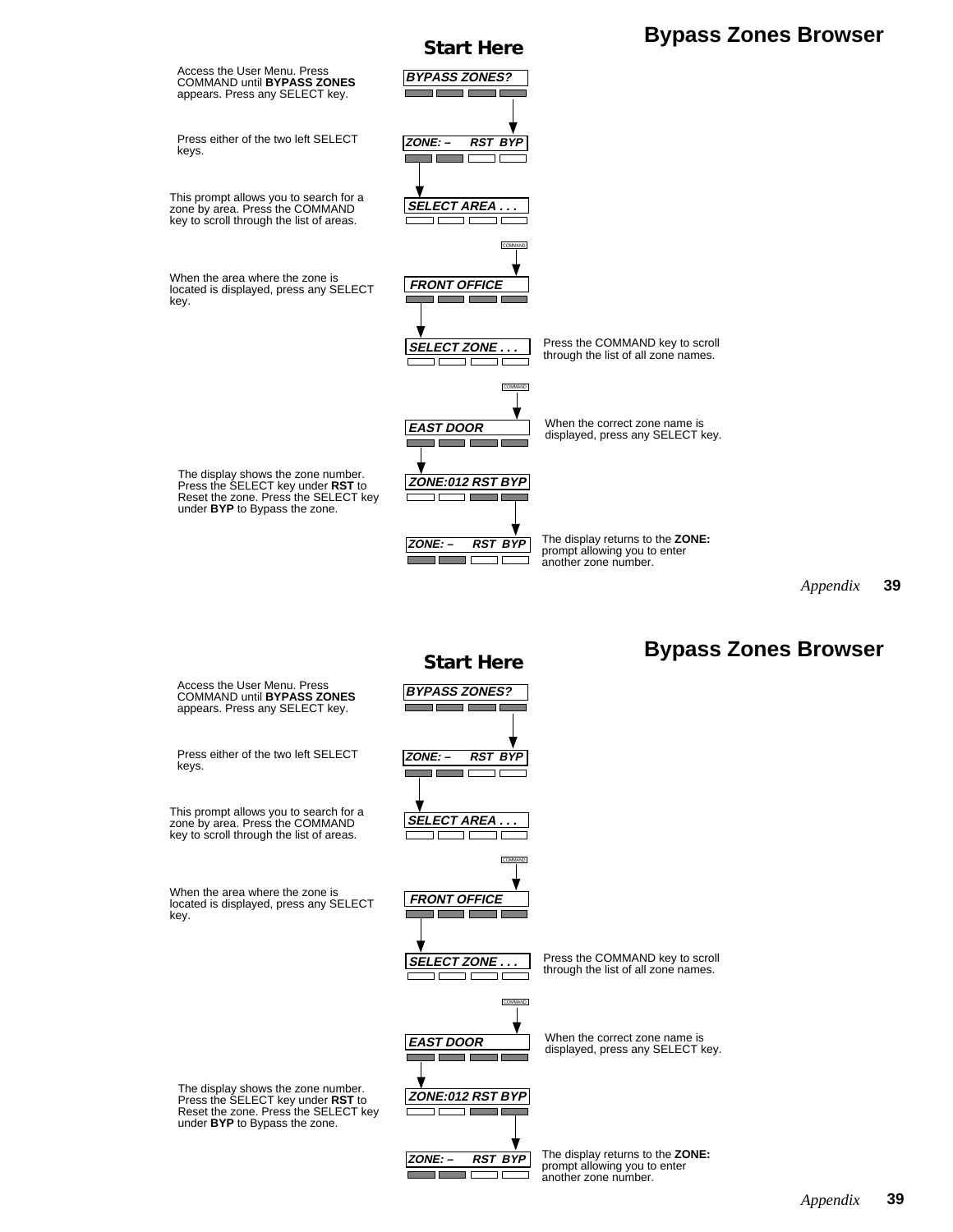# **Zone Monitor Browser**



**40** *Appendix*

# **Zone Monitor Browser**

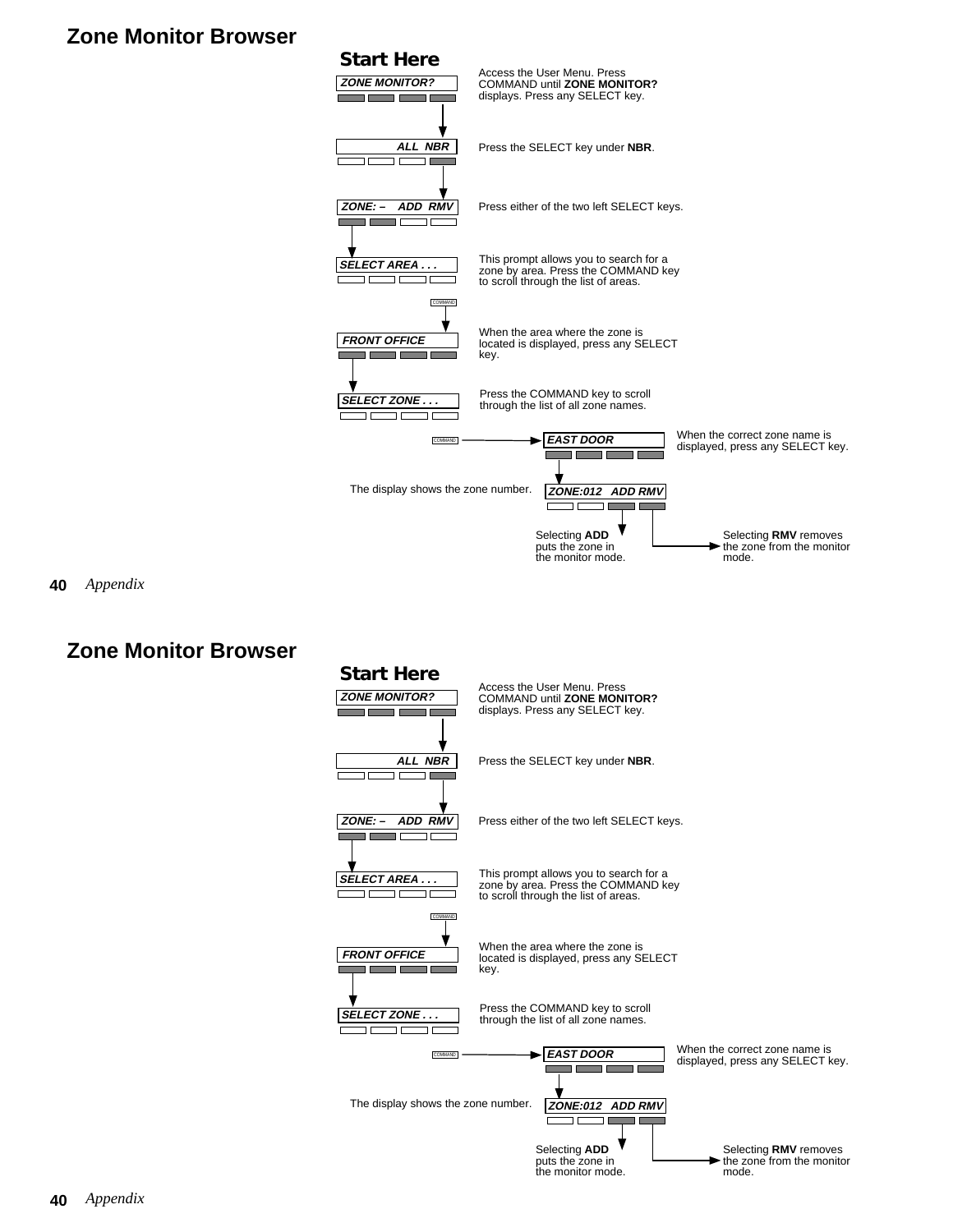



**41** *Appendix*

# **Add User Codes Browser**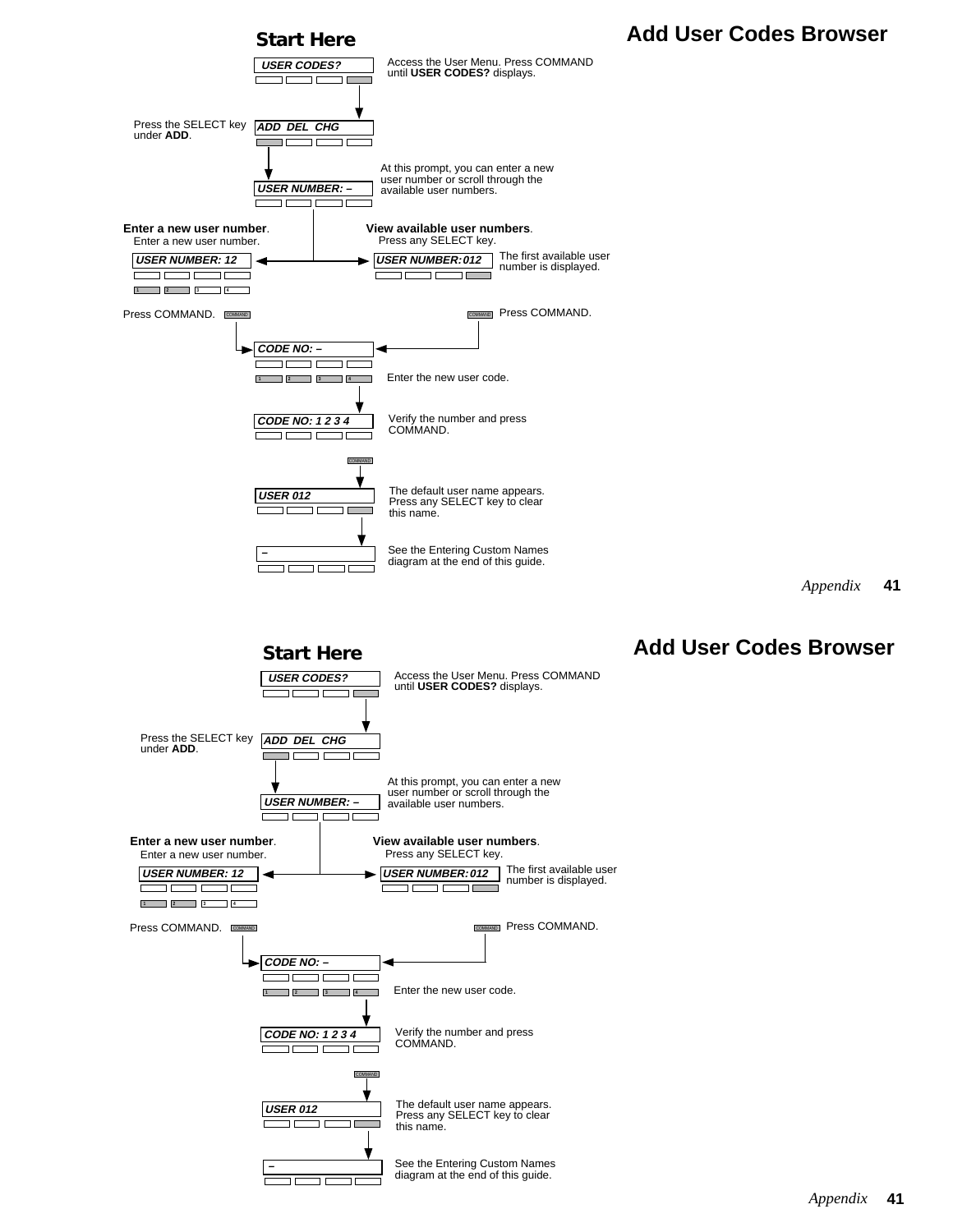# **Delete User Codes Browser**



пh n<br>D

пr

**42** *Appendix*

# **Delete User Codes Browser**

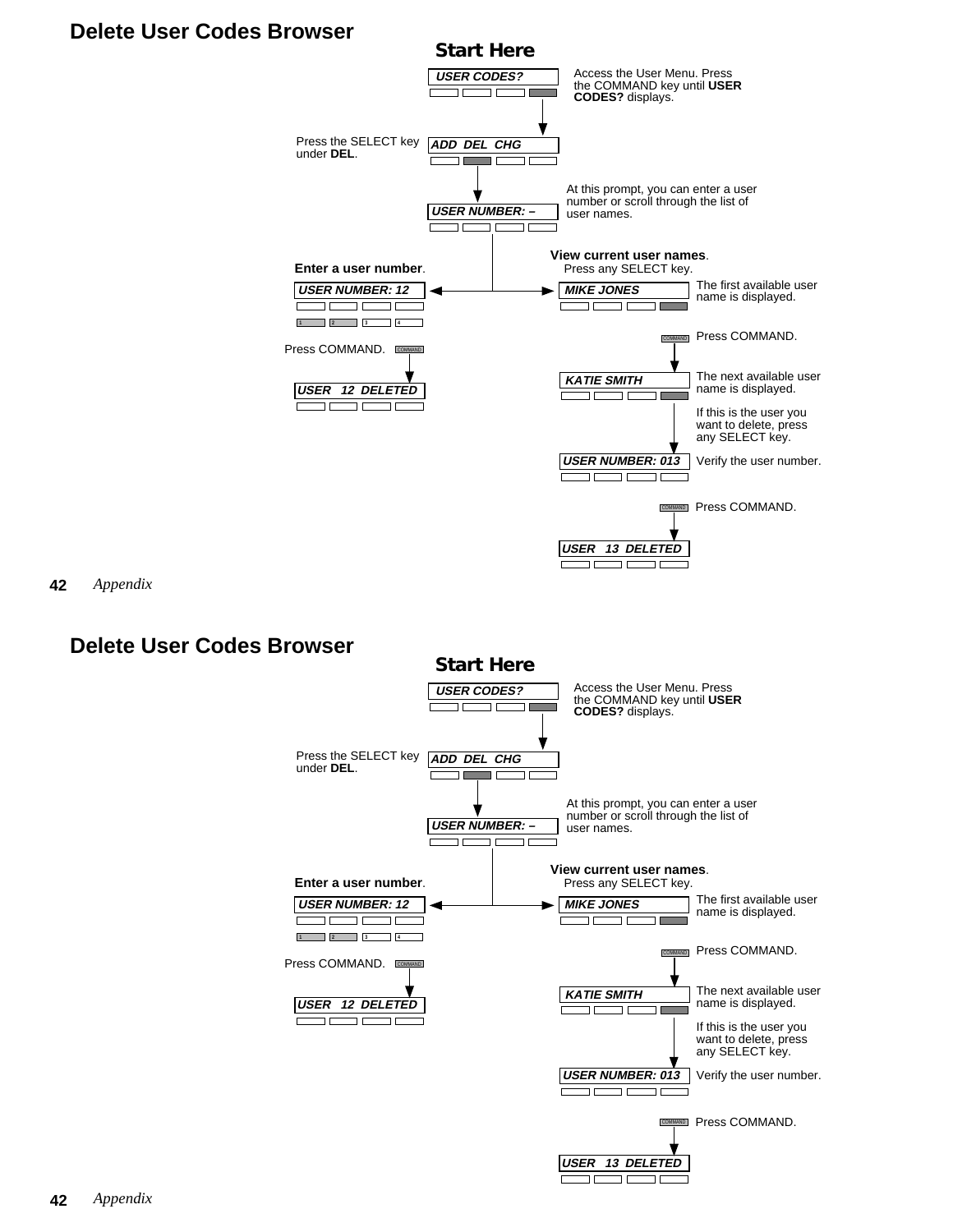

**43** *Appendix*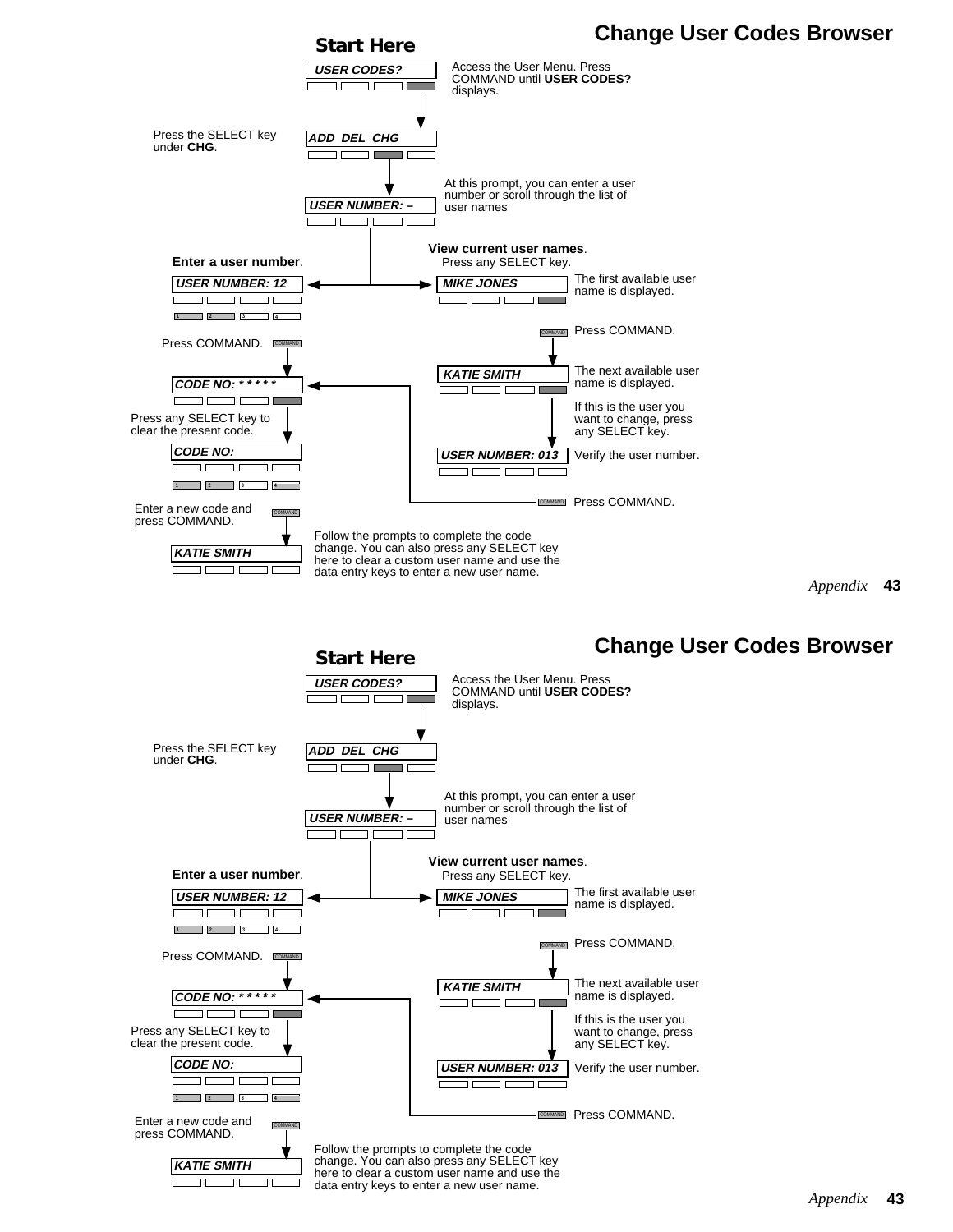# **Entering Custom Names**



**44** *Appendix*

# **Entering Custom Names**

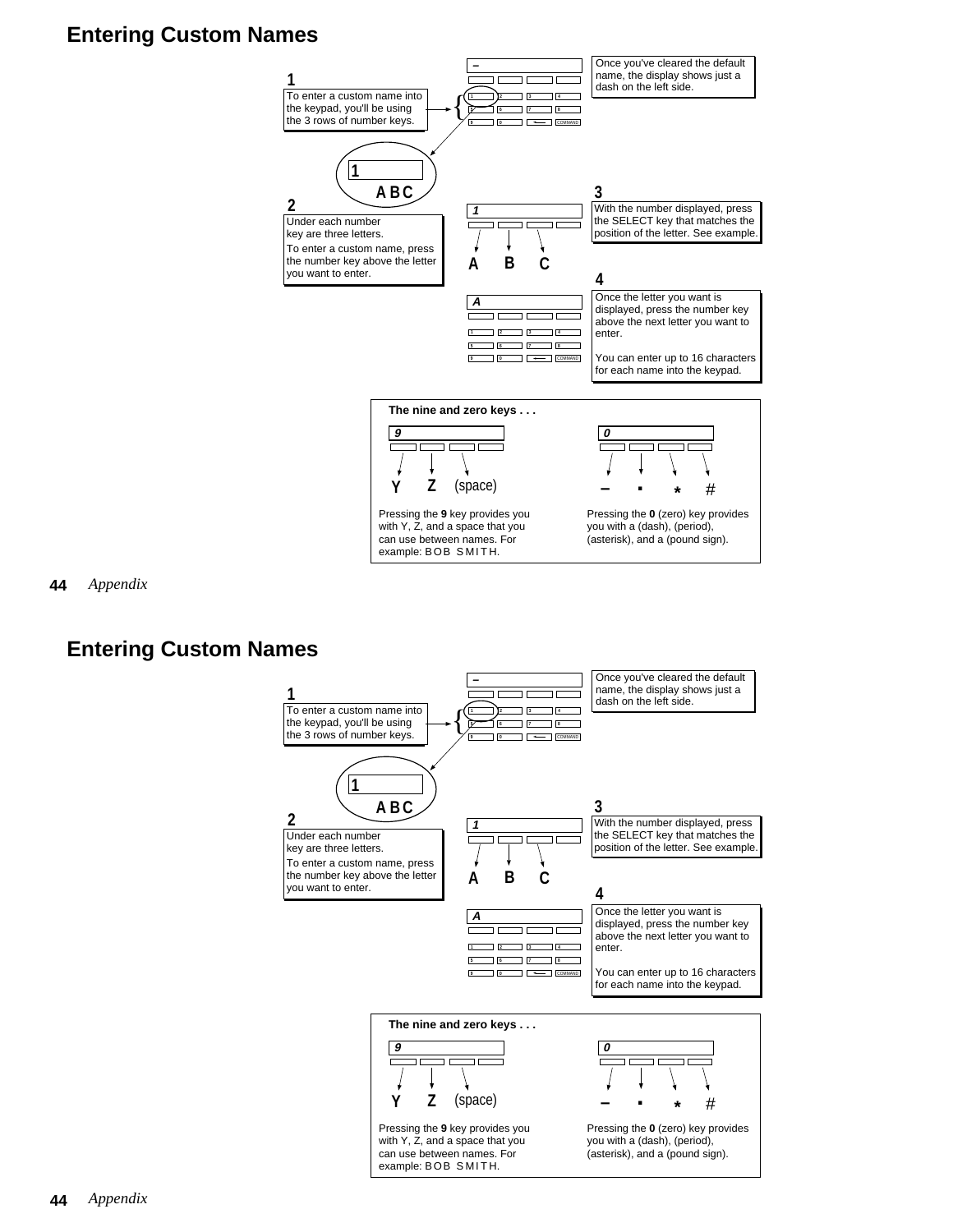# **Easy Entry™ User's Guide**

This section of the user's guide provides information on using the Easy Entry™ access control capability of the security command system. If your system is not currently using any access control devices, disregard this section. There are three different operating modes: Door Strike, Arming and Disarming, and Entry Delay. All of the examples below assume that your system requires a user code to arm and disarm the protection.

# **DOOR STRIKE**

From the Status List, present your card to the reader. Once it is validated by the system, the Door Strike relay activates. Home/Away systems only activate the Door Strike relay when arming and disarming.



# **ARMING AND DISARMING AN AREA SYSTEM**

Press Command. The keypad displays **ARM DISARM**. Press the Select key under either option. The keypad displays **ENTER CODE: -**. Present your card to the reader. Once it is validated by the system, all areas accessible by you arm or disarm automatically.



**Select NO to arm or disarm individual areas. Select YES, or simply wait, and the keypad will automatically arm or disarm all areas for which you are authorized.**

> **45** *Appendix*

# **Easy Entry™ User's Guide**

This section of the user's guide provides information on using the Easy Entry™ access control capability of the security command system. If your system is not currently using any access control devices, disregard this section. There are three different operating modes: Door Strike, Arming and Disarming, and Entry Delay. All of the examples below assume that your system requires a user code to arm and disarm the protection.

# **DOOR STRIKE**

From the Status List, present your card to the reader. Once it is validated by the system, the Door Strike relay activates. Home/Away systems only activate the Door Strike relay when arming and disarming.



# **ARMING AND DISARMING AN AREA SYSTEM**

Press Command. The keypad displays **ARM DISARM**. Press the Select key under either option. The keypad displays **ENTER CODE: -**. Present your card to the reader. Once it is validated by the system, all areas accessible by you arm or disarm automatically.



**Select NO to arm or disarm individual areas. Select YES, or simply wait, and the keypad will automatically arm or disarm all areas for which you are authorized.**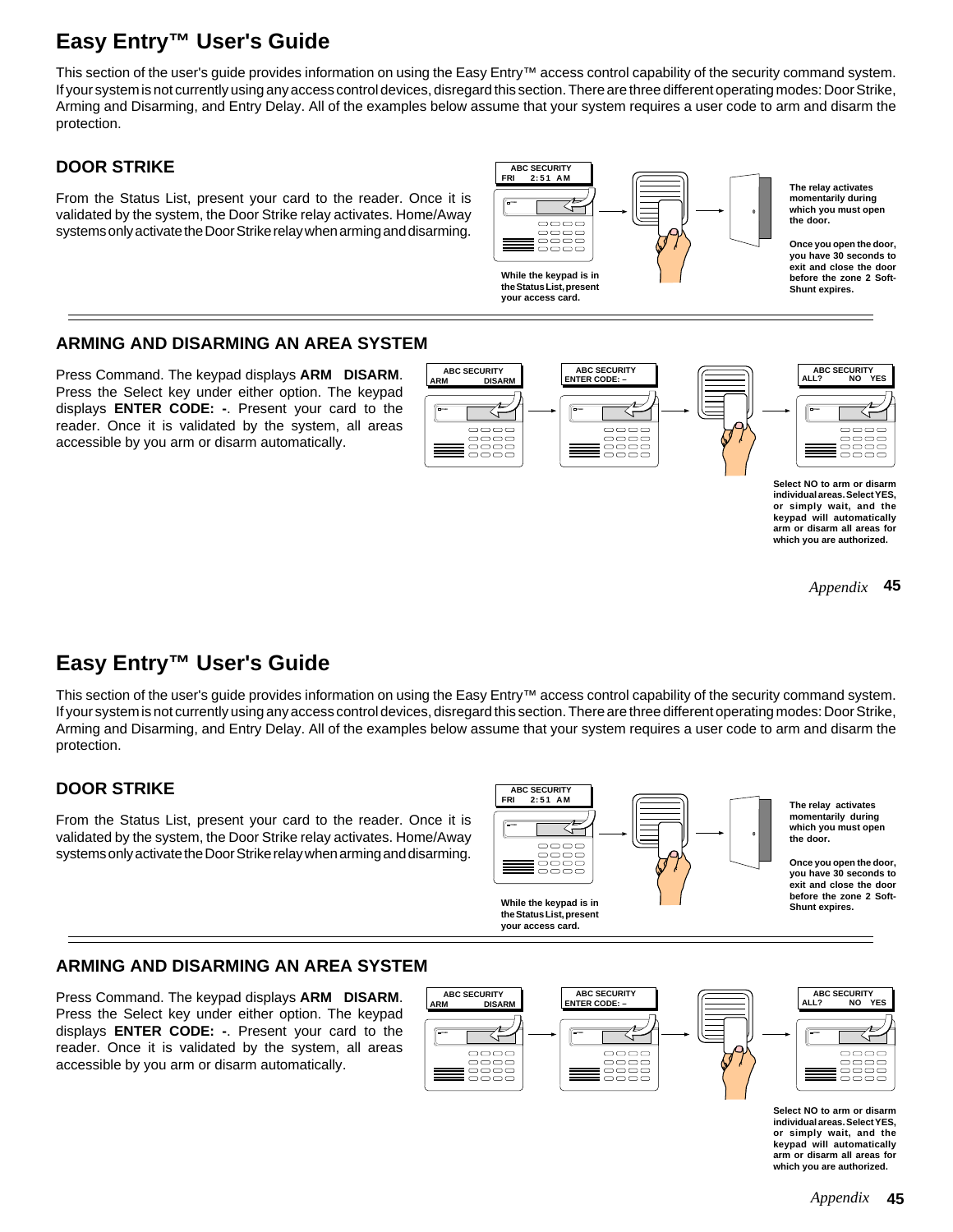# **ARMING AND DISARMING AN ALL/PERIMETER SYSTEM**

Press Command. The keypad displays **PERIM ALL** (when arming) or **DISARM?**. Press the Select key under the option. The keypad displays **ENTER CODE: -**.

Present your card to the reader. Once it is validated by the system, both areas arm or disarm automatically and the Door Strike relay activates.

# **ARMING AND DISARMING A HOME/AWAY SYSTEM**

**Home/Away system Arming and Disarming** - Present your card to the reader. If the system is armed, once the card is validated all areas are disarmed**.**

If the system is disarmed when you present your card, once it is validated all areas are armed in the AWAY mode.

# **ENTRY DELAY**

Once the protected door is opened and the entry delay starts, the keypad displays **ENTER CODE: -**. Present your card to the reader and, once it is validated, the system disarms all areas accessible by you. Area systems provide a delay to allow selected areas only to be disarmed. See Arming and Disarming above.

## **Using the access reader for user menu access**

You can also use a card reader to access the User Menu when the **MENU? NO YES** display is shown, and a code is requested.

**46** *Appendix*

# **ARMING AND DISARMING AN ALL/PERIMETER SYSTEM**

Press Command. The keypad displays **PERIM ALL** (when arming) or **DISARM?**. Press the Select key under the option. The keypad displays **ENTER CODE: -**.

Present your card to the reader. Once it is validated by the system, both areas arm or disarm automatically and the Door Strike relay activates.

# **ARMING AND DISARMING A HOME/AWAY SYSTEM**

**Home/Away system Arming and Disarming** - Present your card to the reader. If the system is armed, once the card is validated all areas are disarmed**.**

If the system is disarmed when you present your card, once it is validated all areas are armed in the AWAY mode.

# **ENTRY DELAY**

Once the protected door is opened and the entry delay starts, the keypad displays **ENTER CODE: -**. Present your card to the reader and, once it is validated, the system disarms all areas accessible by you. Area systems provide a delay to allow selected areas only to be disarmed. See Arming and Disarming above.

# **Using the access reader for user menu access**

You can also use a card reader to access the User Menu when the **MENU? NO YES** display is shown, and a code is requested.



**The system disarms the areas and activates the Door Strike relay. Area systems allow a delay for you to select only certain areas. See Arming and Disarming.**



 **ABC SECURITY FRI 2:51 AM**

> $\hbox{---}$  $\Box$  $\Box \Box \Box \Box$  $\Box \Box \Box \Box$

**The system arms or disarms the areas and activates the Door Strike relay.**



 **ABC SECURITY**

opened.

**The system disarms the areas and activates the Door Strike relay. Area systems allow a delay for you to select only certain areas. See Arming and Disarming.**



**PERIM ALL or DISARM?**  $\qquad \qquad \overline{\qquad \qquad }$ oooo **EE** 5555

**The system arms or disarms the areas and activates the Door Strike relay.**

**ABC SECURIT ENTER CODE** Access door is opened. **POWER**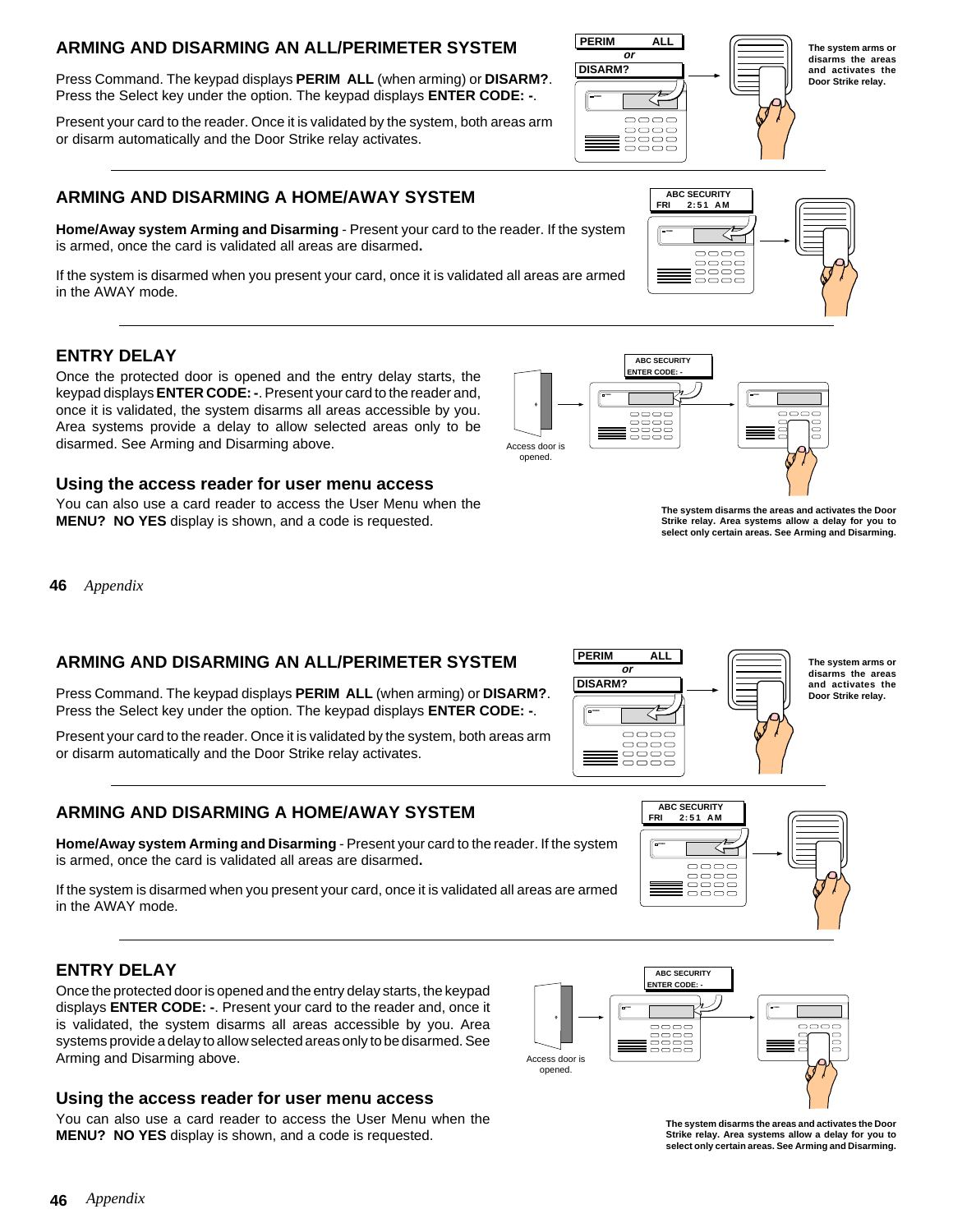# **Pager Direct™ User's Guide**

Pager Direct uses the reporting capability of your security system to dial your pager number and send reports in much the same way as someone sending you a pager message would do. You can receive reports of alarms, troubles, or armings and disarmings of the system and know at a glance the status of your system.



```
47
Appendix
```
# **Pager Direct™ User's Guide**

Pager Direct uses the reporting capability of your security system to dial your pager number and send reports in much the same way as someone sending you a pager message would do. You can receive reports of alarms, troubles, or armings and disarmings of the system and know at a glance the status of your system.

| <b>Area Names</b>                                     |      |                                                  |             | <b>Area Names</b>         |                                        |
|-------------------------------------------------------|------|--------------------------------------------------|-------------|---------------------------|----------------------------------------|
| List your system's area names and numbers below:      |      | List your system's area names and numbers below: |             |                           |                                        |
| <b>Name</b><br>Area<br>Area<br><b>Name</b>            |      | Area                                             | <b>Name</b> | Area                      | <b>Name</b>                            |
| $1 \hspace{2.5cm} 3 \hspace{2.5cm}$                   |      |                                                  |             |                           |                                        |
| 2                                                     |      |                                                  | $2$ $4$ $-$ |                           |                                        |
| Service Department Phone: ___________________________ |      |                                                  |             |                           |                                        |
|                                                       |      |                                                  |             |                           |                                        |
|                                                       | Fold |                                                  |             |                           |                                        |
| Pager Direct <sup>™</sup>                             |      |                                                  |             | Pager Direct <sup>™</sup> |                                        |
|                                                       |      |                                                  |             | 20129-301234              |                                        |
| <b>Security Command Alphanumeric Paging</b>           |      |                                                  |             |                           | <b>Security Command Numeric Paging</b> |
| Cut along dotted lines                                |      |                                                  |             | Cut along dotted lines    | $A$ properties                         |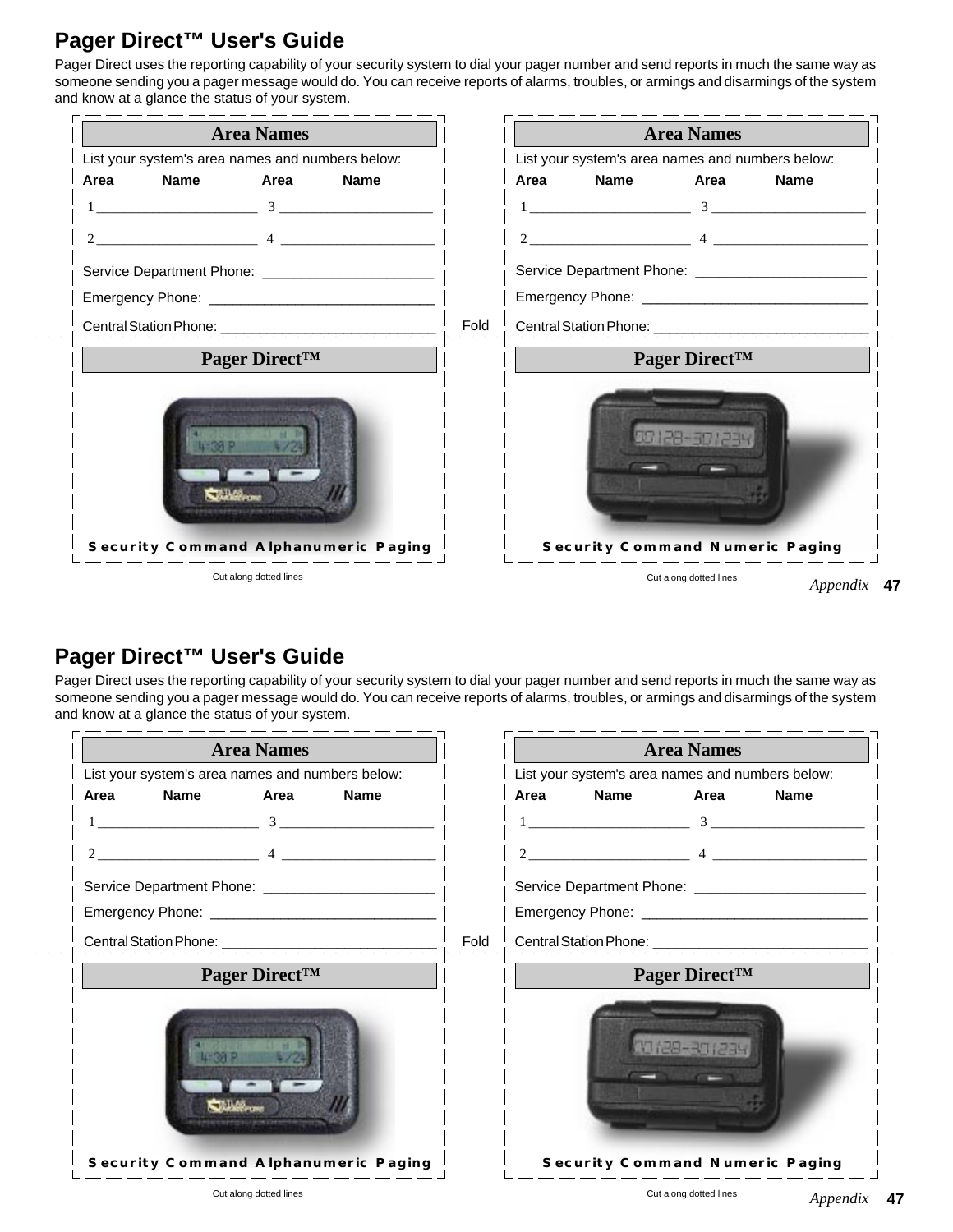

#### **Account Number**

This number has been programmed into your Security Command system as an identifier. Whenever the system sends a message to your pager, it will always send the account number first to identify itself.

#### **Message ID**

This is always a single digit, 1 to 6, that describes the message sent.

 $1 = \text{Zone Alarm}$   $3 = \text{Area(s)}$  Arming

**2** = Zone Trouble **4** = Area(s) Disarming **6** = User Checkin

#### **Zone, Area, or User Number**

If this message is for a zone, the 1 to 3 digit zone number is displayed. If this message is for areas that are being armed or disarmed, the area numbers are shown in sequential order. Example: 1 2 4.

#### **Security Command Numeric Paging**

## **48** *Appendix*

#### **Account Number**

Whenever the system sends a message to your pager, it will always send the account number first to identify itself. After the account, you'll see:

#### **Typical Zone Event Display Description**

20002 001 NORTHWEST DOORS BURG \*ALARM\* SHIPPING

Account Zone Zone Name Zone Type Event Area Name

Zone Types - BURG, FIRE, SUPV (Supervisory), PANC (Panic), EMRG (Emergency), AUX1, or AUX2 Events - ALARM or TROUBLE

#### **Typical Arming/Disarming Display Description**

20002 ARMED 0016 WILLIAM SMITH 01 EAST WAREHOUSE Account Event User # User Name Area # Area Name Events - ARMED or DISARMED

#### **User Checkin Display Description**

|                                                                                              |  | 20002 USER CHECKIN REPORT BY 0016 |  |        |  | BILLY JONES |  |
|----------------------------------------------------------------------------------------------|--|-----------------------------------|--|--------|--|-------------|--|
| Account                                                                                      |  | <b>Function Performed</b>         |  | User # |  | User Name   |  |
| Functions - USER CHECKIN REPORT (An authorized user has selected Checkin from the User Menu) |  |                                   |  |        |  |             |  |

#### **Typical System Event Display Description**

20002 LATE TO CLOSE

Account Event

Events - LATE TO CLOSE (The system has not been armed at its scheduled closing time) ALARM CANCELLED (An alarm has been cancelled by an authorized user)

#### **Security Command Alphanumeric Paging**



#### **Account Number**

This number has been programmed into your Security Command system as an identifier. Whenever the system sends a message to your pager, it will always send the account number first to identify itself.

#### **Message ID**

This is always a single digit, 1 to 6, that describes the message sent.

 $1 =$  Zone Alarm  $3 =$  Area(s) Arming

**2** = Zone Trouble **4** = Area(s) Disarming **6** = User Checkin

### **Zone, Area, or User Number**

If this message is for a zone, the 1 to 3 digit zone number is displayed.

If this message is for areas that are being armed or disarmed, the area numbers are shown in sequential order. Example: 1 2 4.

## **Account Number**

Whenever the system sends a message to your pager, it will always send the account number first to identify itself. After the account, you'll see:

#### **Typical Zone Event Display Description**

20002 001 NORTHWEST DOORS BURG \*ALARM\* SHIPPING Account Zone **Zone Name** Zone Type Event Area Name Zone Types - BURG, FIRE, SUPV (Supervisory), PANC (Panic), EMRG (Emergency), AUX1, or AUX2 Events - ALARM or TROUBLE

#### **Typical Arming/Disarming Display Description**

| 20002 ARMED 0016           |           |  | WILLIAM SMITH 01 EAST WAREHOUSE |
|----------------------------|-----------|--|---------------------------------|
| Account Event User#        | User Name |  | Area # Area Name                |
| Events - ARMED or DISARMED |           |  |                                 |

#### **User Checkin Display Description**

|                                                                                               |  | 20002 USER CHECKIN REPORT BY 0016 |  |       |  | BILLY JONES |  |
|-----------------------------------------------------------------------------------------------|--|-----------------------------------|--|-------|--|-------------|--|
| Account                                                                                       |  | <b>Function Performed</b>         |  | User# |  | User Name   |  |
| Eunctions - LISER CHECKIN REPORT (An authorized user has selected Checkin from the User Menu) |  |                                   |  |       |  |             |  |

# **Typical System Event Display Description**

20002 LATE TO CLOSE

Account Event

Events - LATE TO CLOSE (The system has not been armed at its scheduled closing time) ALARM CANCELLED (An alarm has been cancelled by an authorized user)

**Security Command Numeric Paging**

## **Security Command Alphanumeric Paging**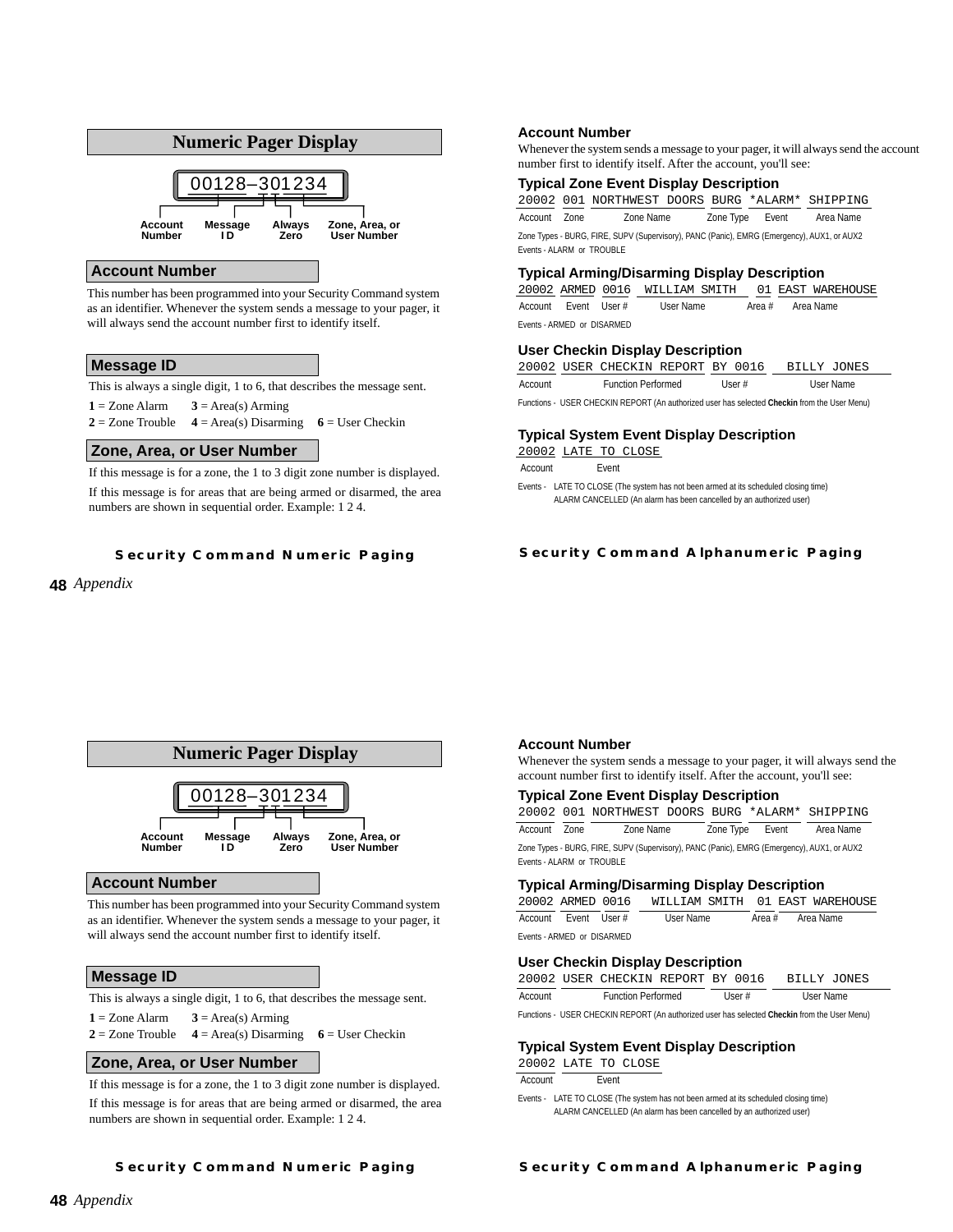# **FA100 User's Guide**

These instructions guide you through the operation of your system using the FA100 Wireless Command Transmitter. The FA100 operates for the Home/Away or ALL/Perimeter arming systems.

# **Arming a Home/Away or ALL/Perimeter System**

1. Press the HOME button to arm the Perimeter burglary protection.

2. Press the AWAY button to arm all of the burglary protection.

# **Disarming a Home/Away or ALL/Perimeter System**

1. Press the OFF button to disarm all of the burglary protection.

# **Using the ALERT Button**

Pressing the ALERT button sends a Panic alarm to the panel. If your system is monitored by a central station, the proper authorities will be notified of the alarm.

# **FA113 User's Guide**

These instructions guide you through the operation of your system using the FA113 Wireless Keychain Remote.

# **Arming**

1. Press the ON button to arm all of the burglary protection.

## **Disarming**

1. Press the OFF button to disarm all of the burglary protection.

# **Using the ALERT Buttons**

Press the two ALERT buttons simultaneously to send a Panic alarm to the panel. If your system is monitored by a central station, the proper authorities will be notified of the alarm.

**49** *Appendix*

# **FA100 User's Guide**

These instructions guide you through the operation of your system using the FA100 Wireless Command Transmitter. The FA100 operates for the Home/Away or ALL/Perimeter arming systems.

# **Arming a Home/Away or ALL/Perimeter System**

- 1. Press the HOME button to arm the Perimeter burglary protection.
- 2. Press the AWAY button to arm all of the burglary protection.

# **Disarming a Home/Away or ALL/Perimeter System**

1. Press the OFF button to disarm all of the burglary protection.

# **Using the ALERT Button**

Pressing the ALERT button sends a Panic alarm to the panel. If your system is monitored by a central station, the proper authorities will be notified of the alarm.

# **FA113 User's Guide**

These instructions guide you through the operation of your system using the FA113 Wireless Keychain Remote.

# **Arming**

1. Press the ON button to arm all of the burglary protection.

# **Disarming**

1. Press the OFF button to disarm all of the burglary protection.

# **Using the ALERT Buttons**

Press the two ALERT buttons simultaneously to send a Panic alarm to the panel. If your system is monitored by a central station, the proper authorities will be notified of the alarm.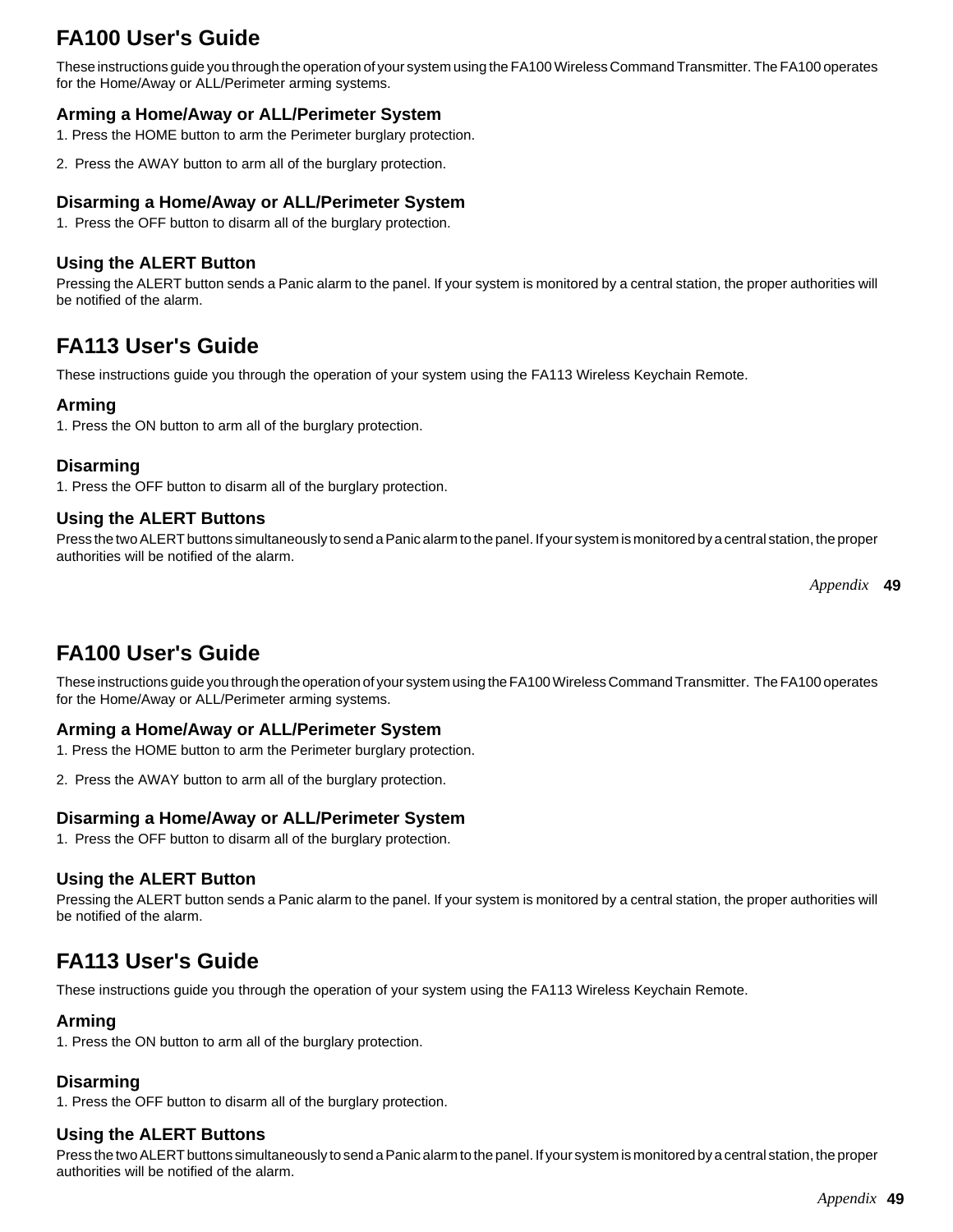# **Index**

Alarm display 3 Ambush codes 22 Area Schedules 24 Armed Message 6 Arming All/Perimeter mode 9, 46 Area mode 7, 45 Home/Away mode 11, 46 Instant mode 9, 11 using Easy Entry™ 45 with doors and windows open 6 Bypassing a zone 17 restoring a bypassed zone 17 zones that can't be bypassed 17 CLOSING TIME! display 23 ONE MOMENT message 6 Disarming 4 alarm display 8, 10, 12 clears alarm displays 5 during an alarm 10, 12 Easy Entry™ keypads 45 ENTER CODE display 3, 8, 10, 12 keypad display 8, 10, 12 only selected areas 8 prewarn tone 8, 10, 12 reporting to central station 8, 10, 12

**50** *Appendix*

# **Index**

Alarm display 3 Ambush codes 22 Area Schedules 24 Armed Message 6 Arming All/Perimeter mode 9, 46 Area mode 7, 45 Home/Away mode 11, 46 Instant mode 9, 11 using Easy Entry™ 45 with doors and windows open 6 Bypassing a zone 17 restoring a bypassed zone 17 zones that can't be bypassed 17 CLOSING TIME! display 23 ONE MOMENT message 6 Disarming 4 alarm display 8, 10, 12 clears alarm displays 5 during an alarm 10, 12 Easy Entry™ keypads 45 ENTER CODE display 3, 8, 10, 12 keypad display 8, 10, 12 only selected areas 8 prewarn tone 8, 10, 12 reporting to central station 8, 10, 12

Door Strike operation 45 Easy Entry™ 45 Emergency procedures ii Entry and Exit zones 5 Events held in memory amount 28 False Alarms 1 Keypad Messages 3 ALARM CANCELLED 10, 12  $BAD * 6$ CLOSING TIME! 23 ONE MOMENT ... 6 INSTNT 9, 11 LOCAL ALARM ONLY 6 Keypad operation 2 Keypad tones during a trouble condition 4 entering while armed 4 Zone Monitor tone 4 Keyswitch operation exit delay display 6 Monitoring zones 18 **Outputs** names and numbers 16, 34 turning on and off 16 Pager reporting 47

Door Strike operation 45 Easy Entry™ 45 Emergency procedures ii Entry and Exit zones 5 Events held in memory amount 28 False Alarms 1 Keypad Messages 3 ALARM CANCELLED 10, 12  $BAD * 6$ CLOSING TIME! 23 ONE MOMENT ... 6 INSTNT 9, 11 LOCAL ALARM ONLY 6 Keypad operation 2 Keypad tones during a trouble condition 4 entering while armed 4 Zone Monitor tone 4 Keyswitch operation exit delay display 6 Monitoring zones 18 **Outputs** names and numbers 16, 34 turning on and off 16 Pager reporting 47

quick reference card 47 Perimeter protection 4 arming 9, 11 Power (AC) LED 2 Priority zone BAD \* condition 6 Relay (output) control 16 Resetting a smoke detector 14 Security Command keypad 1, 2 Sending reports to a Central station 5, 8, 10, 12 Sending reports to your pager 47 Sensor Reset 14 before using 14 for wireless systems 14 Silent alarm 21 System Setup 33 System status 5 Testing the system 1 Turning the system off 8, 10, 12 Turning the system on 7, 9, 11 User Codes 20 Ambush codes 21 areas 20 authority level 21, 22 deleting 22

Temporary codes 21 user number 20 user names 20 User Menu 1 accessing 13, 46 restrictions 20 Using Schedules 23 automatic arming 23 automatic disarming 23 Using the keypad 2 arrow key 2 command key 2 top row keys 2 Viewing past events 28 arming and disarming 29 system troubles 30 user code changes 30 zone alarms and troubles 29 Wireless FA100 49 FA113 49 Keychain Remote 49 low battery displays 3 Zones 5 24 hour zones 5 bypassed 6 force armed 6 Zone Monitor 18

quick reference card 47 Perimeter protection 4 arming 9, 11 Power (AC) LED 2 Priority zone BAD \* condition 6 Relay (output) control 16 Resetting a smoke detector 14 Security Command keypad 1, 2 Sending reports to a Central station 5, 8, 10, 12 Sending reports to your pager 47 Sensor Reset 14 before using 14 for wireless systems 14 Silent alarm 21 System Setup 33 System status 5 Testing the system 1 Turning the system off 8, 10, 12 Turning the system on 7, 9, 11 User Codes 20 Ambush codes 21 areas 20 authority level 21, 22 deleting 22

Temporary codes 21 user number 20 user names 20 User Menu 1 accessing 13, 46 restrictions 20 Using Schedules 23 automatic arming 23 automatic disarming 23 Using the keypad 2 arrow key 2 command key 2 top row keys 2 Viewing past events 28 arming and disarming 29 system troubles 30 user code changes 30 zone alarms and troubles 29 Wireless FA100 49 FA113 49 Keychain Remote 49 low battery displays 3 Zones 5 24 hour zones 5 bypassed 6 force armed 6 Zone Monitor 18